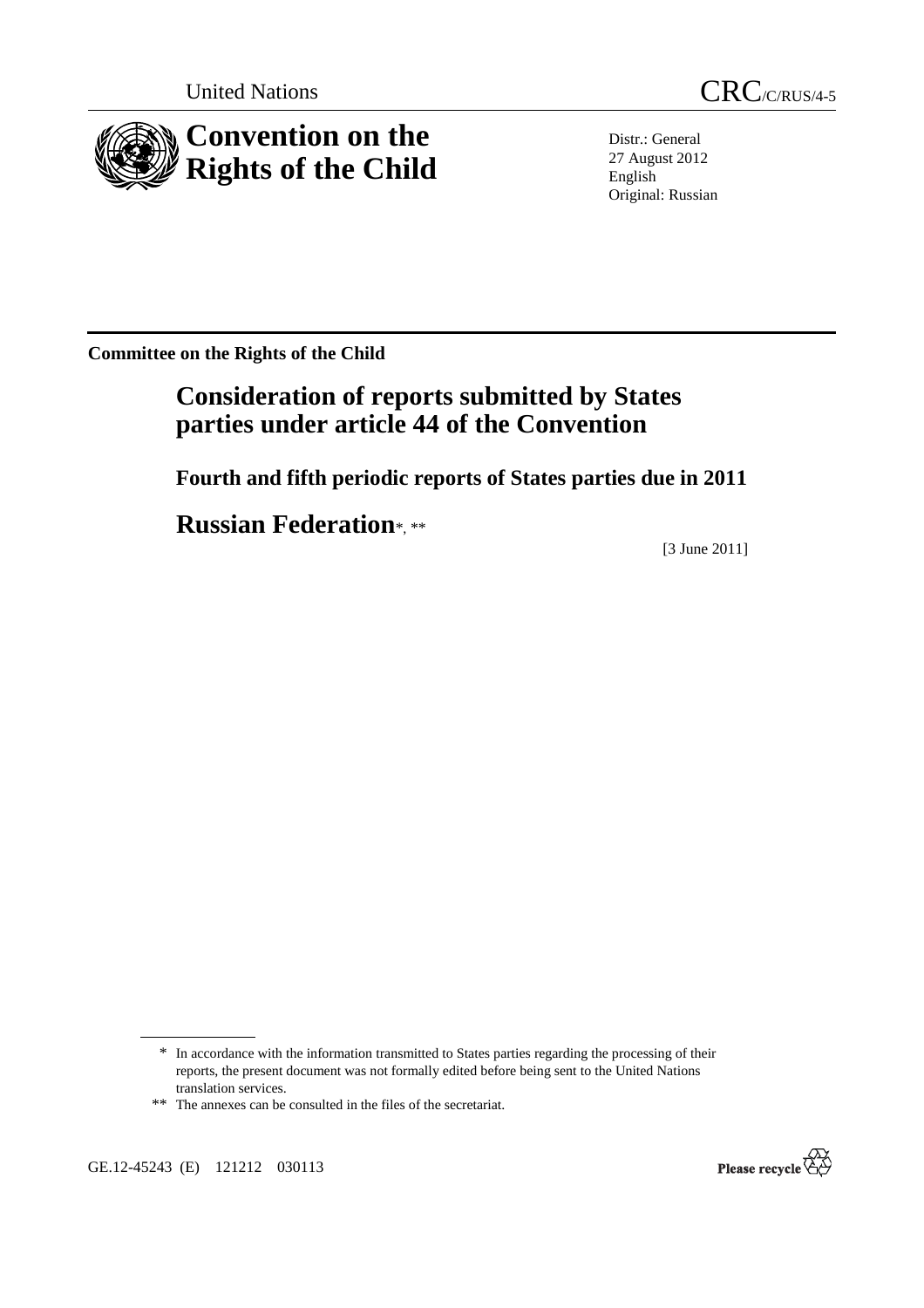## Contents

|       |                                                                           | Paragraphs  | Page |
|-------|---------------------------------------------------------------------------|-------------|------|
| I.    |                                                                           | $1 - 5$     | 4    |
| П.    |                                                                           | $6 - 17$    | 4    |
| Ш.    |                                                                           | 18-44       | 6    |
| IV.   |                                                                           | $45 - 48$   | 11   |
| V.    |                                                                           | $49 - 61$   | 11   |
|       | А.                                                                        | $49 - 50$   | 11   |
|       | В.                                                                        | $51 - 54$   | 11   |
|       | C.                                                                        | $55 - 60$   | 12   |
|       | D.                                                                        | 61          | 13   |
| VI.   |                                                                           | $62 - 91$   | 14   |
|       | A.                                                                        | $62 - 64$   | 14   |
|       | В.                                                                        | 65          | 14   |
|       | C.                                                                        | $66 - 68$   | 14   |
|       | D.                                                                        | $69 - 72$   | 15   |
|       | Е.                                                                        | $73 - 77$   | 15   |
|       | F.                                                                        | $78 - 79$   | 16   |
|       | G.                                                                        | $80 - 88$   | 16   |
|       | The right not to be subjected to torture or other cruel, inhuman or<br>Н. | 89-91       | 17   |
| VII.  |                                                                           | $92 - 143$  | 18   |
|       | A.                                                                        | $92 - 94$   | 18   |
|       | <b>B.</b>                                                                 | $95 - 99$   | 19   |
|       | C.                                                                        | $100 - 105$ | 20   |
|       | D.                                                                        | $106 - 107$ | 20   |
|       | Е.                                                                        | 108         | 21   |
|       | F.                                                                        | $109 - 110$ | 21   |
|       | G.                                                                        | $111 - 124$ | 21   |
|       | Η.                                                                        | $125 - 129$ | 23   |
|       | I.                                                                        | $130 - 133$ | 24   |
|       | Abuse and neglect (art. 19), including physical and psychological<br>J.   | $134 - 143$ | 24   |
| VIII. |                                                                           | 144-196     | 25   |
|       | A.                                                                        | $144 - 158$ | 25   |
|       | Β.                                                                        | 159-178     | 28   |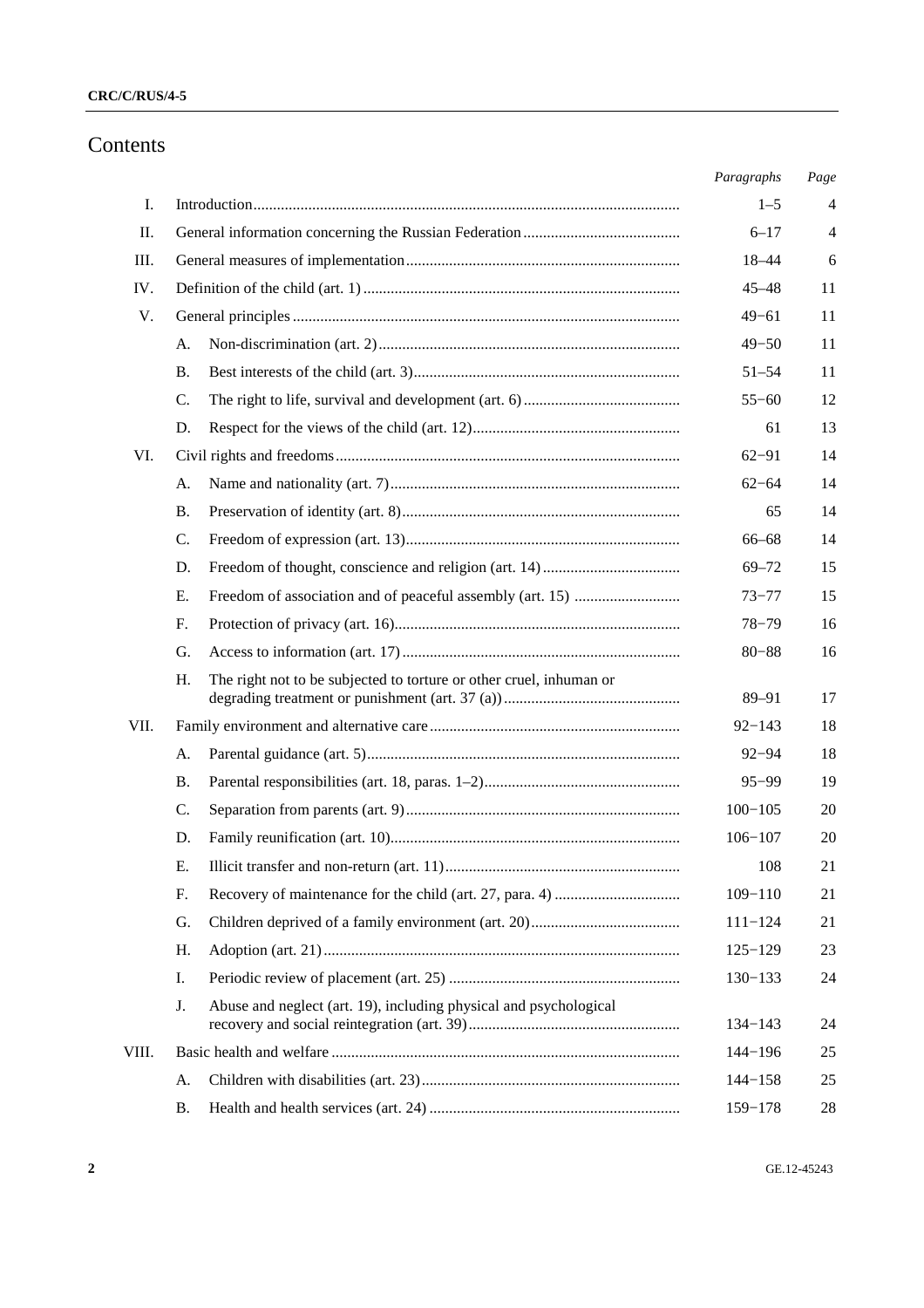| $C_{\cdot}$     | Social security and childcare services and facilities                                                                                             | $179 - 188$ | 31 |
|-----------------|---------------------------------------------------------------------------------------------------------------------------------------------------|-------------|----|
| D.              |                                                                                                                                                   | 189-196     | 33 |
| IX.             |                                                                                                                                                   | $197 - 225$ | 34 |
| А.              |                                                                                                                                                   | $197 - 207$ | 34 |
| <b>B.</b>       |                                                                                                                                                   | $208 - 211$ | 35 |
| $\mathcal{C}$ . |                                                                                                                                                   | $212 - 225$ | 36 |
| X.              |                                                                                                                                                   | 226-307     | 38 |
| А.              |                                                                                                                                                   | $226 - 234$ | 38 |
|                 | 1.                                                                                                                                                | $226 - 232$ | 38 |
|                 | 2.                                                                                                                                                | $233 - 234$ | 39 |
| <b>B.</b>       |                                                                                                                                                   | $235 - 266$ | 40 |
|                 | 1.                                                                                                                                                | $235 - 239$ | 40 |
|                 | 2.<br>Children deprived of their liberty, including any form of detention,<br>imprisonment or placement in custodial settings (art. $37(b)$ –(d)) | $240 - 254$ | 41 |
|                 | The sentencing of children, in particular the prohibition of capital<br>3.                                                                        | 255         | 43 |
|                 | 4.<br>Physical and psychological recovery and social reintegration                                                                                | $256 - 266$ | 43 |
| C.              | Children in situations of exploitation, including physical and                                                                                    | $267 - 290$ | 44 |
|                 | 1.<br>Economic exploitation of children, including child labour (art. 32)                                                                         | $267 - 273$ | 44 |
|                 | 2.                                                                                                                                                | $274 - 280$ | 45 |
|                 | 3.                                                                                                                                                | $281 - 286$ | 47 |
|                 | 4.                                                                                                                                                | $287 - 288$ | 48 |
|                 | 5.                                                                                                                                                | 289-290     | 49 |
| D.              | Children belonging to a minority or an indigenous group (art. 30)                                                                                 | $291 - 307$ | 49 |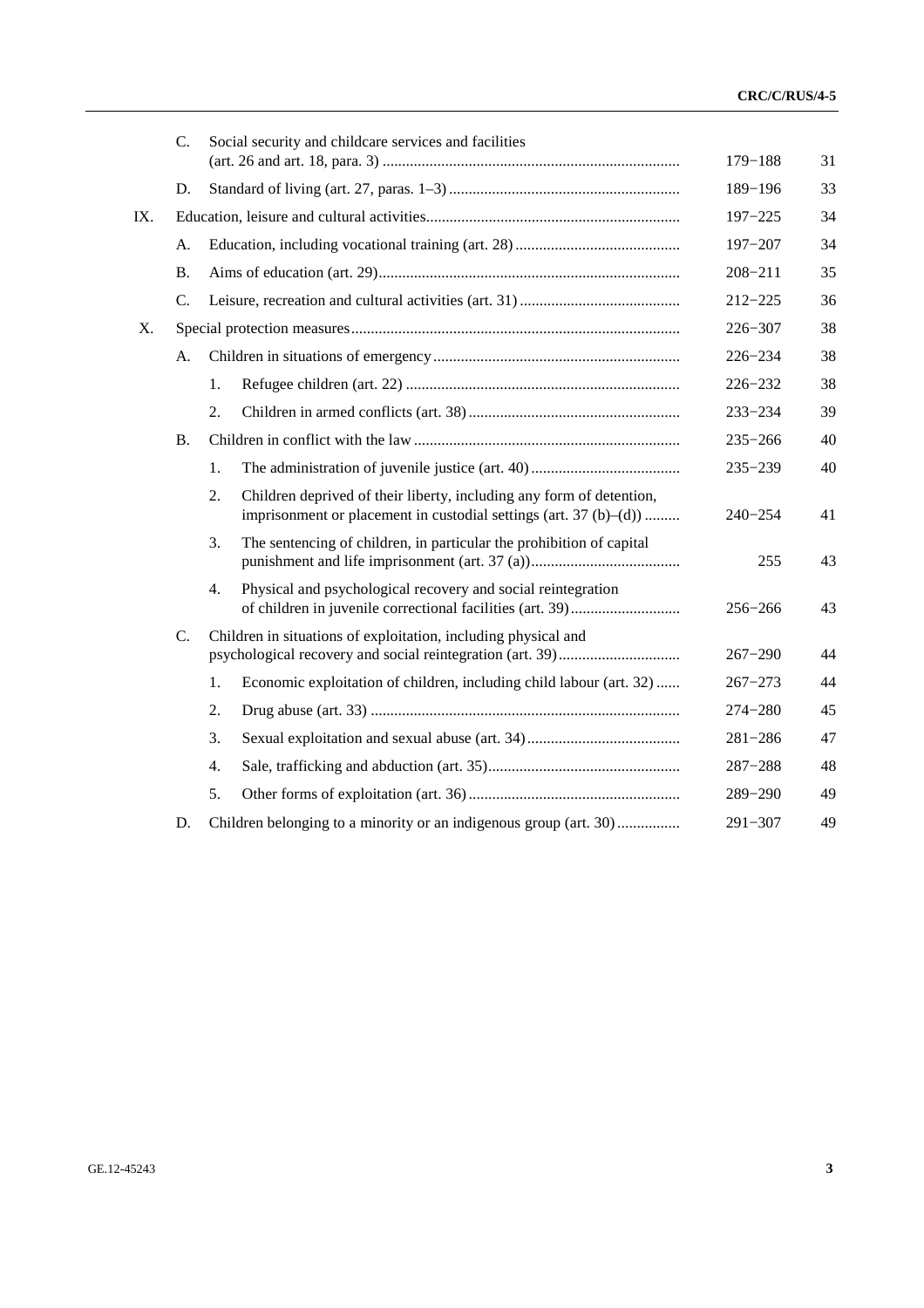## **Consolidated fourth and fifth periodic report of the Russian Federation on the implementation of the provisions of the Convention on the Rights of the Child**

## **I. Introduction**

1. The third periodic report on the implementation by the Russian Federation of the Convention on the Rights of the Child (CRC/C/RUS/3) was considered on 28 September 2005 at the fortieth session of the Committee on the Rights of the Child.

2. The present report was prepared pursuant to article 44, paragraph 1 (b), of the Convention and in accordance with the general guidelines regarding the form and content of periodic reports to be submitted by States parties (document CRC/C/58), taking into account the concluding observations adopted by the Committee on 30 September 2005 (document CRC/C/RUS/CO/3), on the basis of material supplied by the federal and regional authorities, official statistics and information from voluntary associations active in dealing with children's problems. It covers the period from 2003 to 2009.

3. The introduction contains general information on the population of the country and the main trends of changes in the situation of children during the period 2003–2009. The main part consists of nine sections and includes information on measures adopted by the Russian Federation in implementation of the provisions of the Convention on the Rights of the Child in accordance with the international obligations it has assumed, and on progress achieved and difficulties encountered.

4. In line with the provisions of paragraph 8 of the general guidelines, information provided in the Russian Federation's third periodic report is not repeated in the present report, but references are made to paragraphs of the third periodic report where necessary.

5. The annexes contain a list of laws and other regulatory instruments adopted in implementation of the principles of the Convention on the Rights of the Child since submission of the third periodic report, as well as statistical data on the subject.

## **II. General information concerning the Russian Federation**

6. At the beginning of 2003, the population of the Russian Federation stood at 145.0 million persons. At the beginning of 2010, it totalled 141.9 million persons, a decline of 3.05 million persons (2.1 per cent) compared to 2003.

7. As of the beginning of 2010, there were 26 million children in the Russian Federation under 18 years of age, 83.3 per cent of the figure for 2003, or a decline of 5.2 million persons, due primarily to a decrease in the number of children between 10 and 17 years of age. The number of children between 5 and 9 grew by  $4,700 (+ 0.1$  per cent), and the age group 0–4 increased by 1.5 million to 22.9 per cent and stood at 8.0 million persons in 2009.

8. In 2009, 1,761,700 children were born, 284,400 or 19.3 per cent more than in 2003 (1,477,300). The crude birth rate rose to 12.4 per 1,000 persons in 2009, from 10.2 in 2003. This positive development was the result of an active demographic policy carried out against a background of an improved socioeconomic situation in the country and a sex-age structure of the population that has had a favourable impact on the birth rate. Changes in the sex-age structure have had a beneficial effect on the birth rate. According to the 2002 population census, women of reproductive age (15–49 years) made up 27.5 per cent of the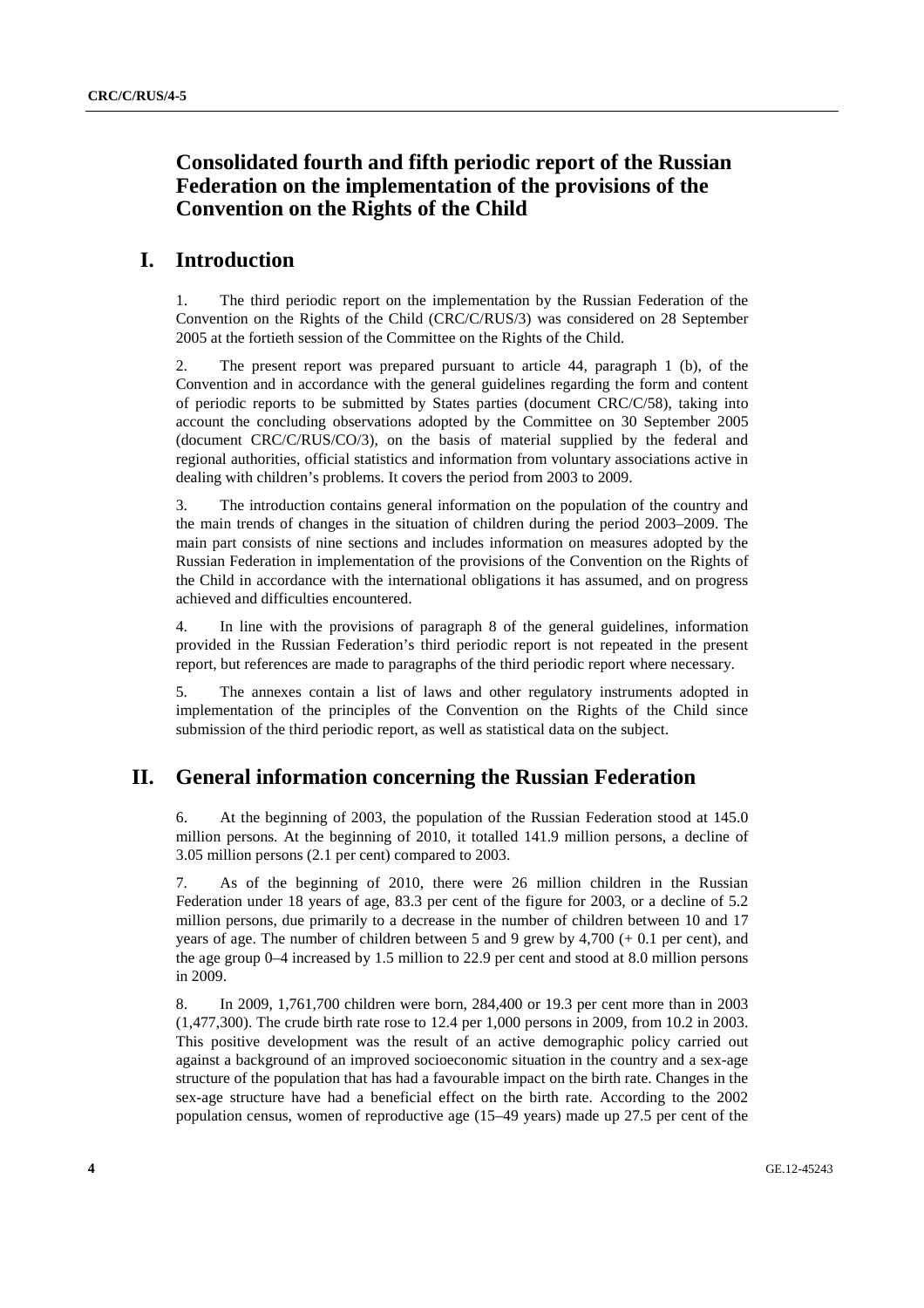total population, and the figure stood at 27.7 per cent at the beginning of 2006, before declining to 26.5 per cent at the beginning of 2010. The proportion of women of active reproductive age (20–29 years) rose more rapidly than the proportion of women aged 15 to 50, from 7.6 per cent of the total population in 2002 to 8.6 per cent in 2010. In 2009 the fertility rate stood at 1.537, as against 1.319 in 2003, but it is considerably below the population replacement level (2.10–2.15).

9. In 2009 1,292,400 abortions were performed, or 30.7 per cent fewer than in 2003 (1,864,700). Since 2007 the number of births has exceeded the number of abortions. In 2009 there were 74 abortions per 100 births, compared to 129 abortions per 100 births in 2003.

10. In 2010 the number of registered marriages totalled 1,199,400, or 0.6 per cent more than in 2003 (1,191,800). In 2009, the marriage rate stood at 8.5 per 1,000, or 11.8 per cent higher than in 2003 (7.6 per cent).

11. In 2009 the figures for divorce declined by 12.4 per cent, to 699,400, as against 798,800 in 2003. The divorce rate in 2009 fell by 10.1 per cent, to 4.9 per 1,000, compared to 5.5 per 1,000 in 2003. In 2009 there were 583 divorces per 1,000 marriages (732 in 2003). The number of dissolved marriages in 2009 in which the former spouses had children below the age of 18 fell by 14.2 per cent compared to 2003.

12. The proportion of children born to women out of wedlock fell to 26.1 per cent in 2009, as against 29.7 per cent in 2003.

13. Over the period 2003–2009, infant mortality fell by 34.7 per cent and stood at 8.1 per 1,000 live births in 2009, compared to 12.4 per 1,000 in 2003. The decline in infant mortality is continuing. The transition to the international criteria for the registration of births recommended by WHO is being actively prepared. To that end, a number of measures are being taken to introduce modern medical technologies for the treatment and care of children with very low body weight, to increase the number of intensive care units for newborns, to fit obstetric facilities with modern equipment and to establish a network of perinatal centres.

14. The maternal mortality rate fell from 31.9 per 100,000 live births in 2003 to 22.0 per 100,000 in 2009. It stood at 30.0 per 100,000 (44.5 per 100,000 in 2003) for the rural population and 18.7 per 100,000 (27 per 100,000 in 2003) for the urban population.

15. The socioeconomic situation of families with children depends on factors such as family income, employment possibilities for the parents, housing and the state of health and educational level of women and children. In 2009, 18.5 million persons had income below the subsistence level, or 13.2 per cent of the total population (29.3 million persons or 20.3 per cent in 2003). Income shortfalls are particularly severe for many families whose children are between one and a half and three years of age, when mothers are on unpaid maternal leave and it is difficult for them to return to a paid employment for a variety of reasons.

16. In 2009 the income of the most well off 10 per cent of the population was 16.7 times greater than that of the least well off 10 per cent (in 2003: 14.5 times greater). In recent years, income and property distribution has remained virtually unchanged. In 2009 the most well off 20 per cent of the population had 47.8 per cent of all income, and the least well off 20 per cent had 5.1 per cent, as against 46.2 per cent and 5.5 per cent in 2003. The main poverty factors continue to be the low wages of workers, above all in the public sector, and the low level of social benefits and other social payments.

17. A rise in purchasing power has been observed since 2003. In 2009 average income was 3.3 times greater than the subsistence level, compared to 2.4 times greater in 2003.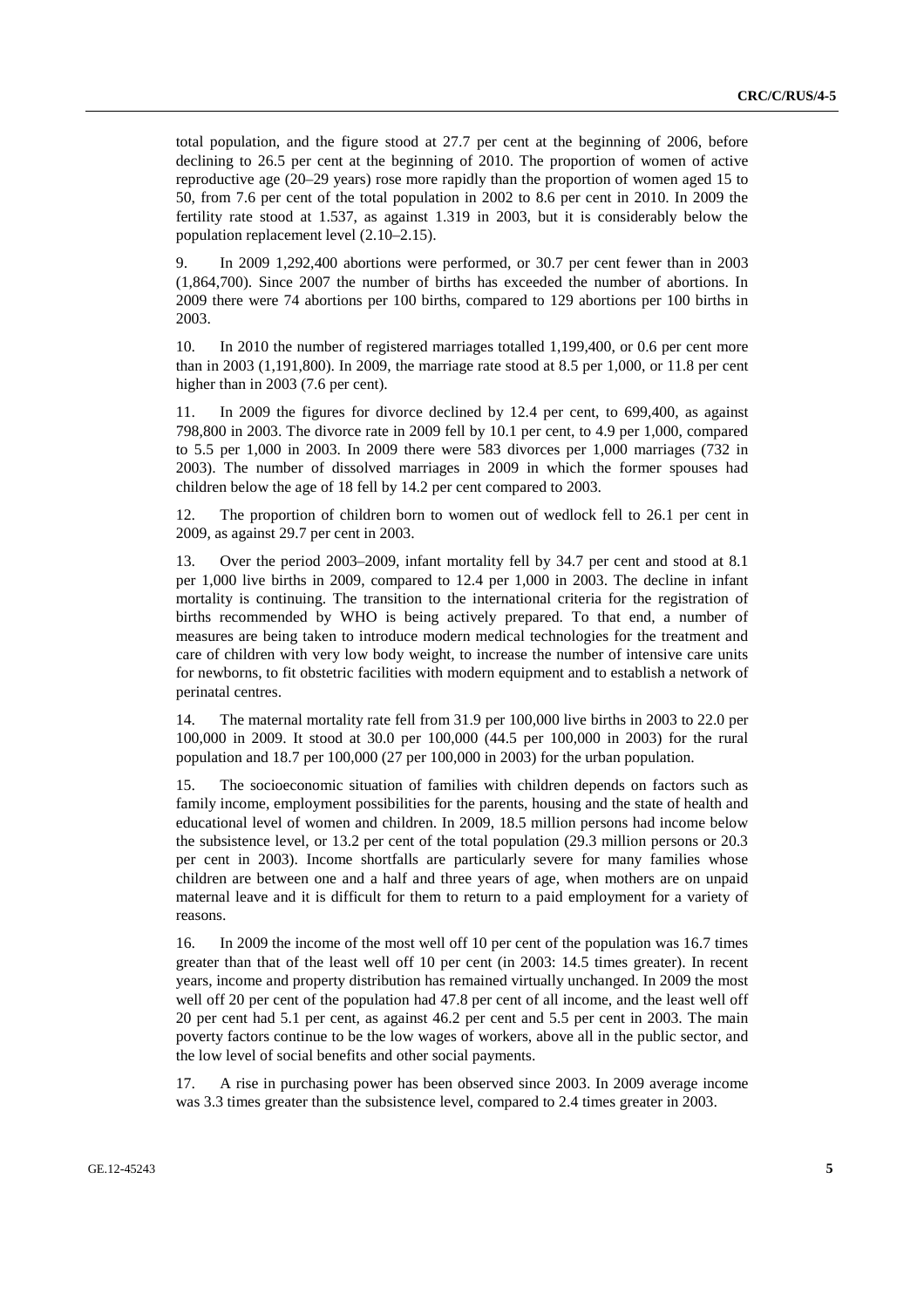## **III. General measures of implementation**

### **Articles 4, 42 and 44, paragraph 6**

18. Information on national legislation adopted before 2003 to ensure compliance with the Convention is contained in paragraphs 17–20, 22 and 23 of the third periodic report. During the reporting period, work continued on improving national legislation to ensure the rights and legitimate interests of children and to strengthen their protection against factors that adversely affect their development. Federal Act No. 124 of 24 July 1998 on Basic Guarantees of Children's Rights has an article (Measures to promote the physical, intellectual, psychological, mental and moral development of children) pursuant to which the constituent entities of the Russian Federation are authorized to introduce measures in legislation which prohibit the presence of persons under 18 years of age in places exclusively devoted to the production of sex articles, beer, other alcoholic beverages or alcohol-based products, or in other places where such presence may be harmful to a child's physical, mental or moral development, as well as to establish administrative liability for non-compliance (Federal Act No. 71 of 22 April 2009). The Act also introduces provisions to protect children from the negative influence of printed material or other products which propagate violence and cruelty, pornography, drug abuse or antisocial behaviour or cause harm to children's health or moral or mental development (Federal Act No. 118 of 3 June 2009).

19. The Criminal Code has been amended to establish greater criminal liability and to increase the duration of sanctions for offences committed against the life, health and sexual inviolability of minors. Special emphasis is placed on acts committed against a pregnant woman, a child or a person who is in a helpless state or is materially or otherwise dependent on the perpetrator. In particular, provision is made for heavier penalties for offences committed against minors, homicide, intentionally causing grievous or moderate bodily harm, rape, violent acts of a sexual nature with a person under the age of 16, indecent assault, failure to fulfil child-rearing responsibilities, unlawful production, sale or transport of narcotics or psychotropic substances or their analogues, enticement to use narcotics or psychotropic substances, and the production and circulation of materials or objects containing pornographic images of minors, and amendments have been introduced in accordance with which a court may deprive a person from holding a particular position or engaging in a particular activity for up to 20 years as an additional punishment in cases expressly set out in the relevant articles of the Special Section of the Criminal Code (Federal Act No. 215 of 27 July 2009).

20. In the Committee's concluding observations on the third periodic report (CRC/C/RUS/CO/3), it was recommended that the Russian Federation should strengthen measures to prevent and combat sexual exploitation and abuse of children and ensure that they are legally protected from involvement in prostitution and pornography. In this connection, the Criminal Code has been amended to improve criminal law guarantees for the protection of the life, health, sexual inviolability and morals of children. The maximum duration of the additional punishment of deprivation of the right to hold a particular office or engage in a particular activity has been increased from 3 to 20 years (art. 47); persons convicted of offences involving the sexual inviolability of a minor are subject to conditional early release only after serving at least three quarters of the sentence (art. 79), as against one third of the sentence in the past; harsher criminal sanctions have been established for homicide or intentionally causing grievous or moderate bodily harm to an underage child or to a person known by the perpetrator to be in a helpless state (arts. 105, 111 and 112); the question of whether or not the perpetrator is aware of the age of the child victim has been removed from the constituent elements of a number of offences, including rape and violent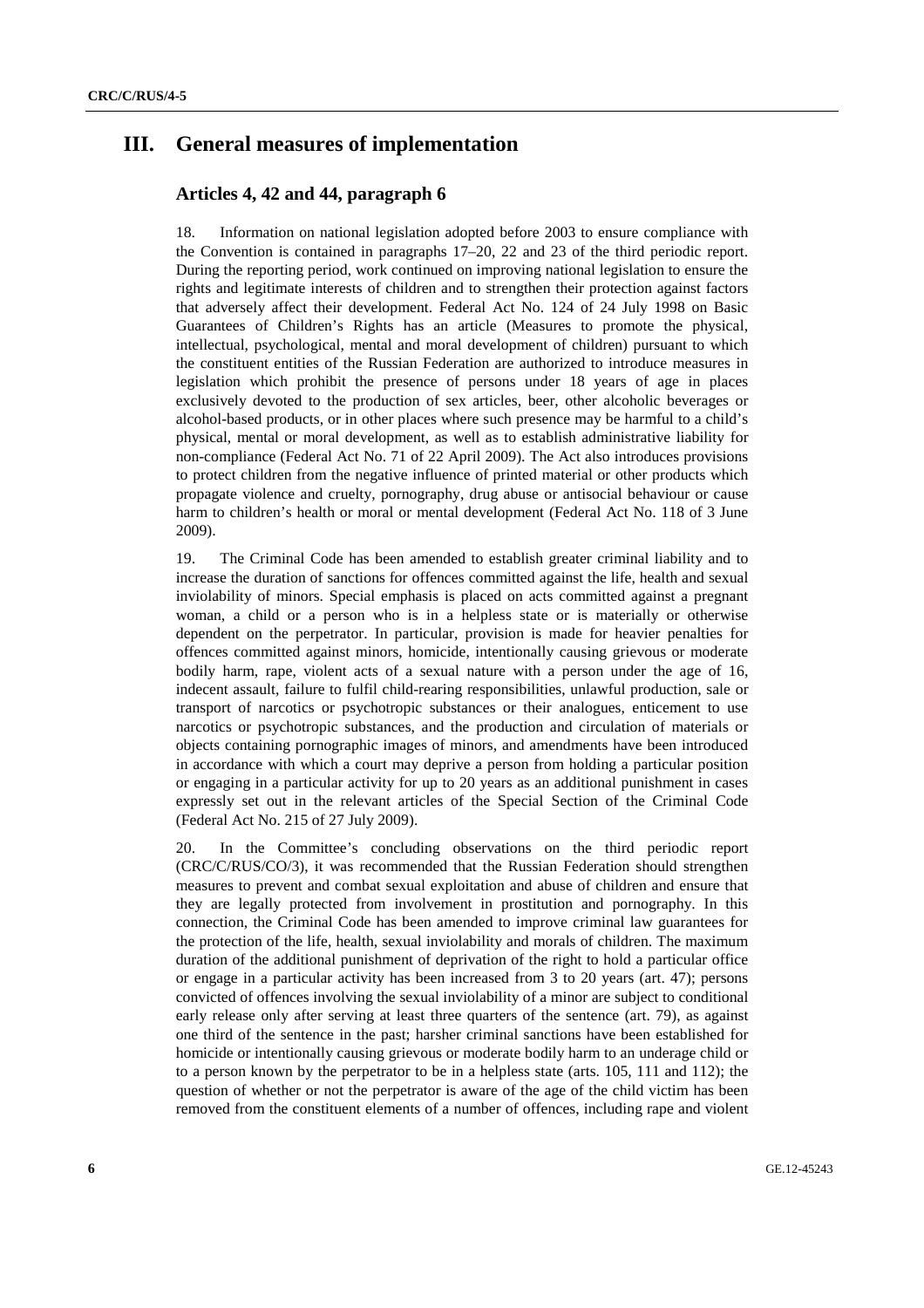acts of a sexual nature, the enticement of a minor to use narcotics or psychotropic substances, and the production and circulation of child pornography (arts. 131, 132, 230 and 242); heavier penalties have been introduced for the commission of a number of offences against minors or underage children, including rape (art. 131), violent acts of a sexual nature (art. 132), failure to fulfil child-rearing responsibilities (art. 156), unlawful production, sale or transport of narcotics or psychotropic substances or their analogues (art. 228), enticement to use narcotics or psychotropic substances (art. 230) and the production and circulation of materials or objects containing pornographic images of minors (art. 242); heavier sanctions have been established which punish the commission of non-violent sexual offences (arts. 134 and 135); much heavier penalties have been introduced for consensual sexual intercourse, sodomy, lesbian acts and indecent assault involving a child under 12 years of age; and heavier criminal sanctions have been established for the production and circulation of materials or objects containing pornographic images of minors which generate large profits (art. 242, para. 1).

21. Amendments have been made to article 155 of the Family Code, pursuant to which the constituent entities of the Russian Federation are authorized to introduce legislation governing the amount of, and regulations for payments for the care of children in foster families (Federal Act No. 71 of 3 June 2006).

22. The Federal Act No. 48 of 24 April 2008 on Tutorship and Guardianship regulates relations arising from the establishment, exercise and annulment of tutorship or guardianship of persons with no or limited legal capacity and defines the rights, obligations and responsibilities of tutors and guardians, which is being extended to organizations in which such persons are placed under supervision, including organizations active with orphans and children deprived of parental care.

23. Federal Act No. 143 of 15 November 1997 on Civil Status Records has been amended in order to address the question of the registration of the birth of children abandoned by their mothers at medical facilities (Federal Act No. 169 of 17 July 2009); this has improved the legal protection of these children by ensuring the provision of the relevant benefits and social guarantees in the course of their placement in a family.

24. Federal Act No. 159 of 21 December 1996 on Additional Guarantees of Social Protection for Orphans and Children deprived of Parental Care has been amended to introduce additional guarantees to ensure the right to receive vocational training not only for orphans and children deprived of parental care up to the age of 23, but also for persons in this category who are older than 23 years of age so as to enable them to complete such training. Such persons receive full State support (free food, clothing, shoes and linen, dormitory accommodation and medical care or full compensation for medical expenses) until the completion of training (Federal Act No. 315 of 17 December 2009).

25. In accordance with a bill to amend the Labour Code<sup>1</sup> and article 22.1 of the Federal Act on the Registration of Legal Entities and Private Businessmen, which was submitted for consideration to the State Duma (the lower house of the Federal Assembly), persons who have or had a criminal record or who are or were subject to criminal prosecution for crimes committed against the life, health, freedom, honour, dignity, or sexual inviolability or sexual freedom of the individual, the family, minors, public health or morals or State security may not be employed or registered as entrepreneurs for the upbringing, education or development of minors, the organization of their leisure or health activities, health or medical care, social protection or social security, or sports, cultural or artistic activities in which minors participate.

<sup>&</sup>lt;sup>1</sup> Act No. 387, adopted on 23 December 2010.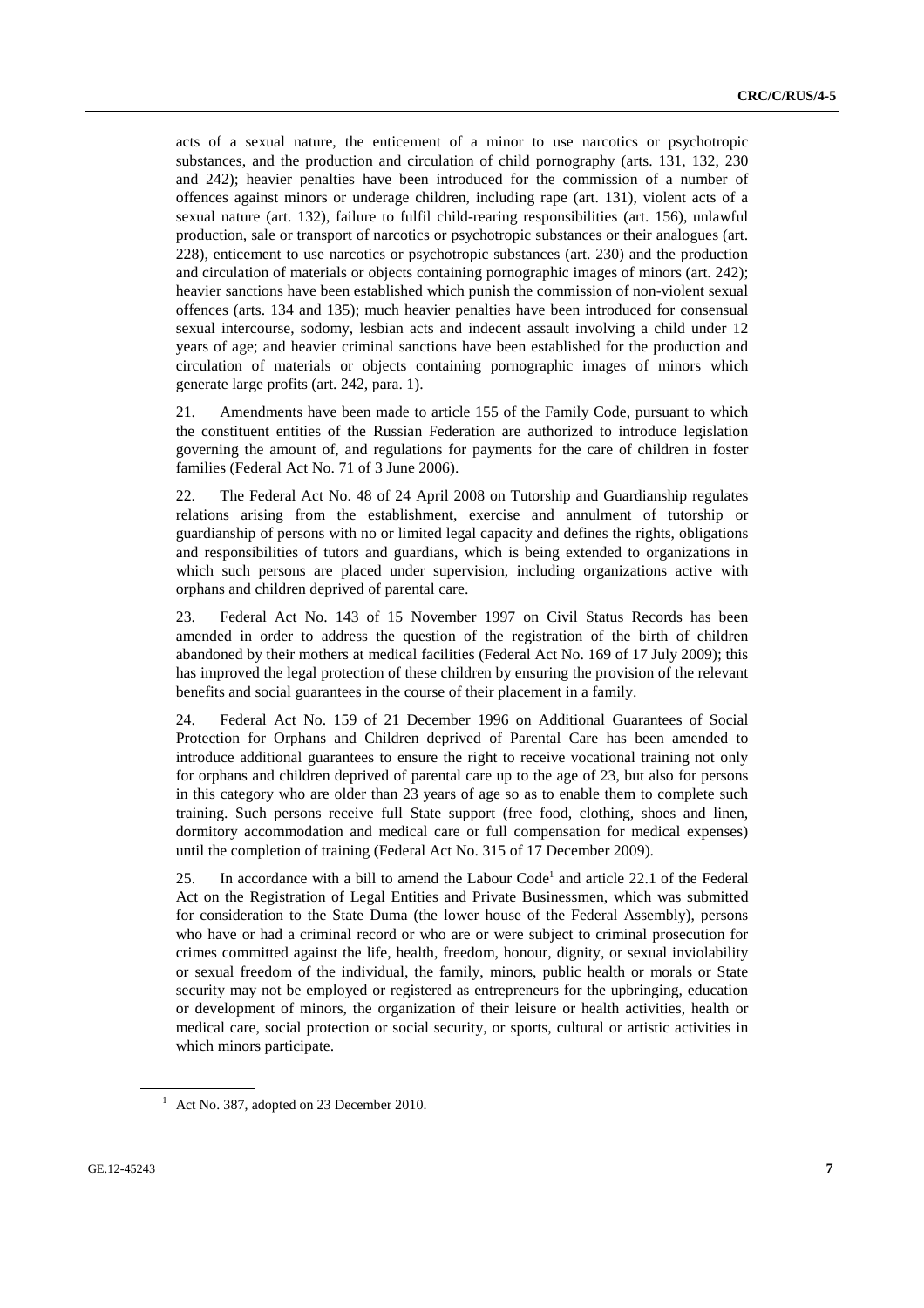26. A bill to amend the Criminal Code which would impose heavier penalties on crimes of a sexual nature committed against minors<sup>2</sup> has been submitted to the State Duma. It would establish punishment for crimes of a sexual nature committed not only against persons known to be minors but against any minor. It would also define offences committed by a parent or other person legally responsible for a child's upbringing (a teacher or a staff member of instructional, educational, health-care or other facilities entrusted with the supervision of minors), and it would punish the acquisition and possession of materials or objects containing pornographic images of minors not intended for distribution, public display or commercialization.

27. Consideration is being given to amendments to a number of legislative acts on the provision of housing for orphans and children deprived of parental care and the preparation of persons wishing to bring up such children, as well as on the prevention of social orphanhood, the effective organization of the work of the tutorship and guardianship authorities to ensure early detection of families and children in a crisis situation, the protection of the rights of children living in such families, preservation of the child's ties with the biological family, and foster care.

28. An agreement has been ratified between the Russian Federation and Italy on cooperation in the area of orphaned children, the first such bilateral international agreement in Russian practice (Federal Act No. 258 of 9 November 2009), in order to strengthen and protect the legal guarantees and rights of orphaned children at international level. Work is under way on similar agreements with the United Kingdom, Israel, Ireland, Cyprus, Spain, New Zealand, the United States and France.

29. In accordance with Federal Act No. 101 of 3 June 2009 on Ratification of the European Social Charter (revised) of 3 May 1996, the Russian Federation assumed obligations with regard to 19 of the 31 articles (67 of the 98 paragraphs) of the Charter, including article 16, which enshrines the right of the family to social, legal and economic protection, to be ensured by means of social benefits, fiscal arrangements and other appropriate means.

30. A set of documents has been prepared concerning the accession of the Russian Federation to the Convention on the Civil Aspects of International Child Abduction, concluded in The Hague on 25 October 1980, the object of which is to secure the prompt return of children wrongfully removed to or retained in any Contracting State and to ensure that rights of custody and of access under the law of one Contracting State are effectively reflected in the other Contracting States.

31. A Government plan of action has been drafted to give effect to measures to ensure that the Russian Federation is prepared to implement the obligations of States parties to the Optional Protocol to the Convention on the Rights of the Child on the sale of children, child prostitution and child pornography adopted by the General Assembly on 25 May 2000 and the Council of Europe Convention on the Protection of Children against Sexual Exploitation and Sexual Abuse adopted by the Council of Europe's Committee of Ministers on 12 July 2007, with the help of which it is planned to introduce further improvements to Russian legislation in accordance with the obligations under the Optional Protocol and the Convention on the Rights of the Child, to elaborate programmes for providing assistance to victims of offences and taking forceful action to prevent and minimize the risk of a repetition of offences of a sexual nature, and to produce awareness-raising measures to combat the sexual exploitation and sexual abuse of minors.

 $2^2$  Adopted on first reading by the State Duma on 26 January 2011.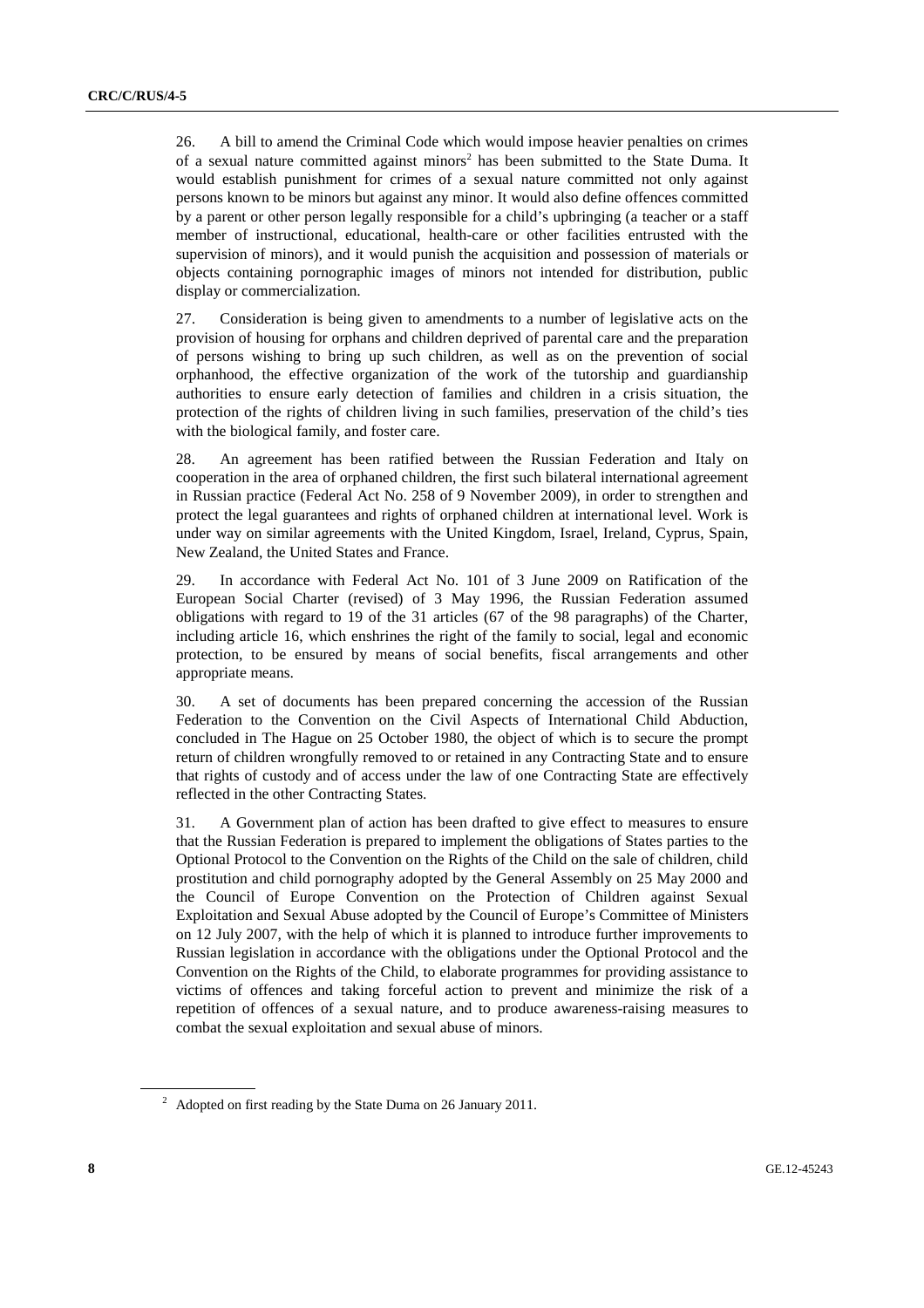32. The Russian Federation has a unified system of benefits granted for the birth and upbringing of children, under which the State provides material support for motherhood, fatherhood and childhood in accordance with Federal Act No. 81 of 19 May 1995 on State Allowances for Citizens with Children. In 2006 additions were made to the Act specifying an increase in monthly allowances for child support and the right of unemployed citizens to receive such assistance, and a new form of assistance was introduced: the lump-sum payment for children placed in families. In 2008 two new types of assistance were created for families of military conscripts: a lump-sum payment for the pregnant wife of a military serviceman, and a monthly allowance for the child.

33. Federal Act No. 207 of 5 December 2006 on Amendments to a number of Legislative Acts with regard to State Support for Citizens with Children introduced as from 1 January 2007 the payment of compensation of part of parental fees for the care of children in State and municipal educational facilities with a basic preschool programme. Parents are not required to pay a fee for the care in these facilities of children with developmental difficulties or with tuberculosis. The principal novelty of this form of maternal support is that for the first time, support is not provided for the facility and its educational programme, but for the recipients of school services, namely the parents of preschool children. In 2009 Federal Education Act No. 3266-1 of 10 July 1992 was amended to extend the right of parents and legal guardians to receive compensation for part of parental fees to include parents whose children attend non-State educational establishments with a basic general preschool education programme (Federal Act No. 148 of 17 July 2009). In 2009 more than 4.2 million persons received such compensation, as against 3.8 million in 2007.

34. Pursuant to Federal Act No. 18 of 1 March 2008 on Amendments to a number of Legal Acts with a view to Raising Various Forms of Social Payments and Costs of Social Services, as from 1 April 2008 all forms of social assistance (except for maternity childcare allowances paid to women entitled to compulsory social insurance) have been indexed in accordance with the amount and period established under the Federal Budget Act for the relevant financial year and planning period on the basis of the expected inflation rate set under the Act.

35. In accordance with Federal Act No. 256 of 29 December 2006 on Additional Measures of State Support for Families with Children, in 2007 a completely new programme was launched on long-term family support, in the form of maternal (family) capital, for the birth or adoption of a second child and each child thereafter. When the child reaches the age of 3, at the request of the mother the payments can be used in full or in part to improve living conditions, provide for the education of the child or children or increase the mother's retirement pension. The maternal (family) capital is adjusted annually to allow for inflation; in the period 2007–2009 it increased by 25 per cent, from 250,000 roubles to 312,000 roubles.

36. In 2008 the Federal Act on Additional Measures of State Support for Families with Children was amended to give families the possibility of availing themselves of the right to use some or all of the maternal (family) capital to repay the principal and interest on credit or a loan, including a mortgage, regardless of the period which has elapsed since the birth or adoption of a second or third child (Federal Act No. 288 of 25 December 2008).

37. In accordance with the Tax Code, in 2009 the standard deduction for persons with children was increased from 600 to 1,000 roubles for each child and each month of the tax period (Federal Act 121 of 22 July 2008).

38. Federal Act No. 173 of 17 December 2001 on Retirement Pensions was amended to provide for the payment of a loss-of-breadwinner pension to children who have lost both parents. Two pension insurance components are set for this category of children, on the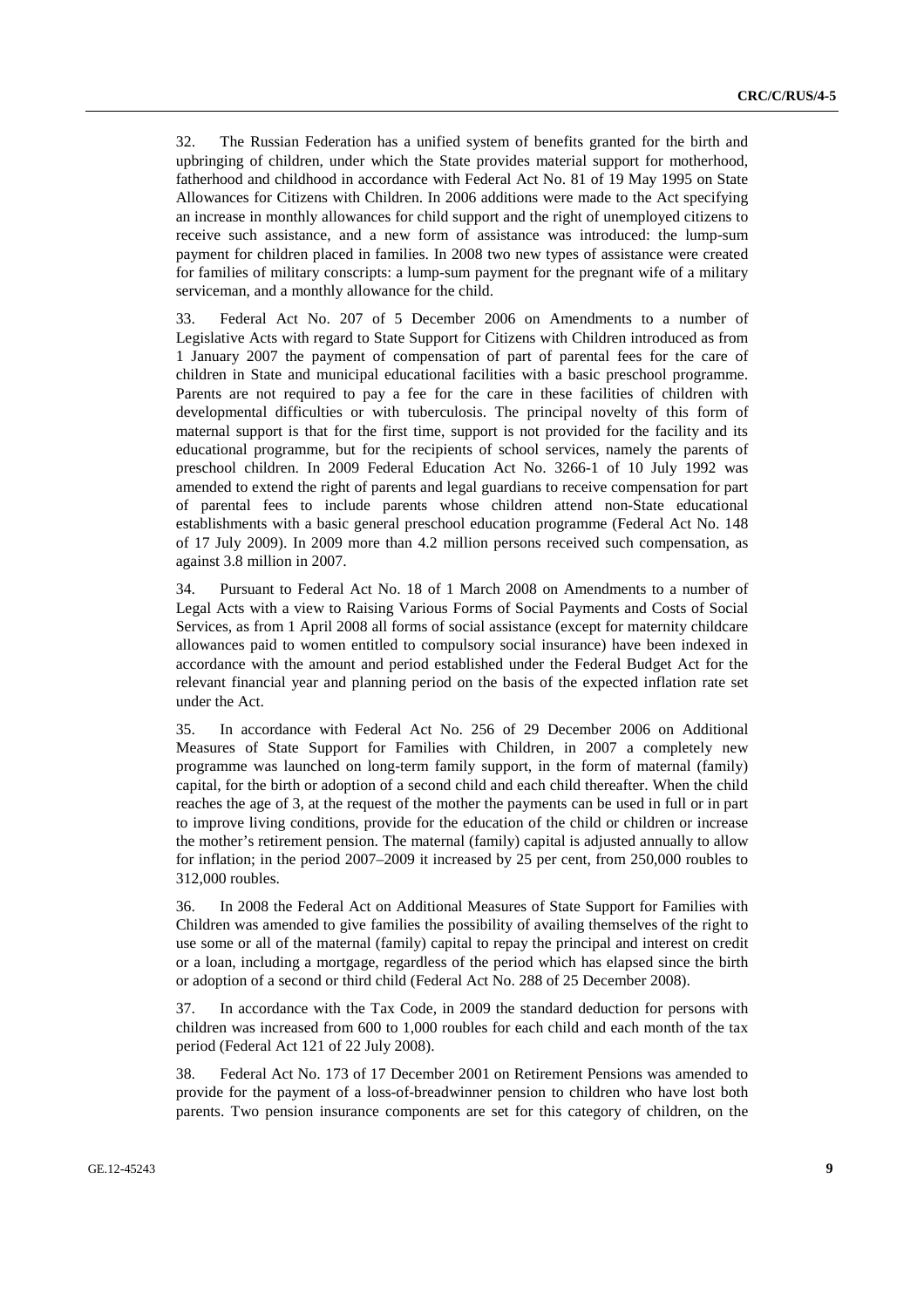basis of the notional pension capital of each of the parents (Federal Act No. 130 of 29 June 2009).

39. In 2009 Federal Act No. 115 of 25 July 2002 on the Legal Status of Foreign Nationals and Federal Act No. 62 of 31 May 2002 on Citizenship of the Russian Federation were amended to include a list of categories of foreign nationals and stateless persons who may be granted a temporary residence permit regardless of the quota for the issuance of such a permit and to make it possible for foreign nationals and stateless persons aged 18 or older who have legal capacity and have children with no or limited legal capacity to acquire Russian citizenship in a simplified procedure without their needing to fulfil conditions concerning the duration of uninterrupted residence in the Russian Federation or the presence of a residence permit. These amendments aim to ensure the right of children to live and be raised in a family and to live with and be cared for and brought up by their parents. Provision is also made for the supervision, protection and administration of the property of children who are citizens of the Russian Federation and have lost parents who were also Russian citizens (Federal Act No. 127 of 28 June 2009).

40. The Family Code has been amended to increase penalties for late payment of child support (Federal Act No. 106 of 30 June 2008).

41. A number of measures have been carried out over the period 2007–2010 to promote preschool education in the Russian Federation, including initiatives to develop preschool education at federal, regional and local level, the aim being to ensure access to preschool education and improve its quality.

42. In line with the Committee's concluding observations, during the reporting period steps were taken to set up an office of the commissioner for children's rights. Pursuant to Presidential Decree No. 986 of 1 September 2009, the post of Presidential Commissioner for Children's Rights was established. In accordance with Federal Act No. 177 of 23 July 2010 on Amendments to articles 26 and 28 of the Federal Act on the Social Forum, the staff of the Social Forum is tasked with ensuring the activities of the Commissioner through the allocation of the necessary material and financial resources. At the time of the signing of the presidential decree, there was an Office of the Commissioner in 18 regions of the country. A year later, they were in 48 constituent entities. Steps are being taken to harmonize the organizational and legal structure of the regional offices in order to ensure that they are set up and operated in an identical manner.

43. The provisions of the Convention on the Rights of the Child are given tangible form in school curricula and in thematic plans for training and upgrading the qualifications of child specialists. In the context of the twentieth anniversary of the adoption of the Convention, the State Duma held parliamentary hearings, and conferences, seminars and other initiatives were conducted in the constituent entities to heighten awareness of the provisions of the Convention, analyse federal and regional legislation on the protection of children's rights and decide areas of future work. The mass media report on the activities of the federal and regional authorities, voluntary associations and organizations active in the protection of the rights of children, adolescents and young people. At the suggestion of the Commissioner for Children's Rights, general education establishments, and above all primary schools, have devoted a classroom hour to the twentieth anniversary of the signing of the Convention on the Rights of the Child by the Russian Federation.

44. The third periodic report and the Committee's concluding observations have been posted on the Internet. The outcome of the consideration of the third periodic report is also discussed in periodicals and specialized journals.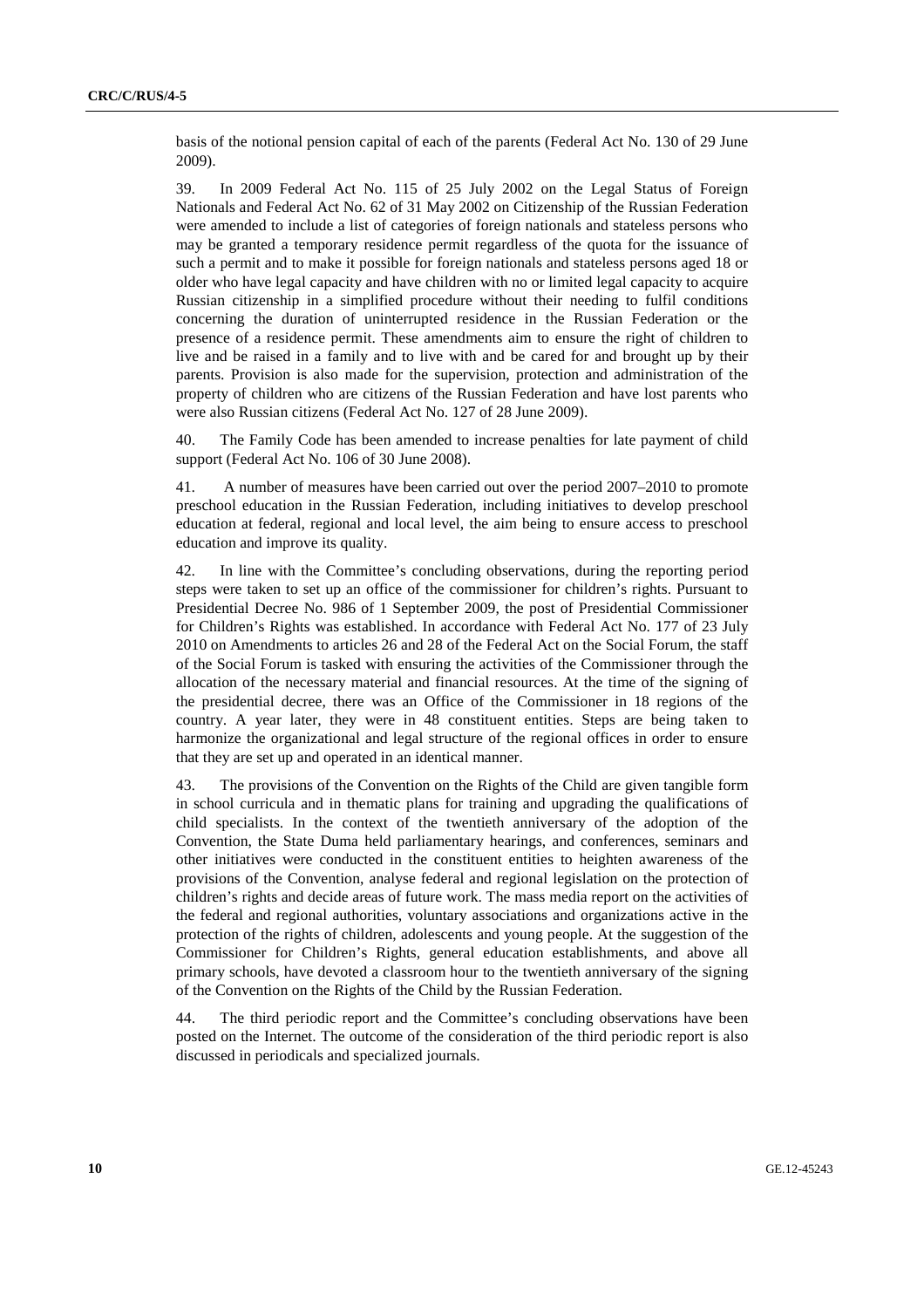## **IV. Definition of the child (art. 1)**

45. Provisions relating to the definition of the child in accordance with article 1 of the Convention are set out in paragraphs 71 and 73 of the second periodic report and paragraph 62 of the third periodic report.

46. During the reporting period, steps were taken to improve national legislation with a view to creating conditions for a healthy lifestyle for children and their normal development. The Education Act was amended to make general education compulsory for all children until the age of 18 (Federal Act No. 194 of 21 July 2007). A ban was introduced on the retail sale of beer and other alcoholic beverages to persons under the age of 18 (Federal Act No. 11 of 7 March 2005). Access by minors to gambling establishments is prohibited (Federal Act No. 244 of 29 December 2006).

47. The Federal Act on Basic Guarantees of Children's Rights was amended to raise the age of minors from 16 to 18, which must be taken into account during the elaboration of legal acts regulating the dissemination of information not recommended for use by children (Federal Act No. 118 of 3 June 2009). Information on this question is contained in paragraph 18 of this report.

48. In accordance with paragraph 78 of the Committee's concluding observations (question of the legal protection of children aged 14 to 18 from sexual exploitation and sexual abuse), the Criminal Code was amended to raise the age of consent for minors who are victims of non-violent sexual intercourse, indecent assault, sodomy or acts of lesbianism from 14 to 16 (Federal Act No. 162 of 8 December 2003).

## **V. General principles**

### **A. Non-discrimination (art. 2)**

49. The provisions of this article are explained in detail in paragraphs 74–78, 80–82, 84 and 85 of the second periodic report, paragraphs 63–65 of the third periodic report and paragraph 18 of this report.

50. The Labour Code establishes a number of restrictive norms concerning minors, with a view to protecting their health and moral, physical and intellectual development. Minors are not permitted to work under harmful or dangerous working conditions or below ground, because it may have an adverse impact on their health. Nor may they work in gambling establishments, in cabarets or nightclubs, in the production, transport or sale of alcoholic beverages or tobacco products, narcotics or other toxic substances, because it may be harmful to their moral development. In view of their focus, these norms are not discriminatory.

### **B. Best interests of the child (art. 3)**

51. The principle of the best interests of the child and the obligation to take into consideration the interests of the child in all initiatives involving children have been set out in the codified law of the Russian Federation, the Fundamentals of Health-Care Legislation, the Education Act, the Federal Act on Additional Guarantees of Social Protection for Orphans and Children deprived of Parental Care, the Federal Act on Social Protection for Persons with Disabilities, the Federal Refugees Act and the Federal Act on Basic Guarantees of Children's Rights.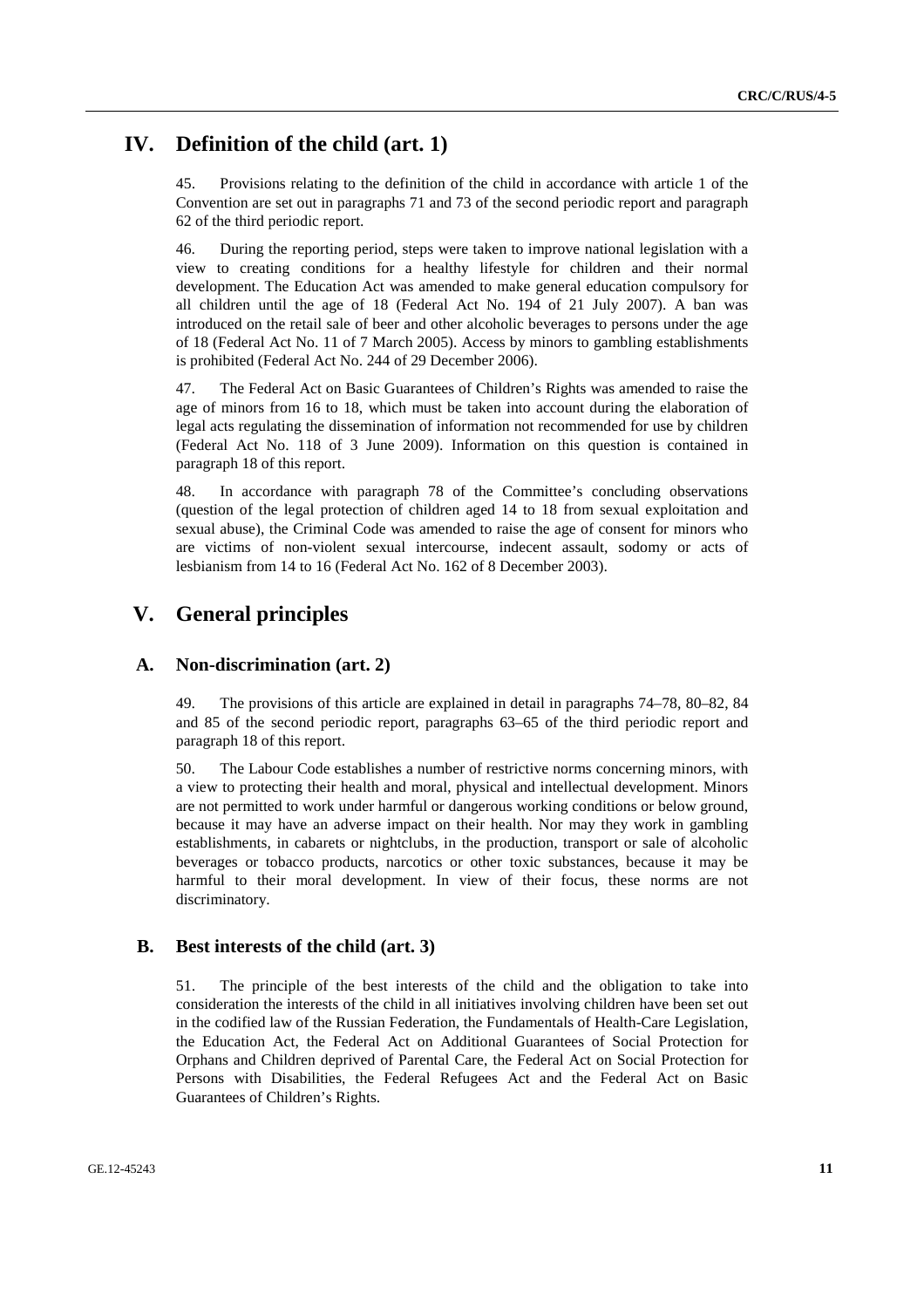52. Information on material support for children's interests is provided in paragraphs 32–38 of this report.

53. During the reporting period, work continued on improving legislation, bearing in mind the principle of the best interests of the child. The Family Code was amended (2007 and 2008) to establish the responsibility of parents for creating the necessary conditions to enable children to receive secondary (full) general education and to ensure the right of parents to choose the educational establishment and the type of education, account being taken of the views of the children, as well as to introduce norms for monitoring the living conditions and upbringing of children in foster families in the manner prescribed by the Government.

54. Social services for children are provided at social services institutions for families and children (paragraph 183 of this report). In accordance with article 6 of the Federal Act on the Foundations of Social Services, social services, including for children, are provided on the basis of State standards, which establish fundamental requirements concerning the extent and quality of such services and the procedure and conditions for eligibility. State social services standards are set in accordance with the procedure laid down by the authorities of the constituent entities. The national standards fix the main kinds of social services for families and children, their quality, terms and definitions, classification of social service facilities, types of social services institutions available, monitoring of the quality of such services etc. Ensuring the presence of the right staff — qualified specialists trained in the use of modern technologies and techniques for working with families and children — is a prerequisite for making the activities of these social services institutions effective. In 2009, 131,300 persons, including 79,800 specialists, were employed in this area, providing social assistance to families, women and children (in 2008: 134,400 persons, including 79,600 specialists). In 2009 more than 13,000 specialists upgraded their qualifications.

## **C. The right to life, survival and development (art. 6)**

55. Every year, the Russian Federation adopts a programme of State guarantees of free medical care for citizens (paragraph 79 of the third periodic report). Measures to give effect to State guarantees in the area of family, maternity and child support are carried out, in particular, under the compulsory health-care system. Every child permanently resident in the Russian Federation is entitled to medical insurance under the compulsory medical care system. As of 1 January 2010, 26.4 million children under 18 years of age whose parents were either citizens of the Russian Federation or foreign nationals permanently resident in the country had medical insurance under the compulsory medical insurance system. Medical insurance contributions for children under 18 years of age are paid by the regional government bodies empowered by the authorities of the constituent entities at the highest level.

56. On 1 January 2006, in accordance with the Priority National Health Project, the Maternity Certificate Programme was launched, which gives women the right to choose where to go for health-care services and aims to increase material incentives to encourage health-care facilities to provide better care for women during pregnancy, delivery and the postnatal period and for infants during the first year of life. The programme, which targets prenatal and maternity clinics, perinatal centres and paediatric polyclinics, has made it possible to improve the quality of regular medical check-ups for pregnant women at prenatal clinics, to increase the proportion of women who used the prenatal clinics in the first 12 weeks of pregnancy from 75.3 per cent in 2003 to 82.1 per cent in 2009, to provide pregnant women with medicine and to increase the proportion of normal deliveries from 32.2 per cent in 2003 to 37.5 per cent in 2009. Obstetric clinics have been fitted with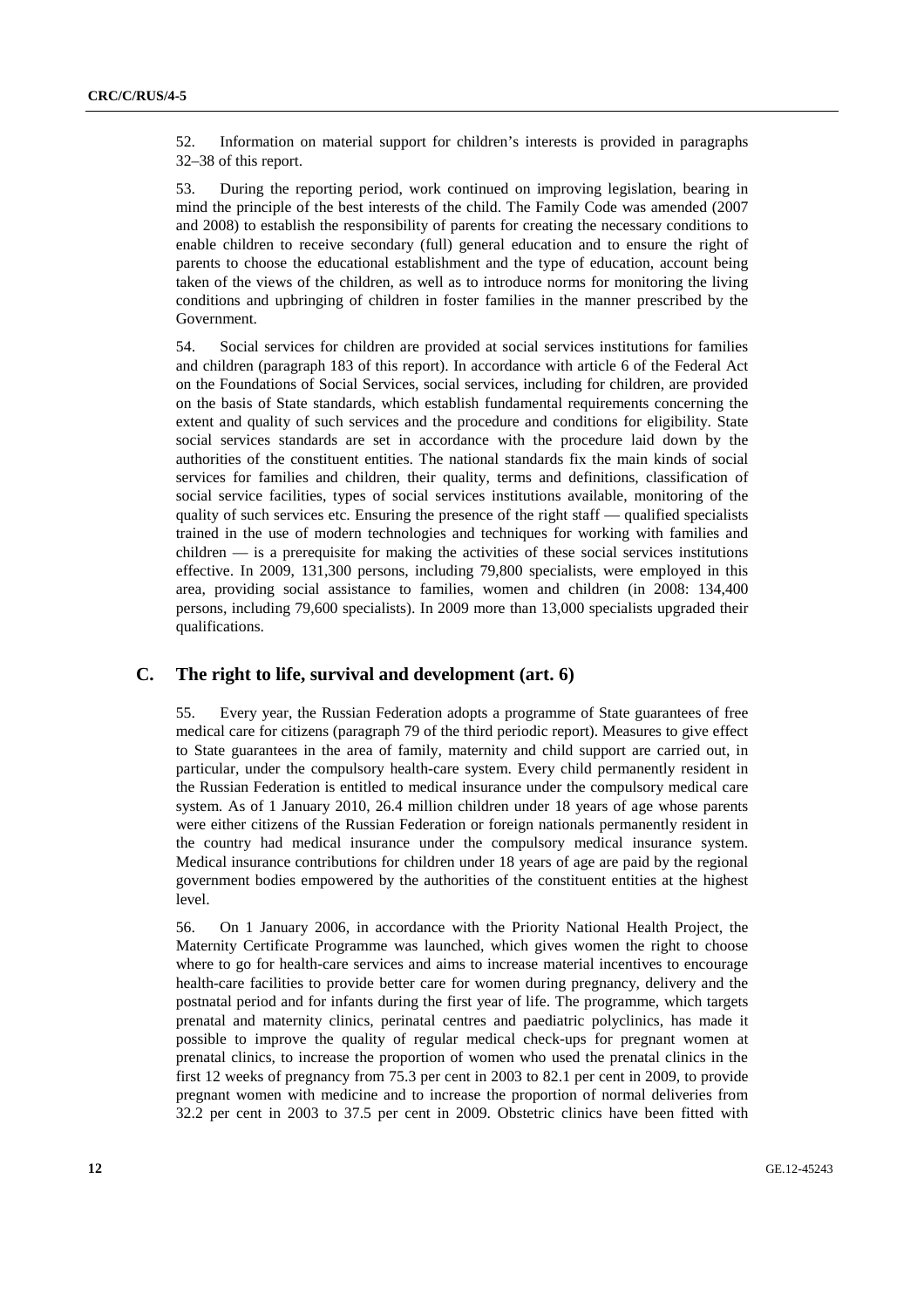modern medical equipment, including for the care of premature babies. Thanks to the introduction of modern medical technologies in obstetrics clinics, there has been a steady decline in perinatal mortality, from 11.3 per 1,000 live births in 2003 to 7.8 in 2009. Over the past five years, improved care for children in the first year of life and their timely hospitalization has resulted in a 15.9 per cent decline in mortality in the 24 hours following admission.

57. In the framework of the implementation of the Priority National Health Project, in 2006 provision was made to add influenza to the national immunization programme, which already includes vaccinations for hepatitis B, diphtheria, whooping cough, measles, rubella, polio, tetanus, tuberculosis and mumps. A 100 per cent vaccination rate of children against viral hepatitis B and rubella was achieved, and flu shots were introduced in 2006. There has also been a gradual shift to the use of inactivated vaccine to immunize against polio. The programme of neonatal screening for cystic fibrosis, galactosemia, adrenogenital syndrome and congenital bradyacuasia has been expanded.

58. In the context of the Priority National Health Project and the special federal "Children of Russia" programme, since 2006 more than 5,160,000 newborns have been examined for hereditary diseases, and more than 3,600 cases have been detected. All these children are being monitored and are receiving adequate treatment and rehabilitation. This has made it possible to reduce infant disability and infant mortality. Whereas in 2003, 109,221 children had a disability due to a congenital or hereditary disease, by 2009 the figure had fallen to 94,964, a decline of 13.1 per cent. Infant mortality in the first year of life due to congenital abnormalities fell from 30.2 per 10,000 live births in 2003 to 20.3 in 2009.

59. In line with paragraph 28 of the Committee's concluding observations, the annex contains data on cases of infanticide for the period 2003–2009. The number of such cases fell from 195 in 2003 to 123 in 2009, a decline of 36.9 per cent.

60. As from 1999, the procedure for the registration of the death of children is based on Ministry of Health Order No. 241 of 7 August 1998 on improvements in birth and death certificates in the context of the changeover to ICD-10. Ministry of Public Health and Social Development Order No. 782n of 26 December 2008 on the approval and regulations for issuance of birth and death certificates, which approved registration forms for birth certificates, death certificates and perinatal death certificates, was enacted to improve the record-keeping of such documents.

### **D. Respect for the views of the child (art. 12)**

61. From birth, children have and are guaranteed human and civil rights and freedoms in accordance with the Constitution, universally recognized principles and norms of international law, the provisions of the Family Code and other legal acts. The Family Code guarantees children the right to express their views when decisions are taken by the family on all matters affecting them and to be heard in judicial proceedings. It also stipulates that, except for cases that are contrary to the interests of the child, the views of children 10 years of age or older must be taken into account with regard to changes of the child's given and family name, the restoration of parental rights, adoption or placement in foster care, and the registration of the adoptive parents as the child's parents in the civil register (see paragraphs 119, 120, 122 and 142 of the second periodic report and paragraphs 84–90 of the third periodic report).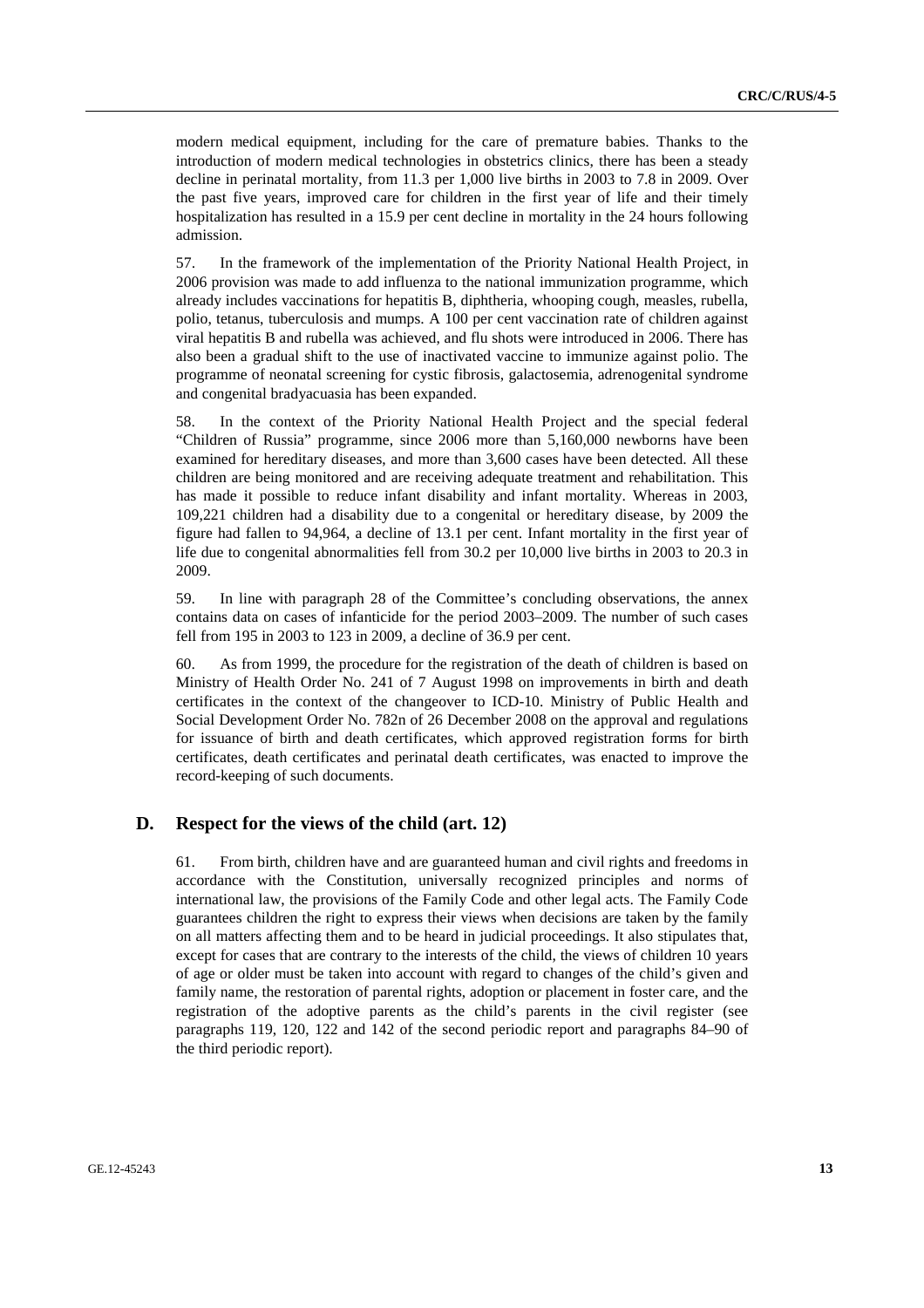## **VI. Civil rights and freedoms**

## **A. Name and nationality (art. 7)**

62. Questions concerning the recording in the Register of Births of the given name, patronymic and family name of the child and the acquisition of citizenship are regulated by the Family Code, the Federal Act on Civil Status Documents and the Federal Citizenship Act. The provisions of these legal instruments are in keeping with universally recognized principles of international law (see paragraphs 132–137 of the second periodic report and paragraphs 94–97 of the third periodic report).

63. A change in the citizenship of a child when the child's parents acquire or terminate their citizenship of the Russian Federation is regulated by the Federal Citizenship Act. The child acquires the citizenship of the Russian Federation if both parents or the child's sole parent acquires such citizenship. The child's citizenship of the Russian Federation is terminated when the citizenship of the Russian Federation of both parents or the child's sole parent is terminated, provided that the child does not become stateless. For adopted children who are citizens of the Russian Federation, the question of citizenship is regulated by the relevant international agreements. The agreement between the Russian Federation and Italy on cooperation in the area of adoption provides that the adopted child has the right to acquire the citizenship of the receiving State and to retain the citizenship of the State of origin.

64. Federal Act No. 121 of 18 July 2006 on Amendments to a number of Legislative Acts on the Improvement in the State Administration of Migration Policy amended the Federal Act on Civil Status Documents to establish that the registry office is not required to communicate the official registration of a change of name to the internal affairs authorities at the place of residence of the applicant, but instead to the regional bodies of the federal government authorities with a monitoring and supervisory function in the area of migration, at the place of residence of the applicant within seven days from the date of official registration of the change of name.

### **B. Preservation of identity (art. 8)**

65. Information on this question is set out in paragraphs 90–99, 143–146, 152–156 and 184–187 of the second periodic report, paragraph 98 of the third periodic report and paragraphs 66 and 70 of this report.

### **C. Freedom of expression (art. 13)**

66. In accordance with general civil legislation, children have the right to freedom of expression. They also have unhindered access to the media. In 2009 the Federal Act on Basic Guarantees of Children's Rights was amended to raise from 16 to 18 the age of minors for whom federal and regional legislation establishes guidelines for the circulation of printed matter, audio and visual products and other material not recommended for use by children.

67. All general education establishments have access to the Internet. A number of projects are being carried out to introduce new-generation electronic educational resources. A single centralized repository is being set  $up - a$  collection of digital educational resources publicly accessible on the Internet, the most important section of which contains additional teaching material, including of a scientific and technical nature, fragments and recitals of musical works, biographies of composers, digital copies of masterpieces of Russian and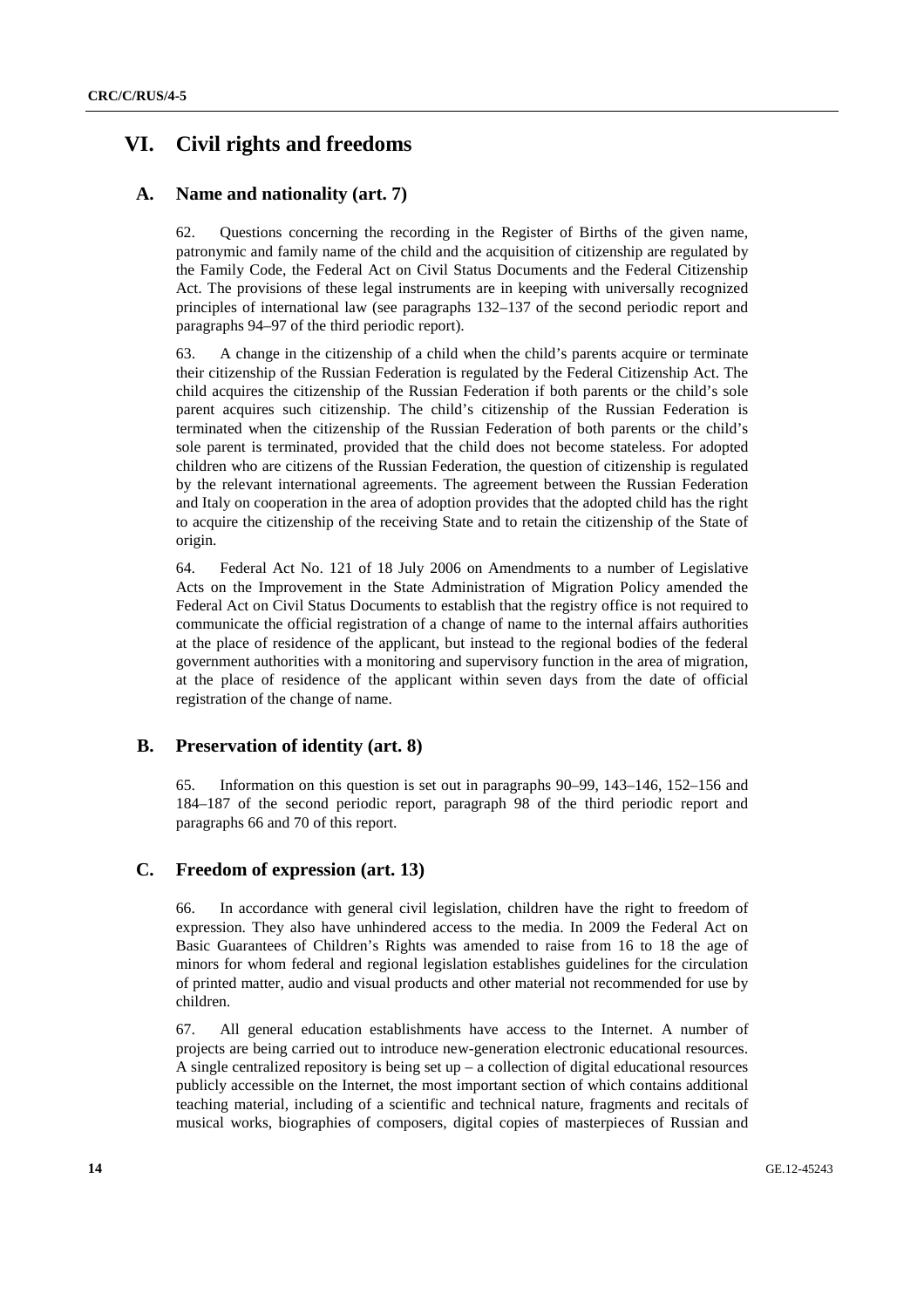foreign art and of exhibits from museum holdings etc. Homes for orphans and children deprived of parental care also have access to the media, telephones and other means of communicating with their peers and family.

68. The Russian Federation is actively participating in the elaboration of a third optional protocol to the Convention on the Rights of the Child which would establish a communications procedure, i.e. a mechanism for the submission and consideration of individual and group complaints by children or their representatives in connection with violations of the provisions of the Convention.

#### **D. Freedom of thought, conscience and religion (art. 14)**

69. The provisions of this article are discussed in paragraphs 144–148 of the second periodic report and paragraph 100 of the third periodic report.

70. The Criminal Code was amended to broaden penalties for hindering the exercise of the right to freedom of conscience and religion, unlawful hindrance of the activities of religious organizations, the celebration of religious rites etc. Sanctions for persons who have committed an act in exercise of their official position include compulsory punitive work in addition to existing measures (fines, forfeiture of the right to hold a particular office or engage in a particular activity, detention or deprivation of freedom) (Federal Act No. 162 of 8 December 2003). Federal Act No. 125 of 26 September 1997 on Freedom of Conscience and Religious Associations has been amended to establish the right of citizens for whom the performance of military service runs counter to their convictions or faith to substitute an alternative civilian service, instead of granting a deferral for the performance of military service and an exemption from military training, as was done previously (Federal Act No. 104 of 6 July 2006).

71. Since 2009, a comprehensive basic course on religious cultures and secular ethics has been tested for general education establishments in 21 constituent entities. It covers the fundamentals of Russian Orthodox, Islamic, Buddhist and Jewish cultures as well as other important religious cultures and secular ethics. The course is secular in nature. A mechanism has been elaborated to enable pupils and their parents or legal guardians to choose one of the components of the course. Activities carried out by the educational authorities in conjunction with religious associations focus on the spiritual and moral education of pupils, joint social programmes and efforts to combat the activities of destructive religious cults.

72. As of the end of 2009, 23,494 religious associations and 66 confessions were registered as non-profit organizations with the Ministry of Justice and its regional offices, including 433 national and 22,176 regional bodies, 193 educational institutions and 434 monasteries.

#### **E. Freedom of association and of peaceful assembly (art. 15)**

73. The Constitution recognizes human rights and freedoms as the highest good. Citizens are guaranteed the right to freedom of association, and freedom is guaranteed for the activities of public organizations (associations) (see paragraphs 149–150 of the second periodic report and paragraphs 102–103 of the third periodic report).

74. Children's and young people's organizations receive support in accordance with Federal Act No. 98 of 25 June 1995 on State Support for Children's and Young People's Organizations. The scope of the Act does not extend to commercial and religious organizations of young people and children, young people's and student unions or young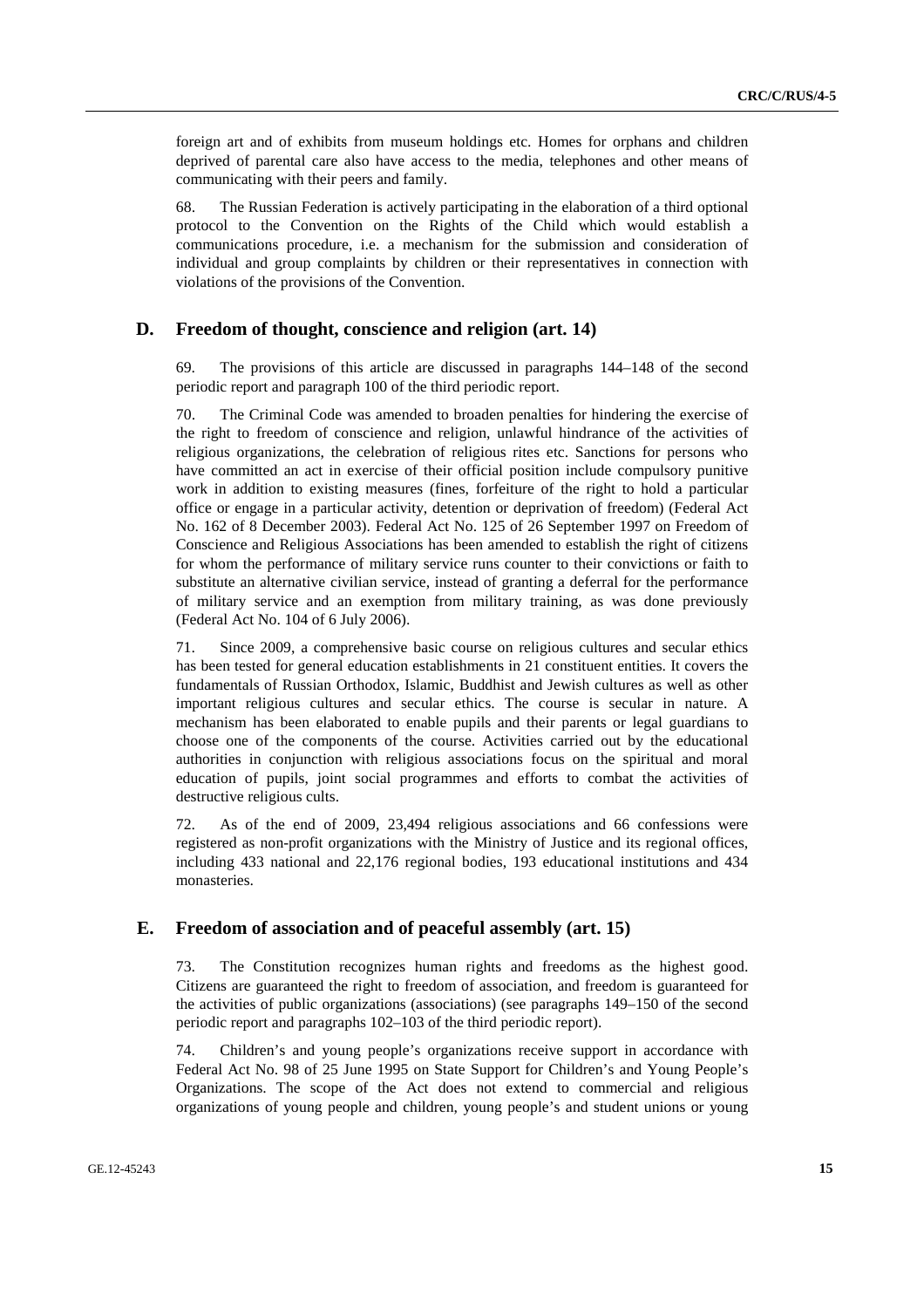people's or children's organizations administered or created by political parties, since their activities are regulated by other documents.

75. The right of peaceful assembly is guaranteed by article 21 of the International Covenant on Civil and Political Rights and by the Constitution of the Russian Federation and extends to all citizens, irrespective of race, sex, ethnic background, religion or political views. In accordance with the Criminal Code, it is a criminally punishable act for an official unlawfully to hinder the holding of or participation in a meeting, rally or similar event or to force participation in such an event.

76. The Federal Act on Basic Guarantees of Children's Rights establishes measures for the protection of children's rights in connection with activities involving their upbringing and education. The rights of children may not be infringed in the family or in institutions providing children's services (educational, special educational etc.). Pupils and students have the right to hold meetings and rallies outside school time on questions concerning the protection of their rights. Meetings and rallies must be conducted in a lawful manner, must not disrupt public order and must not interfere with the educational process.

77. The Russian Federation traditionally conducts large-scale initiatives for children, adolescents and young people (gatherings, festivals, academic competitions and sports events). In 2009 a national patriotic event, "I am a citizen of Russia", was held to foster civic-mindedness among adolescents and young people.

#### **F. Protection of privacy (art. 16)**

78. Legislation provides that no one may be subjected to interference with their privacy, family, home or correspondence nor to unlawful attacks on their honour or reputation (paragraphs 152–154 of the second periodic report and paragraph 105 of the third periodic report).

79. Pursuant to the Criminal Code, violations of privacy (spreading of information on a person's private life which are personal or family secrets without the person's consent), the confidentiality of correspondence, telephone conversations, the mail, telegraphic or other communications and the inviolability of the home are criminally punishable acts.

### **G. Access to information (art. 17)**

80. The access of children to information is regulated by Act No. 1807-1 of 25 October 1991 on the Languages of the Peoples of the Russian Federation, Act No. 2124-1 of 27 October 1991 on the Mass Media and Federal Act No. 149 of 27 July 2006 on Information, the Information Technologies and the Protection of Information. In 2008 a strategy was launched for the development of an information society in the Russian Federation, a main objective of which is to preserve the culture of the multi-ethnic people of the Russian Federation, strengthen public awareness of moral and patriotic principles and promote a system of cultural and humanitarian enlightenment.

81. Federal Act No. 38 of 13 March 2006 on Advertising stipulates that advertisements for weapons and military goods, beer, other alcoholic beverages and alcohol-based products, tobacco, tobacco products and smoking accessories, and medical substances and services for abortions may not be circulated among minors, the aim being to protect them against an abuse of their trust. Advertisements for such products may not be placed in printed publications or audio or visual material for minors or posted at children's, educational, medical, therapeutic, recreational or military organizations, libraries, auditoriums, observatories and other cultural institutions or distributed at physical fitness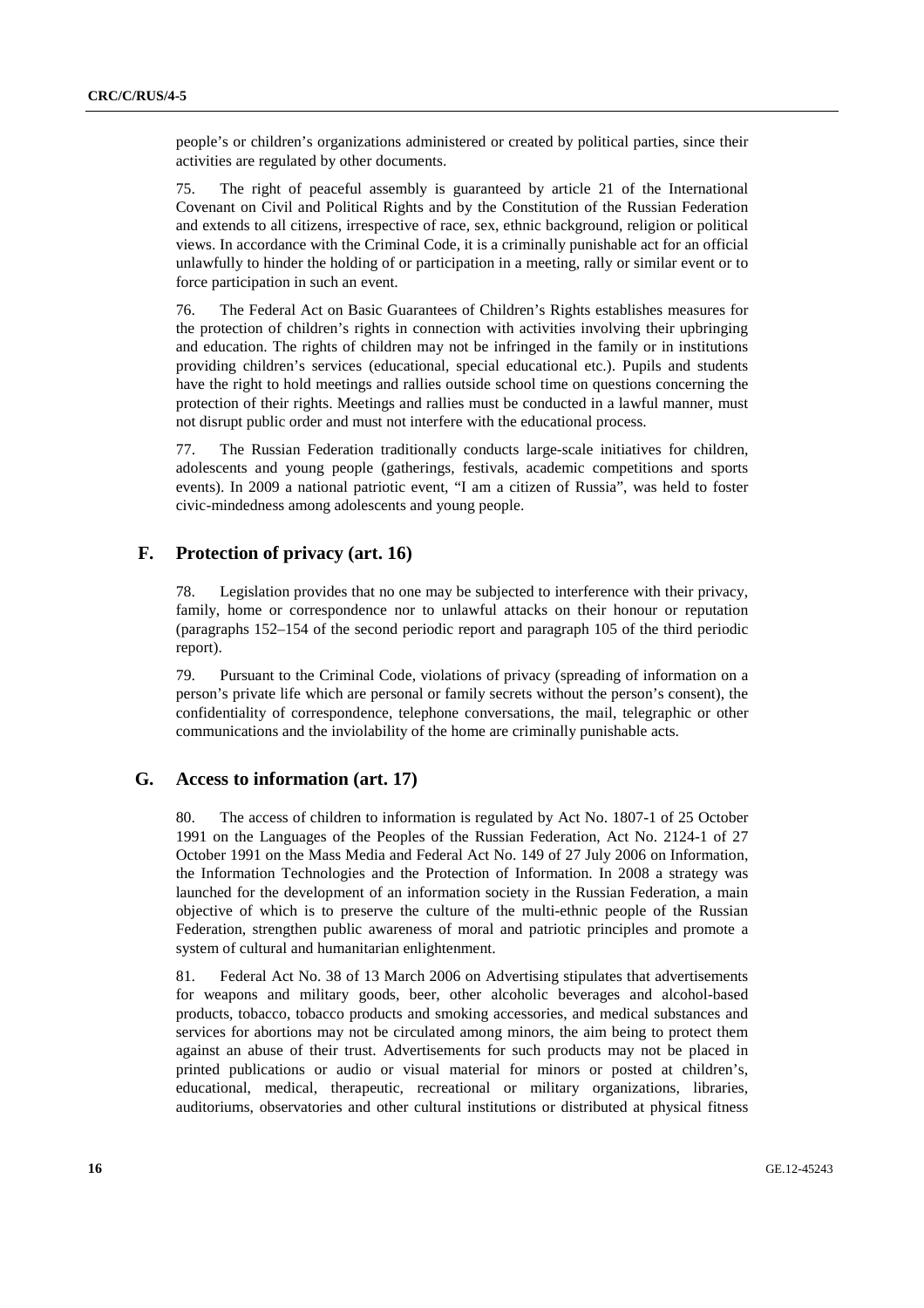and sports events or within 100 meters of the buildings, structures or edifices which they occupy.

82. In 2009 the financial and economic crisis had an impact on the Russian print media market. In the first quarter of 2009, the number of copies of children's publications fell by 20–40 per cent, while prices rose 20 per cent on average. New publications of children's journals made it possible to maintain the market at the same level as before the crisis – 5 million copies per month. Every year, State subsidies are awarded on a basis of competitive bidding to carry out socially significant projects for children and young persons.

83. In 2007 the topic "Publicity for family values, a cult of the healthy family, love of children and the uncompromising fight against child neglect and vagrancy" was included in the list of projects for receiving State support. The official declaration in 2008 in Russia of the Year of the Family gave impetus to the elaboration of many new socially significant projects. A national competition is held for the best book for children and young persons, the aim being to involve young writers in the creation of works for children. An annual "Book of the Year" competition is held for writers. State support is provided for the creation of socially significant television and radio programmes, television films and Internet websites. Thanks to financial support from the federal budget, a number of programmes for children and adolescents have appeared in the constituent entities.

84. In the period 2003–2009 the number of public children's libraries fell from 4,500 to 4,100. There are about 60,000 school libraries nationwide. As part of the "Culture of Russia 2006–2011" federal programme, in 2009 a framework policy was elaborated for a project for the organization of a mobile system of services for localities without libraries, and the first set of mobile units with information and libraries services was established. Steps are being taken to computerize children's libraries and to teach how to use electronic catalogues and search for information on the Internet. Regional children's libraries have special training programmes and computer learning centres and clubs. Children's libraries conduct readings entitled the "Book week for children and young people", festivals, initiatives, book fairs, contests and other events. Special attention is given to encouraging children to read, to working with the family and to addressing problems of social and cultural adaptation and rehabilitation for children with disabilities.

85. Under the "Culture of Russia 2006–2011" federal programme, in 2009, 26 international, national, interregional and regional initiatives to support the creative work of children and young people received funding assistance.

86. Museums design and carry out programmes for various categories of children, including for children who are visually impaired, deaf or hearing impaired, or motor impaired and for wheelchair users.

87. Activities are conducted every year to promote the theatre, including for children and young people.

88. In 2009 State targets were set for cultural and artistic institutions under federal jurisdiction. The number of initiatives carried out for children and young people and the number of spectators are considered crucial indicators of the effectiveness of their work. These indicators are being introduced for all organizations active in the performing arts.

## **H. The right not to be subjected to torture or other cruel, inhuman or degrading treatment or punishment (art. 37 (a))**

89. The Russian Federation has acceded to the Convention against Torture and Other Cruel, Inhuman or Degrading Treatment or Punishment of 10 December 1984. It ratified the European Convention for the Prevention of Torture and Inhuman or Degrading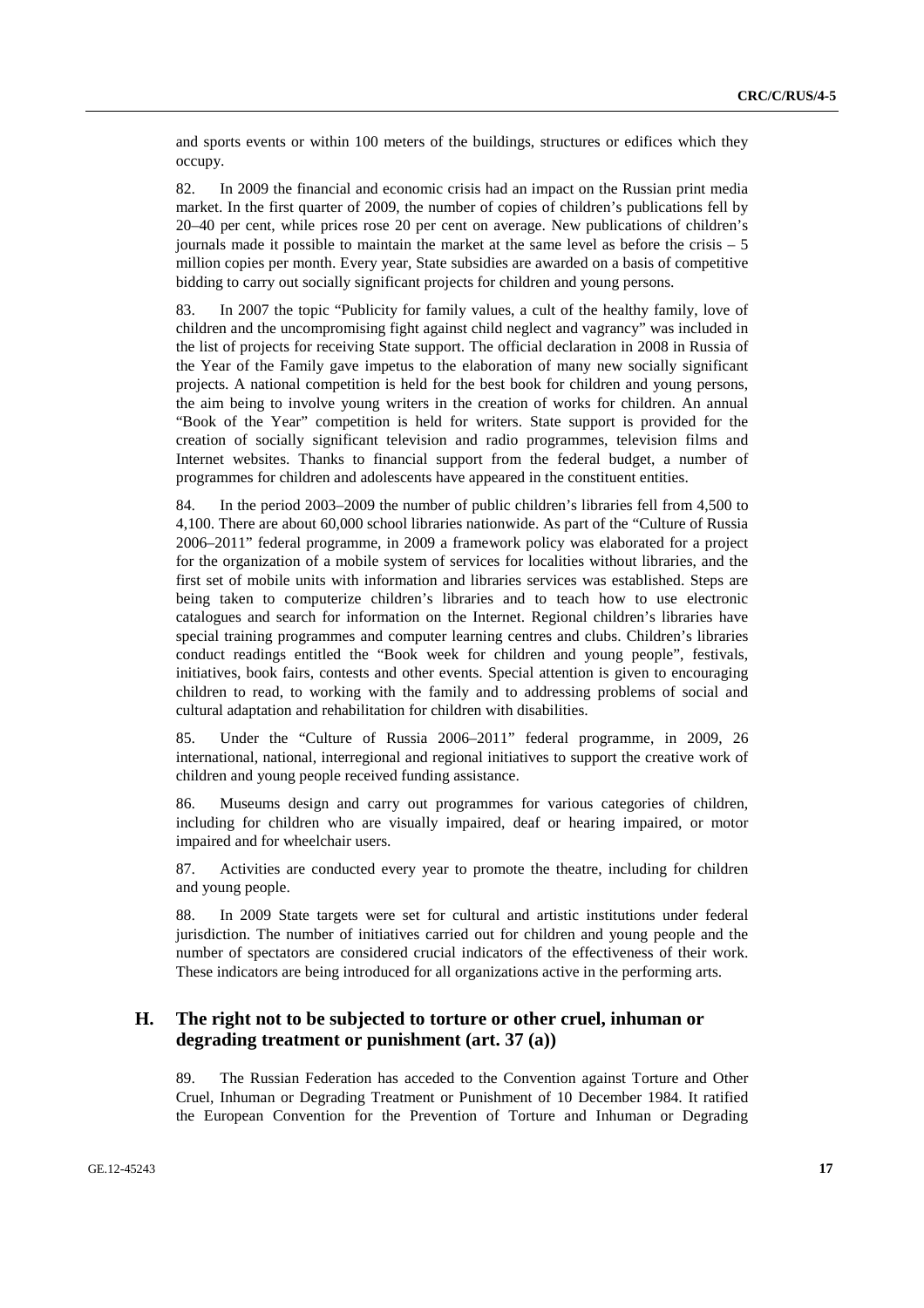Treatment or Punishment on 28 March 1998 and acceded to Protocols No. 1 and No. 2 thereto.

90. The Constitution states that no one may be subjected to torture, violence or other cruel or degrading treatment or punishment. Russian criminal legislation guarantees security of person. Federal Act No. 162 of 8 December 2003 introduces an addition to article 117 of the Criminal Code strengthening the definition of the term "torture". Federal Act No. 211 of 24 July 2007 on Amendments to a number of Legislative Acts in connection with Improvements in the State Administration in the area of Combating Extremism makes it a crime to commit torture on grounds of political, ideological, racial, ethnic or religious hatred or enmity, as well as hatred or enmity towards any social group, including minors.

91. The procuratorial authorities monitor respect for the rights of citizens, including in places of deprivation of liberty, children's institutions and other establishments. They carry out checks on observance of the law at children's homes and boarding schools, on the basis of which steps are taken to restore any children's rights which have been infringed. The President's Commissioner for Children's Rights and the Commissioners for Children's Rights in the constituent entities also conduct inspections in this area.

## **VII. Family environment and alternative care**

#### **A. Parental guidance (art. 5)**

92. The right of parental guidance in keeping with the interests and developing capacities of the child is set out in the Family Code, the Education Act and the Act on the Languages of the Peoples of the Russian Federation. The right of parents to bring up their children takes precedence over that of all other individuals. The primary concern of the parents must be the protection of their children's interests. By law, children must be raised in a manner that is free from neglectful, cruel, brutal or degrading treatment or abuse, as well as exploitation (see paragraphs  $165-167$  of the second periodic report).

93. According to data from the 2002 National Census,<sup>3</sup> there were 21 million families in Russia with children under 18 years of age (50.4 per cent of all families); 67.7 per cent of families with children have one child, 26.9 per cent have two children and 5.4 per cent have three or more. In all, there are more than 1.1 million large families in Russia, of which 75 per cent are families with three children. In the reporting period, the number of registered marriages has been on the rise and the number of divorces has been declining (see paragraphs 10–12 of this report). In 2009, 1,302,300 children were born in registered marriages, or 283,500 more than in 2003. The positive trend of fathers recognizing their children born out of wedlock continues.

94. Establishments providing social services for families and children assist parents in raising their children. Their activities are focused on the promotion, preservation and restoration of children's family and social ties, the protection of their psychological wellbeing, the free development of their individual abilities and inclinations, and the provision of family counselling services. At the end of 2009, 3,235 establishments of various kinds, including 519 family and child social assistance centres, rendered such services.

 $3$  New data on the structure of the family will be received once the 2010 National Census has been completed.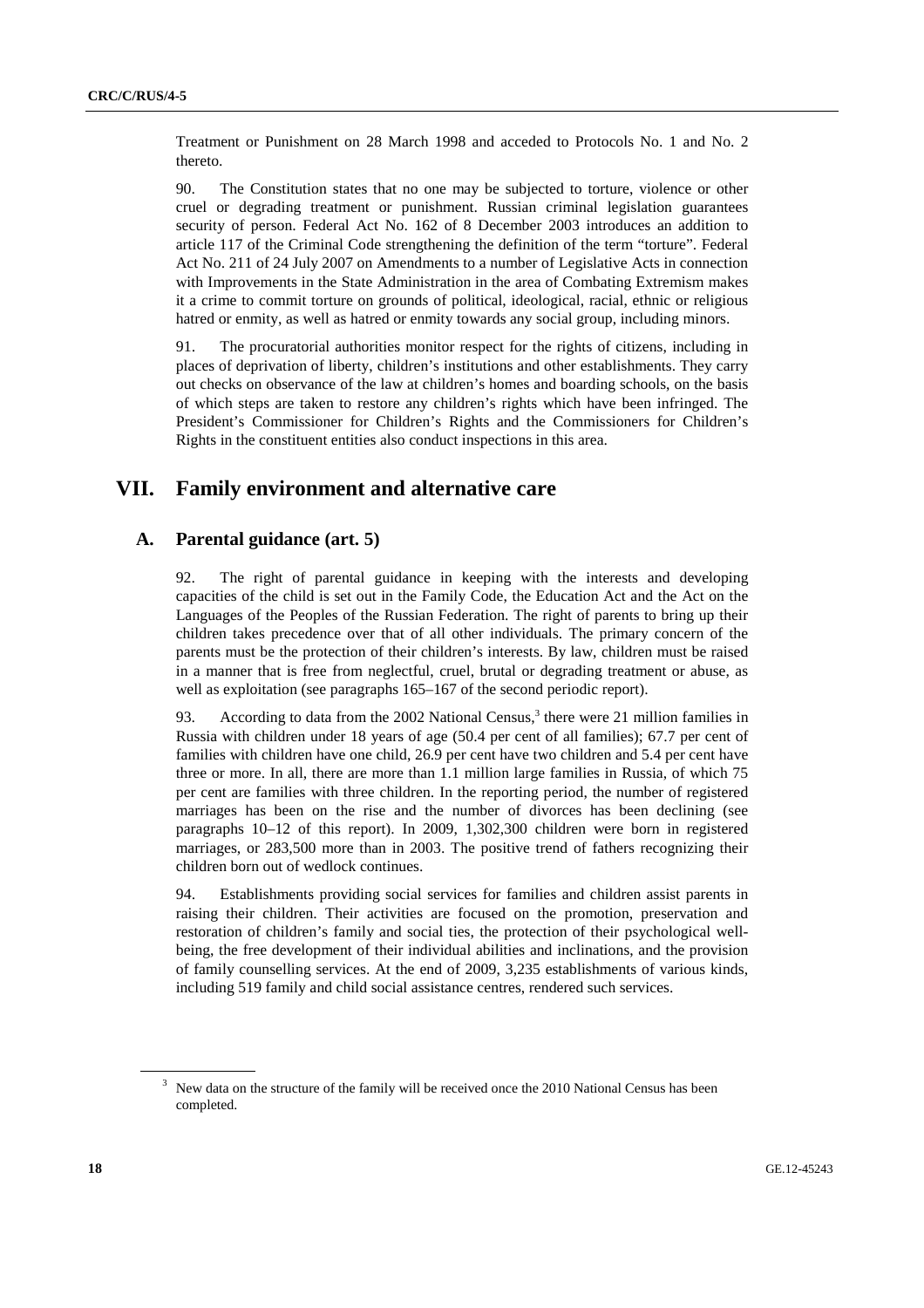### **B. Parental responsibilities (art. 18, paras. 1–2)**

95. Under Russian legislation, parents are responsible for the upbringing and development of their children. They have equal rights and obligations vis-à-vis their children, and they must provide for their underage children and look after their health and physical, intellectual, psychological, spiritual and moral development (see paragraphs 171– 172 of the second report and paragraph 125 of the third report). In accordance with article 5.35 of the Code of Administrative Offences, a warning may be issued or an administrative fine imposed on parents or other legal representatives of minors for non-fulfilment or improper fulfilment of their responsibility for providing for, bringing up, educating and protecting the rights and interests of minors. In 2009 the Criminal Code was amended to impose heavier penalties on parents or other legal representatives of minors for nonfulfilment or improper fulfilment of their responsibilities for the upbringing of a minor if the acts involve cruel treatment of a minor. The fine was raised from 40,000 to 100,000 roubles, the duration of compulsory labour was increased from 180 hours to 220 hours, and the duration of punitive work was raised from one year to two years (Federal Act No. 215 of 27 July 2009).

96. Pursuant to article 69 of the Family Code, a parent or parents may be deprived of parental rights for evasion of parental responsibilities, which includes wilful refusal to make maintenance payments, refusal to remove a child from a maternity clinic or ward or other medical centre, educational establishment, social protection institution or other similar facility, abuse of parental rights, cruel treatment (including physical or psychological violence) and offences against a child's sexual inviolability. A parent or parents may also be deprived of their parental rights if they are chronic alcoholics or drug addicts or if they have made a premeditated attack on the life or health of their children or spouse.

97. Article 69 of the Family Code also specifies that a court may, in the best interests of the child, order a child's removal from his or her parent or parents without depriving them of or restricting their parental authority. Such a measure is taken in cases in which it would be dangerous for a child to remain with the parents for reasons beyond their control (such as a psychological disorder or chronic illness, a concurrence of difficult circumstances etc.) and also if there are insufficient grounds for deprivation of parental rights. If the parent or parents do not alter their behaviour, the tutorship and guardianship authorities are required, on the expiry of a six-month period from the day of the issuance of a court order restricting the parents' rights, to initiate proceedings for the deprivation of these rights. In the interests of the child, they may initiate proceedings for deprivation of parental rights on the expiry of that period.

98. The State supports parents and legal representatives in the exercise of parental rights in accordance with the Labour Code (see paragraph 173 of the second periodic report), Federal Act No. 81 of 19 May 1995 on State Allowances for Citizens with Children (see paragraph 32 of this report), the Tax Code (paragraph 37 of this report), the Education Act (paragraph 32 of this report) and the Federal Act on Additional Measures of State Support for Families with Children (paragraphs 35–36 of this report).

99. In addition to measures of State support for families and children at federal level, in the constituent entities monthly allowances are paid for children, including those with single mothers, for children whose parents refuse to pay maintenance or are performing compulsory military service, for children in large families, for children with disabilities and for families in which the parents are disabled.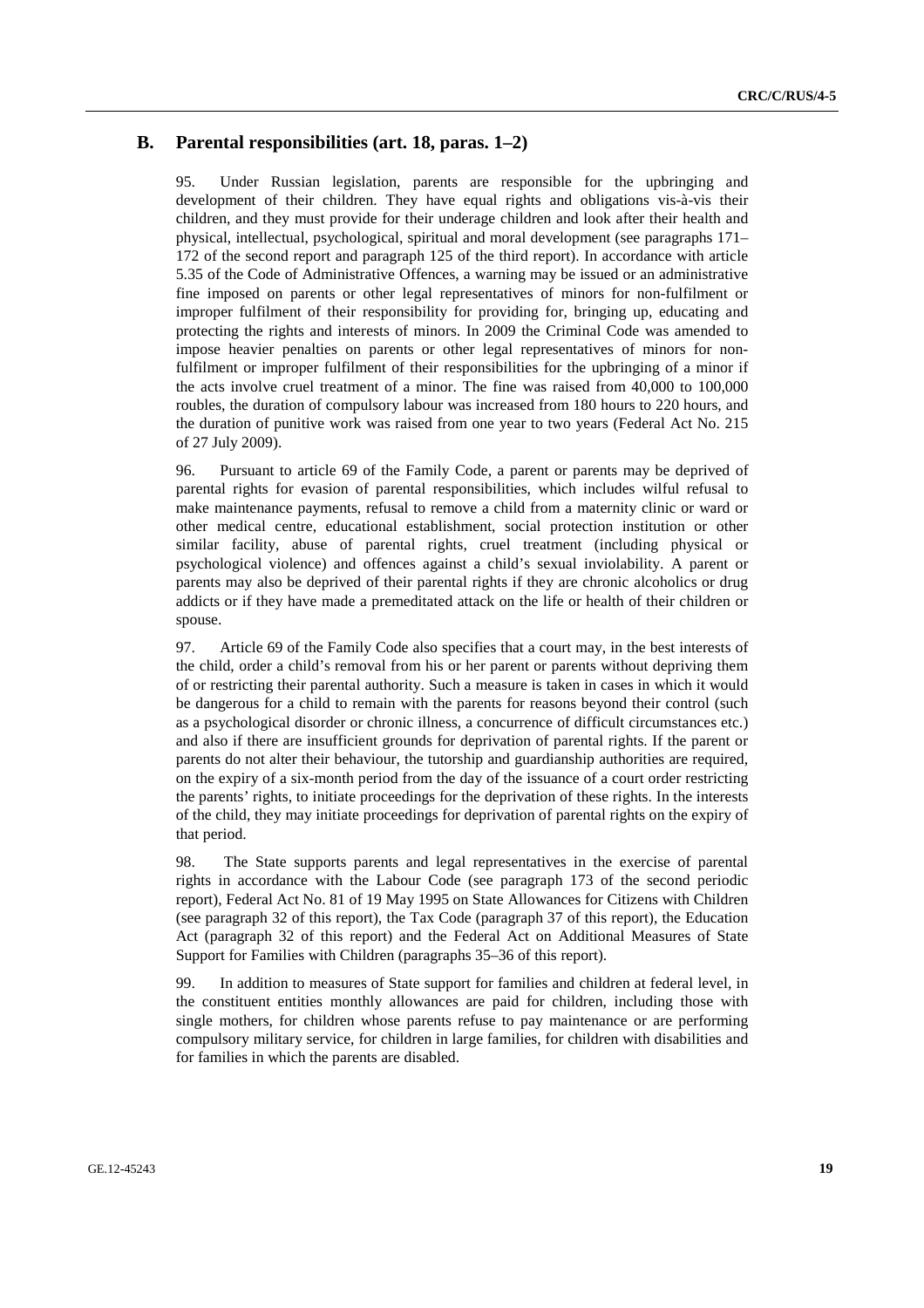### **C. Separation from parents (art. 9)**

100. Matters relating to separation from parents are regulated in codified legislation (see paragraphs 177–188 of the second periodic report and paragraphs 130–133 of the third periodic report).

101. Considerable attention is given to preventing and detecting family dysfunction, fostering responsible parenthood and encouraging basic family values, as well as designing and implementing measures to promote public health and assist families in difficult situations. Socially successful families leading a respectable way of life and raising children enjoy public support and encouragement. Steps are taken in line with the principle that children should not be placed in a residential institution if it is possible to provide other measures of support so that removal from the family can be avoided.

102. In 2009, 471,300 administrative reports were filed for non-compliance with childrearing obligations, and 3,368 persons were convicted. Compared to 2003, the number of petitions approved for deprivation of parental rights rose by 19.5 per cent and totalled 63,100 cases (50,800 cases in 2003). The number of such cases has been declining since 2007. There is a growing tendency to impose more humane measures rather than deprivation of parental rights, thus ensuring that parents have a better chance of recovering their earlier status.

103. Problems which arise for juveniles often result in their running away from home or a State institution, putting them at risk of becoming participants in or victims of illegal acts. In 2009 more than 50,000 juveniles were sought by the authorities; more than 27,000 had run away from home.

104. In 2009 the number of children for whose protection the tutorship and guardianship authorities instituted proceedings or submitted an opinion to the court on questions concerning the participation of separated parents in the upbringing of their children rose by 6.3 per cent, and by 3.2 per cent on questions concerning the children's place of residence. The growth in the number of disputes associated with the upbringing of children, their place of residence and the possibility of the other parent having contact with them testifies to the crisis in family values.

105. Presidential Decree No. 404 of 26 March 2008 set up a fund for the support of children in difficult situations with a view to further improving assistance in that area. The aim of the fund is to promote measures to support families with children and children in difficult situations which focus on the prevention of family dysfunction, the placement of children in families and the development of a system of individual social support and services for families and children. Services to prepare surrogate parents or prospective surrogate parents were provided for 1,820 citizens. In 2009, 53 support services were in operation, assisting 12,960 families in raising some 20,000 children. Initiatives to prevent child neglect and juvenile delinquency, treat alcoholic parents and work with women at risk of rejecting their newborn child are an integral part of the fund's activities. In 2009 treatment for alcoholism was prescribed for 778 parents. As a result, 1,200 children could continue to be brought up in their own families. An information resource was set up so that parents and specialists providing legal, psychological and educational assistance to minors in the risk group could communicate.

#### **D. Family reunification (art. 10)**

106. The departure from and entry into the Russian Federation of Russian citizens, including minors, is regulated by Federal Act No. 114 of 15 August 1996 on the Procedure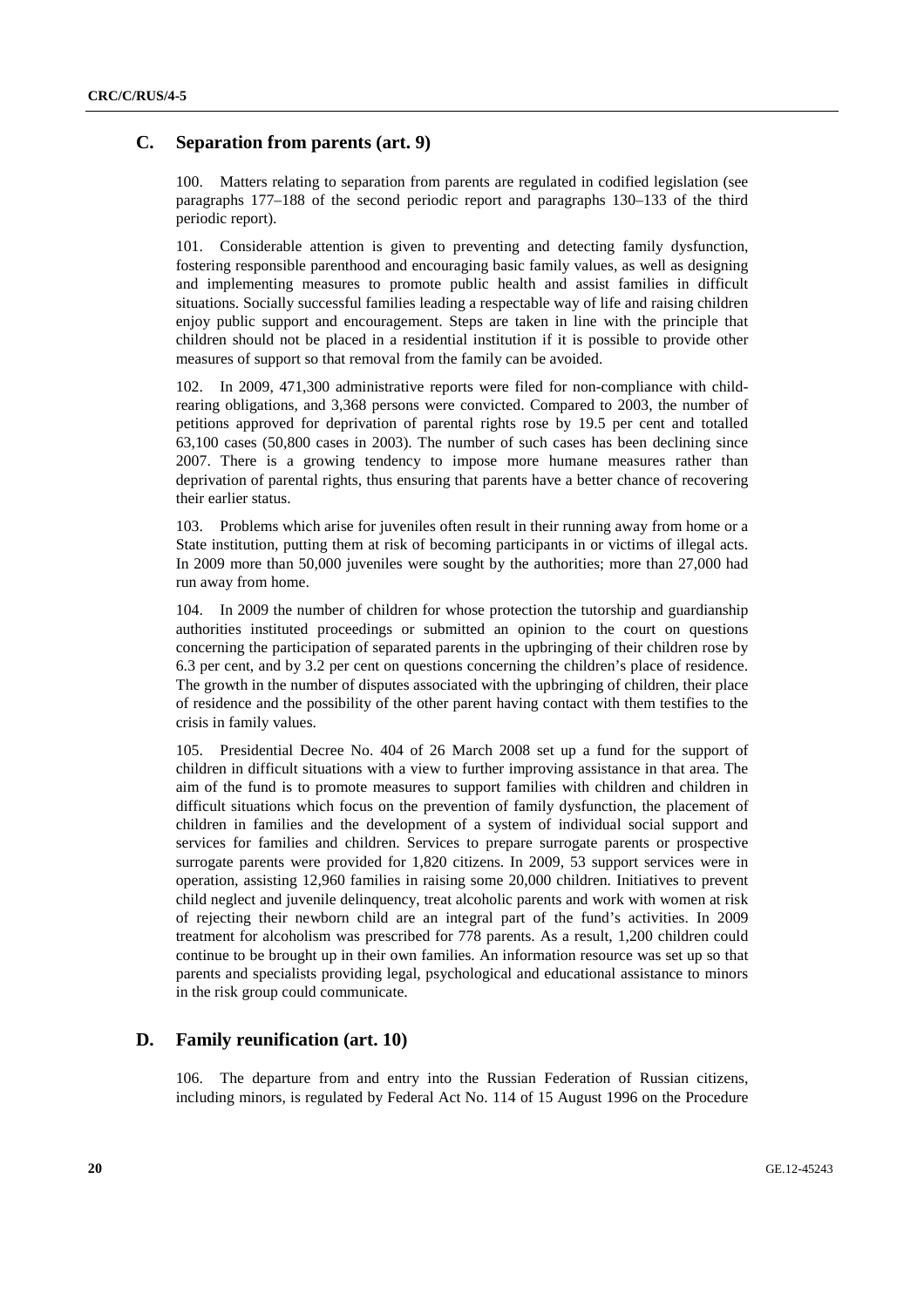for Departure from and Entry into the Russian Federation (see paragraphs 190–195 of the second periodic report).

107. The Russian Federation ratified an agreement on cooperation between the Member States of the Commonwealth of Independent States (CIS) on questions concerning the return of minors to their country of permanent residence, signed in Chişinău on 7 October 2002 (Federal Act No. 81 of 9 June 2006). In pursuance of the agreement and the relevant legal instruments of the Russian Federation, in 2009 the social protection authorities of the constituent entities returned 125 minors to their permanent place of residence after establishing their identity.

### **E. Illicit transfer and non-return (art. 11)**

108. The Russian Federation is examining the question of accession to the Convention on the Civil Aspects of International Child Abduction. Accession will make it possible to create a legal mechanism for cooperation with other States on addressing contentious issues associated with the unlawful removal or detention of children and provide additional international guarantees for the rights of children and parents or legal representatives. A set of documents has been prepared concerning the Russian Federation's accession to the Convention (paragraph 30 of this report).

#### **F. Recovery of maintenance for the child (art. 27, para. 4)**

109. The question of maintaining the living standards of the child following the divorce of the parents is discussed in paragraphs 197–201 of the second periodic report.

110. The Criminal Code establishes penalties for the wilful refusal by a parent to pay maintenance awarded by a court for underage children or for children with disabilities over 18 years of age. The Family Code specifies that a person who departs for a permanent residence in another country and is required to make maintenance payments for a child may conclude an agreement on such payment with the person concerned. If an agreement cannot be reached, the question of the form and amount of maintenance may be decided in court.

### **G. Children deprived of a family environment (art. 20)**

111. A legal basis has been created for the organization of guardianship activities (see paragraph 208 of the second periodic report, paragraph 148 of the third periodic report and paragraph 22 of this report).

112. In 2009 the following legal instruments were approved: regulations for the selection, registration and training of citizens wishing to become tutors or guardians of children or to take into their families children deprived of parental care to provide for their upbringing in other forms prescribed by family legislation; regulations governing the implementation of the mandate of the tutorship and guardianship authorities by educational bodies, medical organizations, social service establishments and other institutions; rules for concluding tutorship or guardianship agreements involving minors; rules for establishing a foster family and for oversight of the living conditions of children placed in a foster family; rules for the monitoring by the tutorship and guardianship authorities of the living conditions of foster children and the enjoyment by these children of their rights and legitimate interests and the protection of their property, as well as regulations governing the implementation by the tutorship and guardianship authorities of their rights and obligations; rules for conducting the personal affairs of such children; a record-keeping form for the tutorship and guardianship authorities to report on the protection and use of the child's property and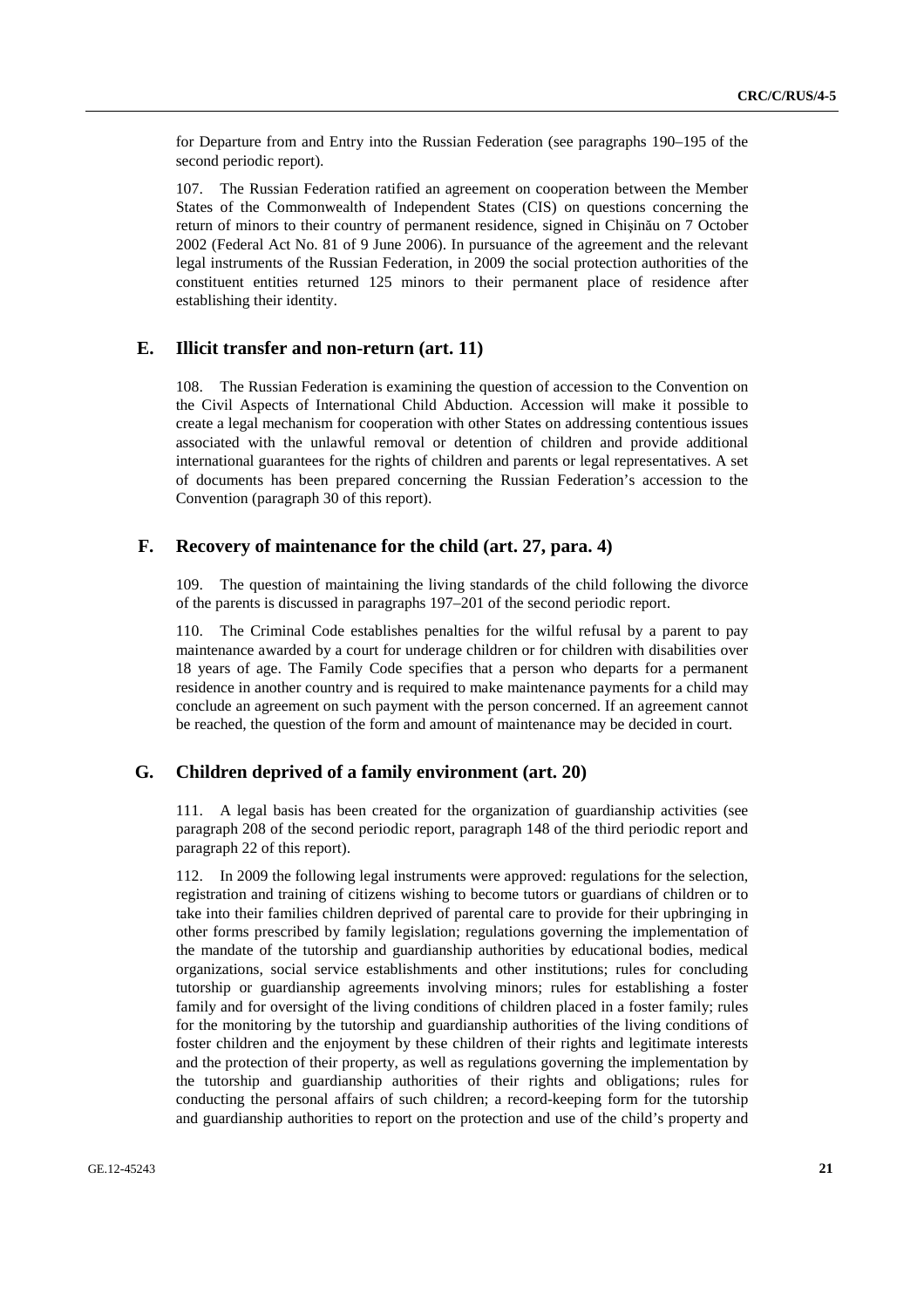its administration; and rules whereby children in orphanages and children deprived of parental care are temporarily placed in the families of citizens permanently resident in the Russian Federation.

113. In 2009 there were 2,585 tutorship and guardianship bodies in operation in the Russian Federation – the local offices of the government bodies of the constituent entities or municipal bodies. The activities of the tutorship and guardianship authorities concerning children are monitored at federal level.

114. In 2007 the Russian Federation introduced a system of material incentives to promote the placement in foster families of children deprived of parental care. A lump-sum payment was introduced for such placement: in 2007 it stood at 8,000 roubles, and following annual adjustments for inflation, it totalled 9,989 roubles in 2009. In the constituent entities, monthly payments are made to provide for the care of children in foster families (not less than 4,000 roubles) and to remunerate the foster parents (not less than 2,500 roubles). In many constituent entities, additional support measures have been introduced for surrogate families, account being taken of the age of the children, their state of health, particularities of their development and behaviour, the duration of stay in the family, the number of children taken in and other circumstances.

115. New forms are developing for assisting families in difficult situations: fostering arrangements, the introduction of a neighbourhood service for an early detection of family dysfunction and other modern techniques for working with families and implementing programmes to help persons who have left a home institution to adapt.

116. The activities of the foster family, which is a form of bringing up children deprived of parental care that has been developing rapidly, are regulated by an agreement between the foster parents and the tutorship and guardianship authorities. From 2007 to 2009 the number of foster families rose from 22,200 to 40,500, and the number of children deprived of parental care who have been placed in such families grew from 38,600 to 68,000.

117. A system of services is being set up in the constituent entities to help with the placement in foster families of children deprived of parental care. Such services are provided by institutions for orphans and children deprived of parental care, by educational establishments for children requiring psychological, medical and social assistance and by other educational, health-care and administration entities. Service facilities to support surrogate families are being established; by the end of 2009 more than 1,000 had been opened.

118. Despite the positive results achieved, a number of problems remain which prevent full realization of the right of children to be brought up in a family. In 80 per cent of the cases detected, children are deprived of parental care for "social" reasons; as many as 60 per cent of children in this category are older than 7. The placement in foster families of adolescents and of children with special needs is problematic. There are still many children whose parents have been deprived of parental rights or whose parental rights have been restricted. In 2009, 63,000 citizens were deprived of their parental rights.

119. Other serious problems persist, such as rejection by the foster family of children and their return to the children's home, and cases of abuse. In 2009, 105 persons were indicted for offences involving children in a foster family, including 24 cases for offences which led to the death or injury of a child.

120. More than 1,200 decisions were taken concerning the failure by adoptive parents, guardians or foster parents to provide for children in their care. In most cases noncompliance with obligations and child abuse are due to insufficient legal and educational preparation for dealing with the problems associated with raising these children.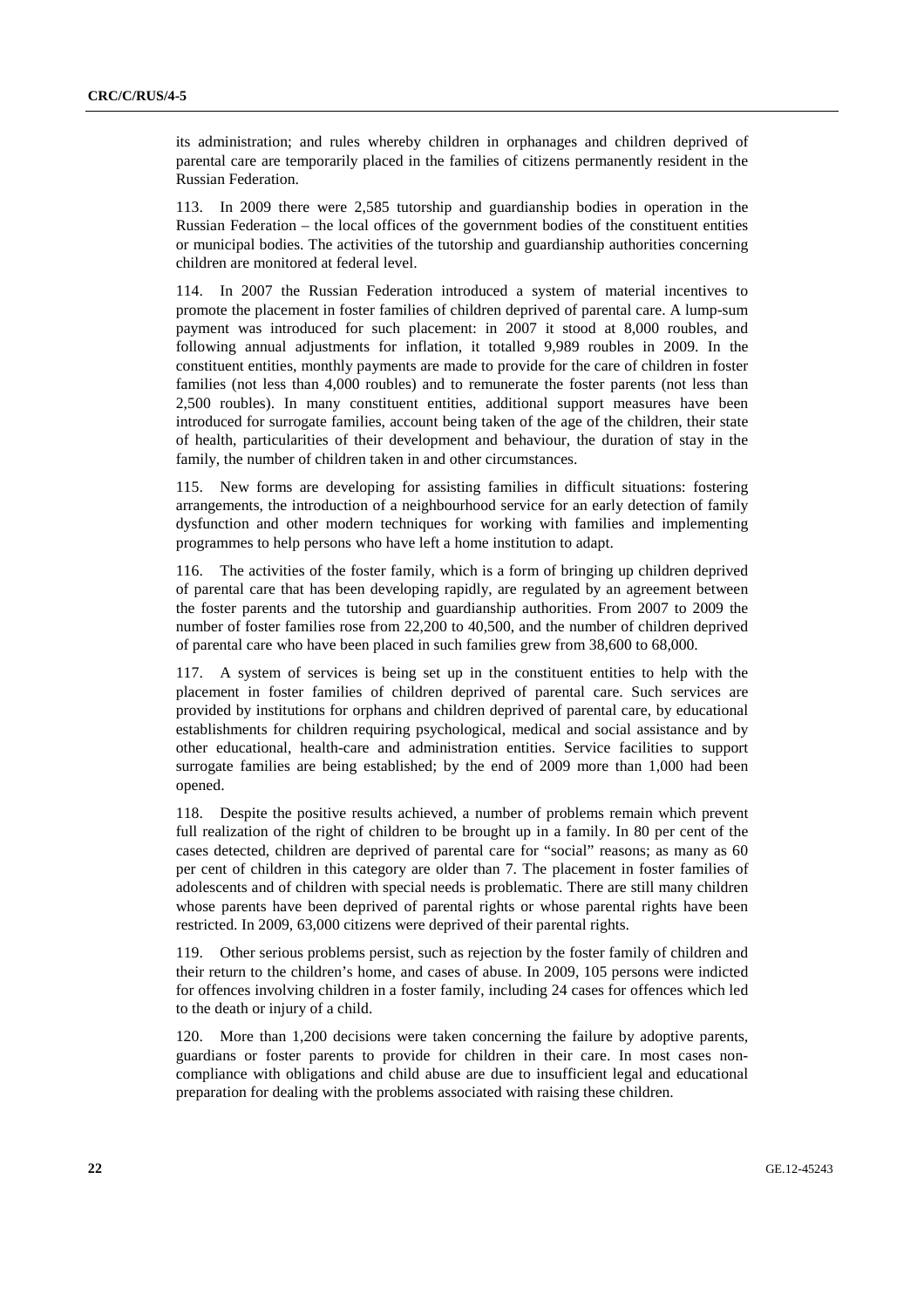121. Preparing potential surrogate parents is an important aspect of foster care. Innovative programmes on the upbringing and psychological support of children are being elaborated and introduced.

122. A new programme, "Aist" (Stork), which broadens public access to information on children subject to placement in families, is being launched for commercial use as part of activities to modernize the State database for children deprived of parental care.

123. Work has begun on an experiment for introducing the post of "family inspector", who would work with families at risk and take timely action on parents who are alcoholics or drug addicts.

124. A mechanism is being developed for interaction with health-care institutions (women's counselling, paediatric polyclinics and emergency wards), social protection bodies and institutions, commissions on children's affairs and the protection of their rights, and educational establishments in order to help provide up-to-date information to the internal affairs authorities on problem families with underage children, violations of the rights and legitimate interests of children and adolescents, and child abuse.

### **H. Adoption (art. 21)**

125. In the period 2003–2009 work continued on the operation of a State database for children deprived of parental care. At the end of 2009, there were 662,300 children in this category. In 2009, 73.2 per cent of children deprived of parental care were adopted by Russian nationals and 26.8 per cent by foreign nationals.

126. Pursuant to the Family Code, the adoption of children by foreign nationals is permitted solely in cases in which it is not possible to place these children in the care of families of Russian citizens or for them to be adopted by relatives regardless of citizenship and place of residence. On average, 95 per cent of all placements are in families of citizens of the Russian Federation permanently resident in Russia.

127. The Family Code prohibits the activities of adoption intermediaries. The activities of the tutorship and guardianship authorities and government bodies responsible for the identification and placement of children deprived of parental care, as well as of adoption agencies or organizations specially empowered by foreign States which are carried out on the basis of an international agreement or principle of reciprocity, are not deemed to be activities of adoption intermediaries. These agencies and organizations may not pursue commercial goals.

128. Regulations governing the adoption activities in the Russian Federation of agencies and organizations of other State bodies and foreign non-profit NGOs were introduced in 2006. A procedure has been established for authorizing the opening of offices of adoption agencies and organizations of other State bodies and organizations and for monitoring their activities. In 2008–2009, 52 inspections of the activities of these offices were conducted, and the documentation and staff of 15 offices which had applied for authorization to conduct adoption activities were examined; 6 applications were approved. In 2008 these inspections resulted in the termination of the activities of nine offices of foreign adoption organizations.

129. In accordance with paragraphs 42 and 43 of the Committee's concluding observations, measures are being taken to regulate questions associated with international adoption. Work is under way to elaborate bilateral international agreements on cooperation in the area of adoption (see paragraph 27 of this report).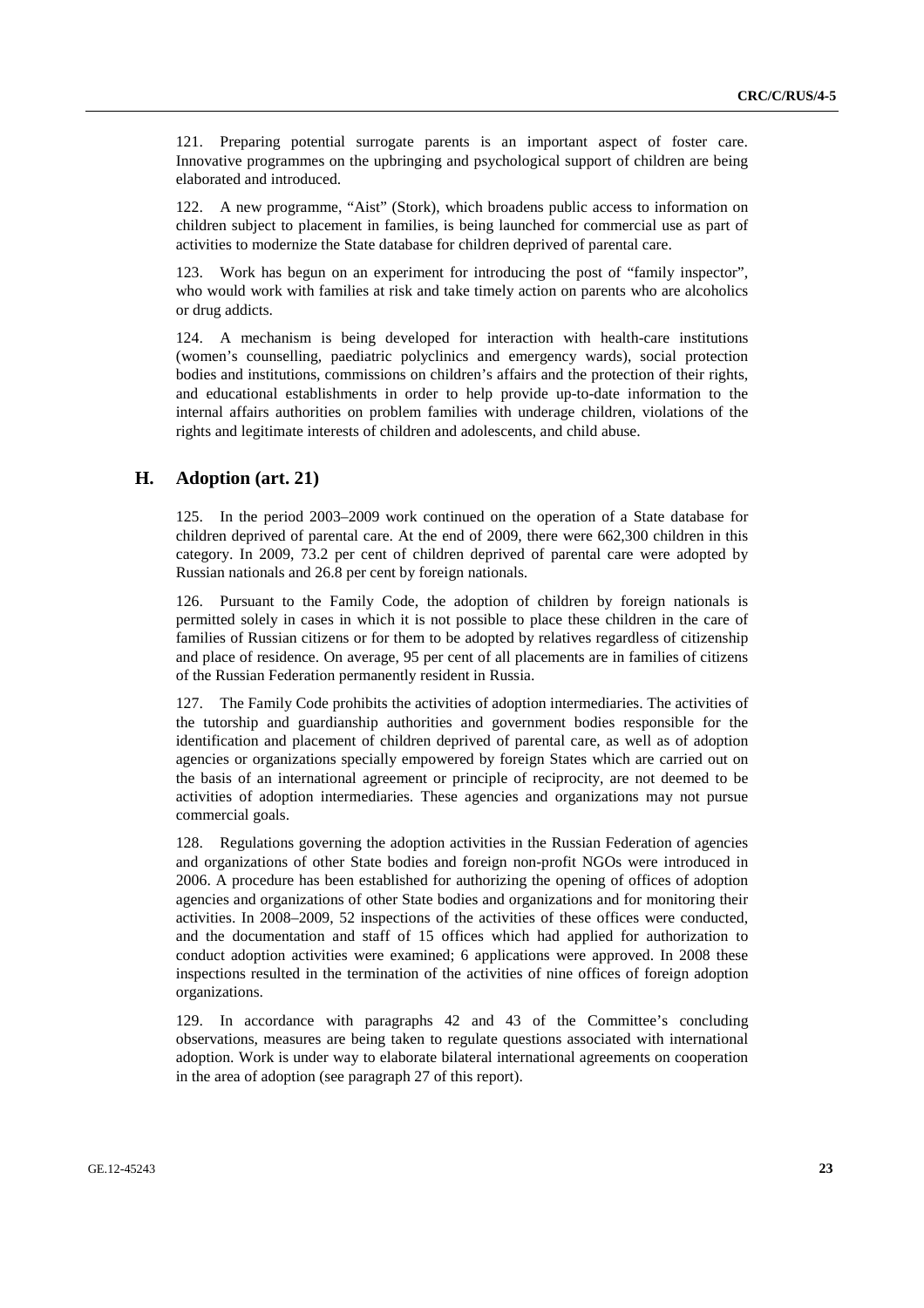#### **I. Periodic review of placement (art. 25)**

130. Questions concerning the periodic review of placement and all other aspects of guardianship have been regulated since 2008 by the Federal Act on Tutorship and Guardianship (see paragraphs 111 and 112 of this report).

131. The tutor or guardian must submit an annual report to the tutorship and guardianship authorities on the protection and use of the child's property. The report must indicate the dates on which sums were received from the child's account and the dates on which these sums were spent for the child's needs.

132. The authorized administrations, the procuratorial authorities and the Commissioners for Children's Rights of the constituent entities monitor the situation of children and the conditions in which they are cared for in specialized institutions.

133. Monitoring by the government authorities of the constituent entities of implementation by the municipal and urban district authorities of their tutorship and guardianship mandate with regard to minors has been insufficient. This has resulted in violations of the property rights of foster children and failure to meet deadlines for the placement of children deprived of parental care.

### **J. Abuse and neglect (art. 19), including physical and psychological recovery and social reintegration (art. 39)**

134. The Family Code stipulates that children must be raised in a manner that is free from negligent, cruel, brutal or degrading treatment, abuse or exploitation. Cruel treatment of a child, physical or psychological violence, violations of a child's sexual integrity, failure to assist a sick child, putting a child in danger and a number of other actions are grounds for deprivation of parental rights. Where there is a direct threat to a child's life or health, provision is made for immediate removal of the child from parental custody by the guardianship authorities. Anyone in contact with children in daily life must report any child in a crisis situation to the guardianship authorities without delay; the receipt of such a report is the basis for conducting an inspection and taking concrete measures to protect and restore the violated rights of the child. Children may themselves request the guardianship authorities to protect their rights, and upon reaching the age of 14 years, they may submit such a request to the courts.

135. The Criminal Code establishes liability for non-fulfilment or improper fulfilment of the responsibility of parents and other persons entrusted with bringing up children where this is associated with cruel treatment or inducing a child to indulge in the systematic use of alcoholic beverages or narcotic drugs or to engage in prostitution, vagrancy or begging. Heavier penalties have been imposed for premeditated offences committed against a child's life, health or sexual inviolability, regardless of where the offence occurs or whether the offender and the victim are related. Penalties are imposed for: murder, in particular the murder of persons known to be in a helpless state; causing a person to commit suicide with the use of threats or cruel or systematic degrading treatment; intentionally causing harm to a person's health; beatings; or torture. It is also a crime to leave in danger to life or health persons unable to take measures for their own protection (because they are too young, too old, ill or helpless).

136. The Federal Act on Basic Guarantees of Children's Rights establishes the legal and socioeconomic conditions for the exercise and protection of the rights and interests of children, including victims of violence.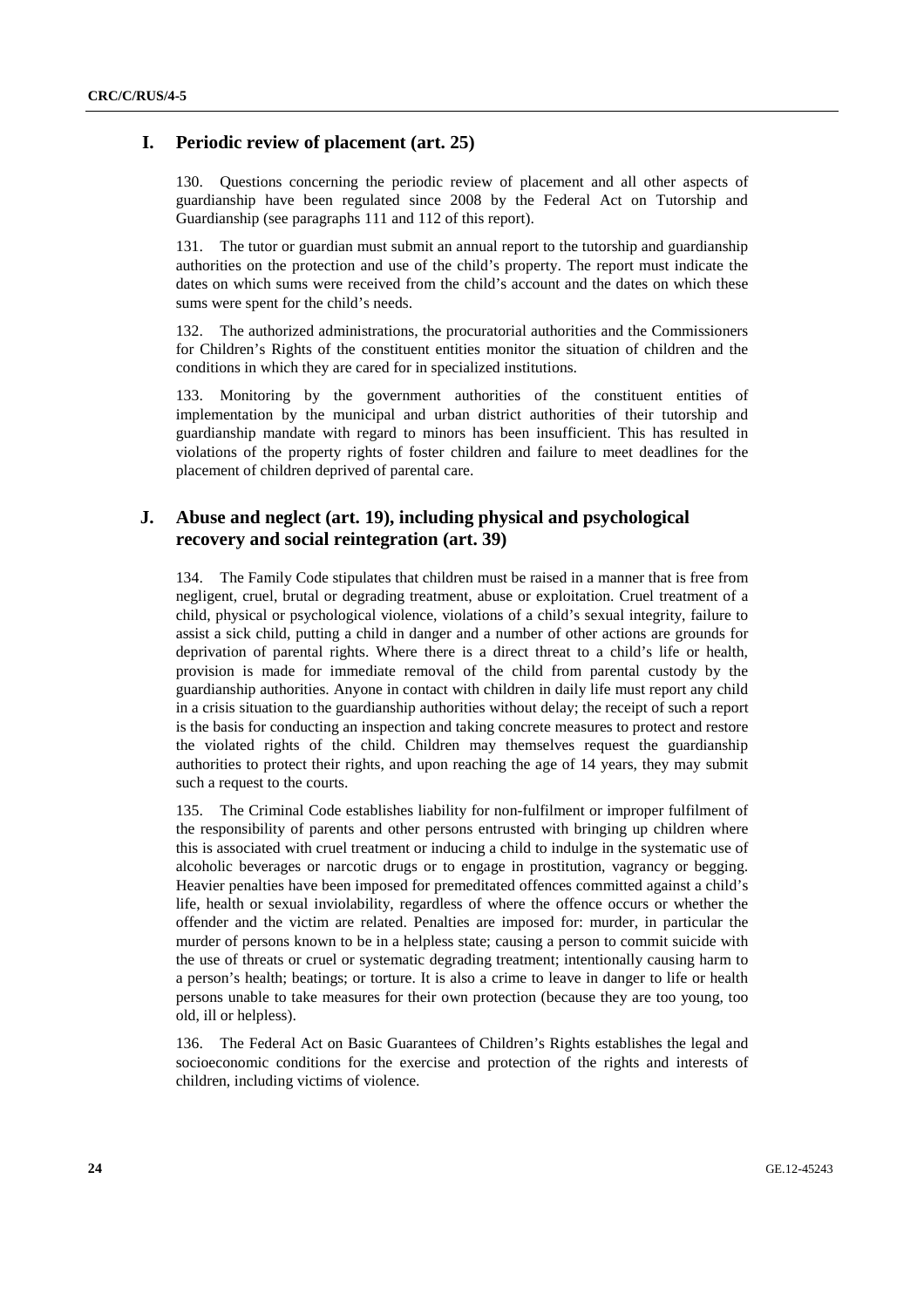137. The Federal Act on the Fundamentals of Social Services for the Public establishes the framework for the regulation of social services and the creation of a network of institutions to provide welfare, medical, psychological, legal and social services to assist the social adaptation and rehabilitation of persons in difficult situations. Social services for victims of violence are provided by social rehabilitation centres for juveniles, centres of social assistance for families and children, shelters for children and adolescents, rehabilitation centres for children and adolescents with special needs, centres for helping children deprived of parental care, educational and psychological support centres, hotline centres for emergency psychological assistance, offices working with families and children in social service centres, 22 crisis centres for women and 3 for men, 120 crisis offices for women, and 23 shelters for women and underage children that offer emergency assistance, including welfare, medical, legal and social adaptation and rehabilitation services and psychological support. Legal counselling and legal aid are provided for the formulation and preparation of documents for law enforcement agencies and the judicial authorities. The legal experts of crisis centres represent in court the interests of victims of domestic violence.

138. The Federal Act on Fundamentals of the System for the Prevention of Child Neglect and Juvenile Delinquency sets as one of its basic goals the social and educational rehabilitation of minors in a dangerous social situation, and it regulates the duties of government bodies responsible for identifying the children concerned.

139. Mobile emergency units are a new way of providing assistance at regional level to victims of violence. Public awareness initiatives provide information on how to obtain help, the existence of hotlines etc.

140. In 2009 a juvenile district medical identity card was introduced to collect information on children in difficult family situations (children in risk groups, children with disabilities and children deprived of parental care). For the first time, problem families are registered, and information on them is forwarded to the district juvenile affairs commissions.

141. In 2008 medical criteria were approved for determining the degree of harm caused to a person's health, including as a result of domestic violence.

142. The support fund for children in difficult situations provides financial assistance for carrying out programmes on various aspects of the problems which troubled children face.

143. An interdepartmental commission on matters concerning the Council of Europe confirmed the President's Commissioner for Children's Rights as Russia's national coordinator for the protection of children's rights and the elimination of all forms of violence against children in the framework of the programme "Building a Europe for and with Children".

## **VIII. Basic health and welfare**

#### **A. Children with disabilities (art. 23)**

144. The Constitution, the Fundamentals of Health-Care Legislation, the Labour Code, the Act on Psychiatric Care and Guarantees for the Rights of Citizens Receiving such Care, the Education Act, the Federal Act on Social Protection for Persons with Disabilities, the Federal Act on Social Services for the Elderly and Persons with Disabilities, the Federal Act on State Social Assistance, the Presidential Decree on additional measures of State support for persons with disabilities and a number of regulatory measures taken by the Government and specifying the procedure for providing social support to families with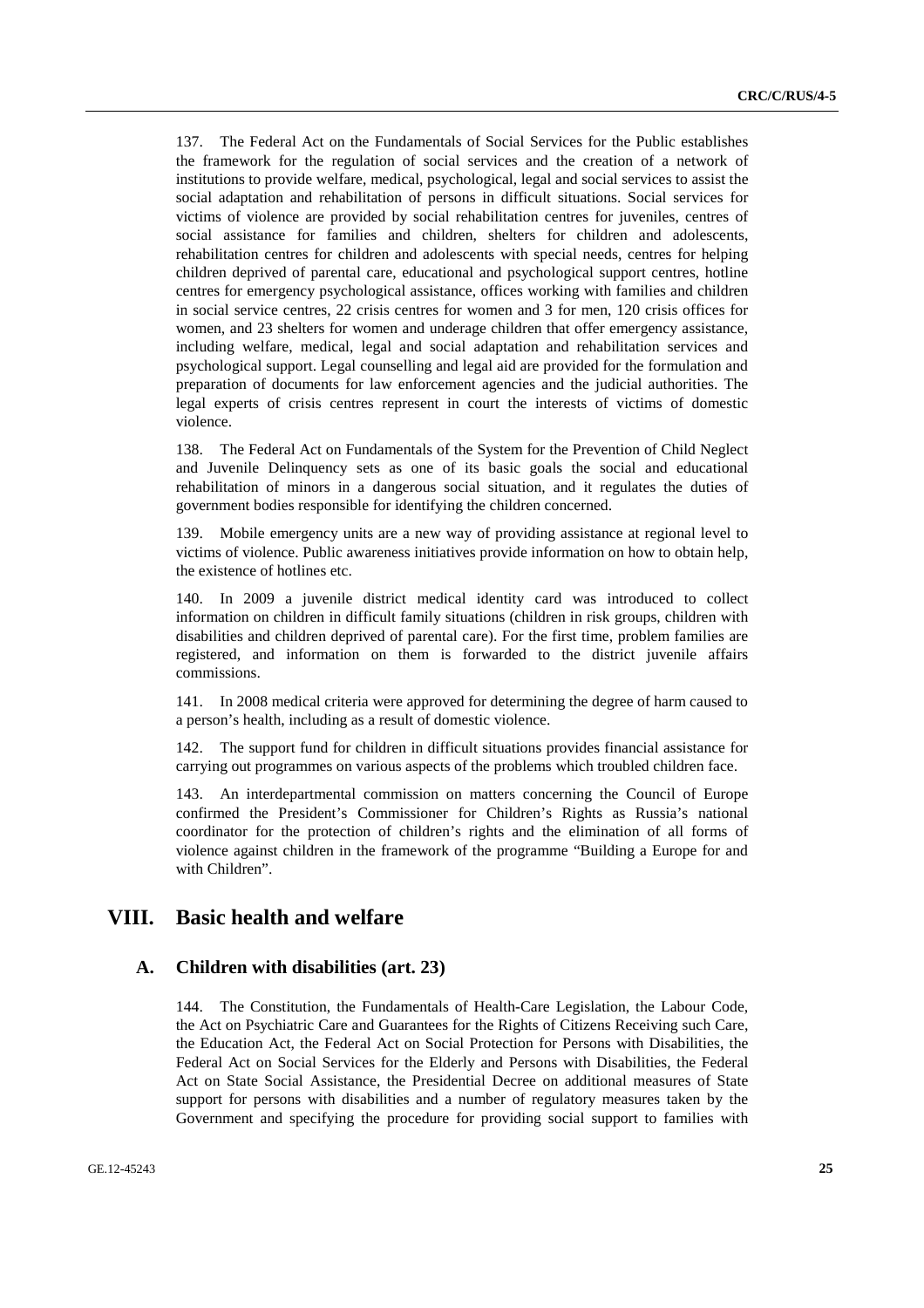children make provision for mentally and physically impaired children, including children with disabilities (see paragraphs 78–79 of the second periodic report).

145. State policy on children with disabilities aims to ensure that they have the same opportunities as other children to enjoy economic, social, cultural, personal and political rights.

146. Starting in 2003, persons over the age of 18 were classified as "disabled since childhood" if the disability arose during the first 18 years of life. In 2009 new criteria were introduced for a classification as "disabled child" which, unlike for adults, define a child's disability as a limitation of vital functions in any category and specify one of three degrees of severity which give rise to a need for social protection. In 2009 work began on an Outline for the improvement of the State system for medical examinations and the rehabilitation of persons with disabilities, which calls for a transition to fundamentally new classifications and criteria for conducting medical examinations, account being taken of the provisions of the International Classification of Functioning, Disability and Health.4

147. The State guarantees that children with disabilities are entitled to the technical equipment and services listed in the inventory of rehabilitation measures. In 2005 regulations were approved for providing disabled persons with rehabilitation equipment and services from the federal budget as well as the list of such equipment and services. In 2007 the duration of use of rehabilitation equipment, prosthetic appliances and orthopaedic products until their replacement was set. On 1 October 2008, new regulations entered into force on providing disabled persons with technical rehabilitation equipment, in accordance with which for the first time disabled children were placed in a separate category of disability. In 2008 a separate form of individual programme for the rehabilitation of disabled children was approved.

148. Disabled children are entitled to a disability pension, monthly monetary payments and a range of social services, including medicines and medical products, special diet, vouchers for treatment in sanatoriums, and free suburban rail transport and international round-trip transport to the place of treatment. They are also entitled to a second voucher for sanatorium treatment and round-trip transport to the place of treatment for the person accompanying them. In December 2009 the average social pension for disabled children exceeded the subsistence level of a retiree in the constituent entities. Over the period 2007– 2009, the social pension for disabled children rose 1.6-fold.

149. Unemployed able-bodied persons who are caring for disabled children receive a monthly compensation payment of 1,200 roubles. One of the parents of disabled children is entitled to four additional days of leave per month.

150. During the reporting period, problems of disabled persons (including children) of an interdepartmental nature were addressed in the framework of a special programme for social support for disabled persons 2000–2005. The further development and improvement of services designed to prevent childhood disability, including prenatal, neonatal and obstetric services, in the framework of the Priority National Health Project and the special

<sup>&</sup>lt;sup>4</sup> The Outline for the improvement of the State system for medical examinations and the rehabilitation of persons with disabilities was completed in 2010, account having been taken of the provisions of the International Classification of Functioning, Disability and Health, which the Government of the Russian Federation has accepted. A Government Instruction of the Russian Federation has recommended that the government authorities at federal level and at the level of the constituent entities take the Outline into account when drafting and implementing laws and regulations, programmes (including the State "Non-Handicapping Environment" programme 2010–2015) and other initiatives in the area of social protection for persons with disabilities.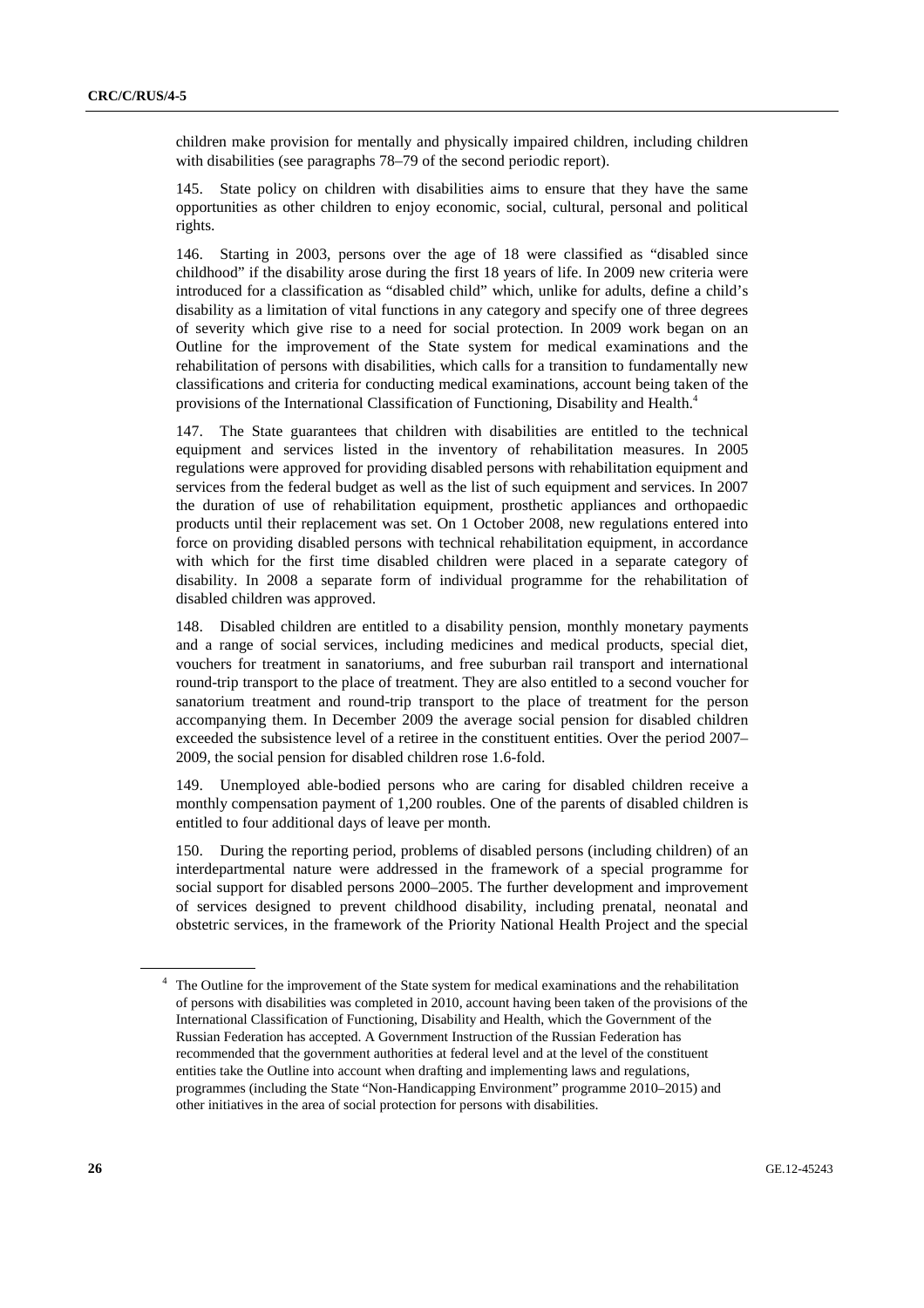Children of Russia programme have made it possible to reduce the level of disability in children.

151. In 2009 there were 518,900 children with disabilities in the Russian Federation under 18 years of age, or 105,400 fewer than in 2003. The child disability rate stood at 190.6 per 10,000 (195.8 in 2007). The largest number of children with disabilities are in the age group 10 to 14: 32 per cent. The main illnesses that lead to a disability are congenital anomalies (23 per cent), psychological and behavioural disorders (20 per cent) and illnesses of the nervous system (18 per cent). These three disabilities are also observed in the group of persons who renew their disabled status.

152. In 2009 there were 148 boarding schools accommodating 22,300 children (as against 152 for 28,900 children in 2003) and 1,272 boarding schools accommodating 142,400 children with special needs, including 219 orphanages for 20,500 children with disabilities (as against 217 for 25,400 children with disabilities in 2003).

153. In the constituent entities there are 283 rehabilitation establishments for children with disabilities and 631 rehabilitation units at social service institutions for families and children and children's boarding schools. In 2009 social service institutions for families and children provided assistance to more than 332,000 families with children with special needs.

154. In accordance with the Committee's concluding observations, measures are being taken to create an educational environment that ensures access to quality education for children with special needs and disabilities. Priority areas include the identification of insufficiencies in children's development and the organization of corrective work with them at an early stage, which makes it possible to prepare them for schooling at a general education establishment. Psychological, medical and educational consultation boards play an important role in ensuring a timely detection and subsequent instruction, education, social adaptation and integration of children with various developmental abnormalities. Currently there are 1,400 psychological, medical and educational consultation boards in operation at regional and local level.

155. The wide-ranging network of educational facilities for children with special needs includes specially equipped preschools and schools. In 2009 there were 1,400 special kindergartens for such children, and 7,500 integrated kindergartens had special groups for them. At the beginning of the 2009/10 school year 207,400 children with various developmental deficiencies were enrolled in 1,800 special educational facilities (schools and boarding schools). A total of 141,300 children with disabilities attended regular classes in general education establishments, and 130,800 children were enrolled in special classes. More than 400,000 children with slight speech defects or writing disorders received correctional assistance at 3,700 speech-therapy units and 7,200 speech-therapy offices. Steps are being taken to establish a barrier-free environment in general education establishments for children with disabilities. Distance learning for children with disabilities is being developed, and home learning centres are being set up for such children in all the regions.

156. Conditions are being created at vocational schools to teach children with special needs. One focus is on setting up special groups for children with disabilities in which they receive vocational training in accordance with their capacity and abilities in a teaching environment suited to their state of health.

157. Training lessons are given at general education establishments, and sports events for children with physical, hearing and other impairments are being developed. Some 22,500 children with disabilities participate in sports at 164 preschools with an adapted physical education programme.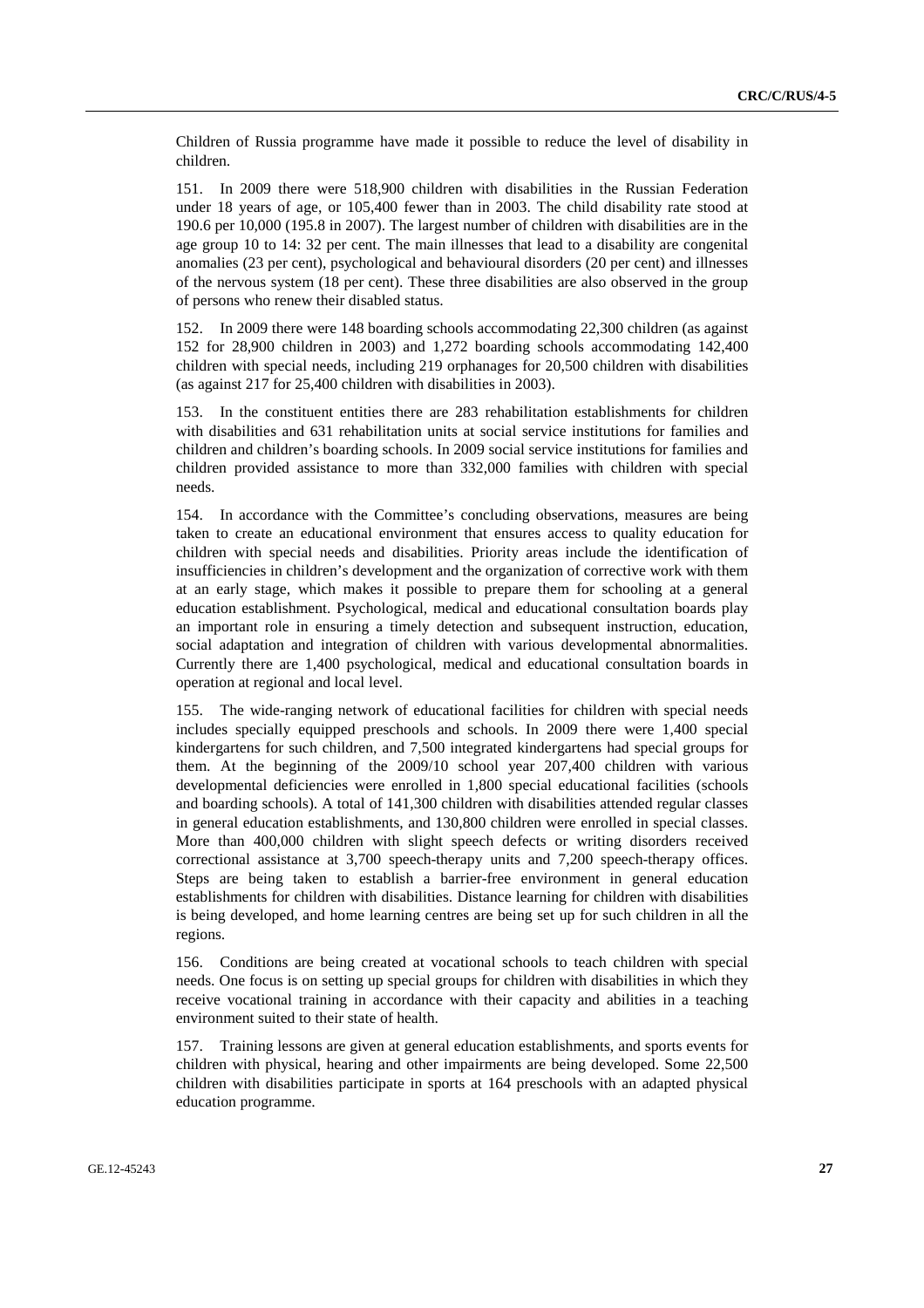158. Conditions are being created with the help of cultural institutions to promote the creative abilities of children with disabilities and teach them cultural values. Summer holidays and health improvement activities are organized for these children, including in summer theme camps for children with special needs.

### **B. Health and health services (art. 24)**

159. The implementation since 2006 of the Priority National Health Project, progressive measures to improve access to and the quality of free medical assistance for women during pregnancy and delivery and for newborn children through the development of perinatal technologies, and improvements in material, technical and professional services for mother and child have led to a higher birth rate and a steady decline in maternal and infant mortality (see paragraphs 8, 13 and 14 of this report).

160. The state of women's health gives cause for concern. Oncological illnesses of the reproductive system are on the rise. In 2009, female infertility increased to 524.9 per 100,000 women aged 18 or older.

161. By 2009, overall morbidity of children under 18 years of age had risen by 20.4 per cent compared to 2003; this is attributed to early detection of illnesses through the improved material and technical basis of paediatric medical establishments, the introduction of modern diagnostic equipment and advanced training of medical personnel. Every year 40 per cent of children are born ill or become ill in the neonatal period, and the incidence of respiratory disorders has more than doubled over the past seven years. The introduction of new standards for medical check-ups for children under 1 year of age and the involvement of highly specialized physicians in the examination of children have contributed to the early detection of congenital abnormalities and hereditary diseases, making it possible to provide timely specialized and highly technical medical care. Close attention is being given to the 12 per cent increase among children under 1 year of age of injuries and the growing impact of other external factors.

162. The negative trend in the health of adolescents (15–17 years of age) continues. Over the past five years, a sharp increase in the morbidity rate has been noted for virtually every class of illness. The morbidity rate for tumours has increased by 51.3 per cent, for illnesses of the nervous system by 38.2 per cent, for illnesses of the muscular and skeletal apparatus by 36.7 per cent, for illnesses of the respiratory tract by 34.8 per cent and for injury, poisoning and other external causes by 32.2 per cent. More than 50 per cent of adolescents have illnesses which may limit their ability to have children in the future.

163. According to data from a nationwide examination of children in 2002, 33.89 per cent were healthy, and the number of children with chronic pathologies and disabilities doubled. In 2009, data from annual examinations of 13.58 million children in general education establishments revealed that only 20.8 per cent were in health group 1, while 20.7 per cent were chronically ill, including with disabling diseases.

164. As part of the Priority National Health Project, in 2007 a more thorough examination was introduced for orphans and children in difficult situations who had been placed in health-care, educational or social protection facilities. Between 2007 and 2009, 798,600 children in these categories were examined. The 2009 examination of orphans and children in difficult situations showed that 4.1 per cent were basically healthy, 33.5 per cent were at risk of developing a chronic pathology or functional disorder, 42.2 per cent had a chronic illness and 20.2 per cent had manifestations of a disability. Based on the findings, preventive, therapeutic and rehabilitation measures were taken for all children in need.

165. One of the biggest problems continues to be illnesses of children that have social causes. For the adolescent generation, drug-related illnesses head the list of dangerous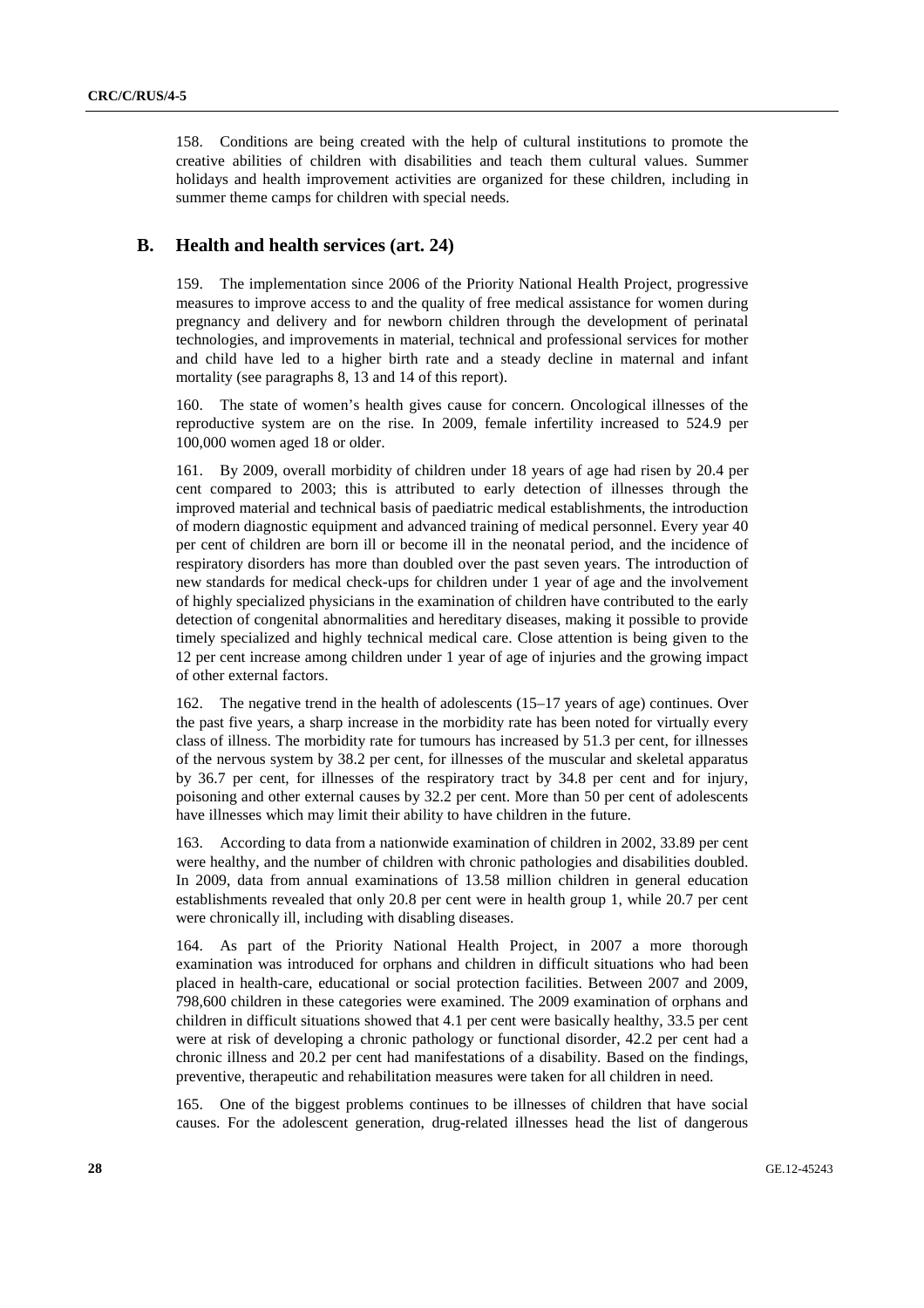diseases. For the period 2002–2009 the proportion of drug abusers among adolescents fell from 17.8 to 10.2 per 100,000, a 42.7 per cent decline. Substance abuse among adolescents dropped by 36.7 per cent, from 12.8 to 8.1 per 100,000.

166. Over the past five years, the incidence of psychotic disorders related to the use of alcohol and the alcohol dependence syndrome among children up to the age of 14 fell by 33.0 per cent, and by 35.6 per cent among children aged 15 to 17.

167. Over the same period, the incidence of tuberculosis among children up to the age of 14 declined gradually (by 10 per cent) and grew by 2 per cent among children aged 15 to 17.

168. A positive trend has been noted in indicators for perinatal transmission of the HIVinfection, thanks to measures taken in the framework of the Priority National Health Project, the HIV-infection subprogramme, the federal programme for preventing and combating socially significant diseases 2007–2011 and regional programmes to address vertical transmission of the HIV-infection. To prevent mother-to-child transmission, in 2009 antiretrovirals were administered to 8,032 out of 10,005 pregnant women with HIV who carried their children to term (80.3 per cent of the total), to 8,916 women during childbirth (89 per cent) and to 9,189 newborns (92 per cent). In all, 8,356 (83.5 per cent) mothers and children received a complete three-stage course of antiretrovirals. In the period 2003–2009 the number of children under 18 years of age who were diagnosed with HIV fell by 54.2 per cent. HIV-infected mothers gave birth to more than 60,000 children; 18,000 children are under medical observation to ascertain their HIV status. All told, more than 3,500 children have been infected with HIV through perinatal transmission.

169. The volume of specialized medical treatment provided to children in institutions at all levels of jurisdiction has been growing from year to year (in 2009: 43,695 children). New types of specialized medical treatment requiring expensive materials are being introduced in the fields of oncology (prosthetics for children), oral surgery (distractors) and otorhinolaryngology (cochlea implantation).

170. Modern perinatal centres are being built at district, regional and republic level which will improve access and provide quality medical care for pregnant women, women in labour, new mothers and newborns. In 2009 two perinatal centres began operations in Irkutsk and Kaliningrad provinces, and the rate of infant mortality subsequently fell from 7.1 per 1,000 live births in 2009 to 4.5 in 2010. In constituent entities in which perinatal centres are operating, the rate of infant mortality is 4.9 per cent lower than the national average and 9.4 per cent lower than in constituent entities without provincial perinatal centres.

171. More than 70 per cent of obstetric and paediatric establishments need to be renovated and fitted with modern medical equipment. There are problems with staffing and with training of medical personnel. Between 2002 and 2006, the number of paediatricians declined. With the start of the Priority National Health Project in 2006, the situation began to improve. Today the Russian Federation has nearly 58,000 paediatricians and 5,700 neonatologists. Figures for these specialists rose to 21.6 per 10,000 children.

172. The provision of medicines for the public, including women and children, is ensured pursuant to Federal Act No. 178 of 17 July 1999 on State Social Assistance, in the framework of a centralized purchase of medication for patients with illnesses requiring expensive therapy, special federal programmes, the Priority National Health Project and the programme of State guarantees for the provision of free medical care for citizens of the Russian Federation. Persons with haemophilia, cystic fibrosis, pituitary dwarfism, gaucher disease, malignant growths of lymphoid, haematogenic and related tissue or multiple sclerosis or who have had organ or tissue transplants have been treated with medicine paid for from the federal budget since 2008. Costly medicine is provided to citizens, including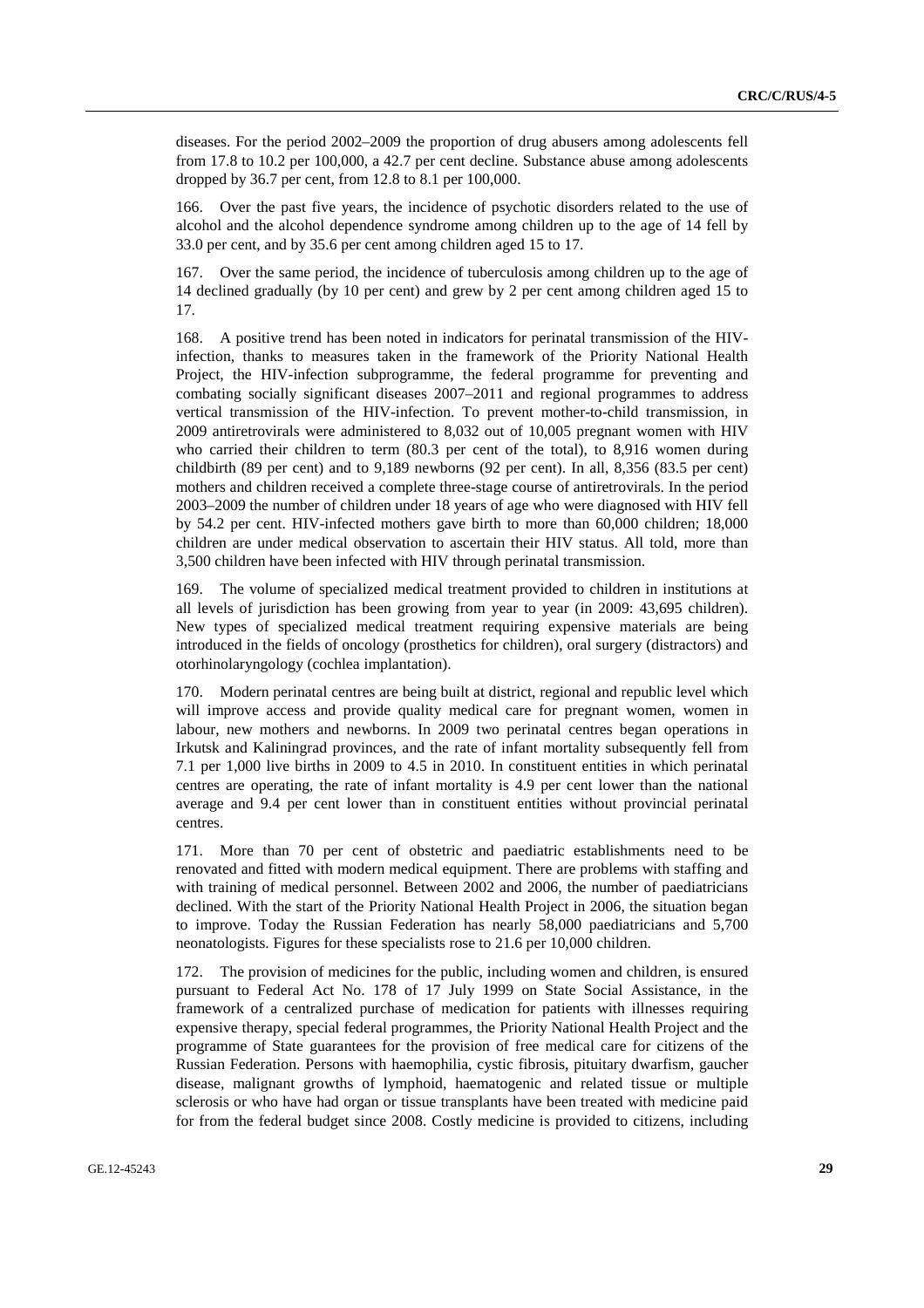pregnant women and children up to 3 years of age, irrespective of whether or not they are entitled to assistance under the Federal Act on State Social Assistance.

173. Social assistance for the protection of families, mothers and children is ensured inter alia through compulsory medical insurance. As of the end of 2009, 26.4 million children were covered under the compulsory health insurance scheme, or 18.6 per cent of all citizens with such insurance. Medical insurance contributions for children under 18 years of age are paid by regional government bodies mandated by the authorities of the constituent entities at the highest level.

174. An important precondition for preserving and improving public health is the development of a healthy lifestyle from a very early age. Since 2009, 502 health centres have been opened with the help of regional and local health-care institutions. Everyone can go to a health centre for consultations, undergo an initial diagnosis of risk factors and receive counselling on healthy lifestyles. The health centres have offices for children's health which assist with the treatment of children and the early detection of illnesses.<sup>5</sup>

175. An important component of efforts to promote healthy lifestyles is the prevention of the abuse of psychoactive substances (narcotic drugs, alcohol and tobacco) and the spread of the HIV-infection in schools. Under a special federal programme conducted between 2005 and 2009 on measures to prevent the abuse of narcotic drugs and their unlawful sale, 39 centres for the psychological and educational rehabilitation and reform of juveniles have been equipped, and more than 60 guidance manuals have been elaborated and posted on electronic information resources for students, teachers and parents.

176. In accordance with Russian legislation, health improvement questions are included in the State educational standards and model general education curricula for the following courses: biology, fundamentals of health and safety, and physical education. More than 2 million children are enrolled at 3,000 establishments with a focus on sports.

177. In 2009, in the context of measures under a special federal programme for the period 2006–2012 to improve road safety, courses were held in 2009 to upgrade the qualifications of teaching staff, and a national competition of teams of young traffic inspectors was organized in which, taking the regional level into account, 80 per cent of students participated. Thanks to the measures taken, over the past six years the number of children killed in road accidents has declined steadily, by 16.9 per cent between 2008 and 2009 and by 40 per cent between 2004 and 2009.

178. The Committee's concluding observations refer to the low incidence of breastfeeding. Over the past decade, breastfeeding levels have remained steady, at about 40 per cent. A policy is being conducted to promote and support breastfeeding in conformity with international standards: a legal framework has been elaborated for supporting breastfeeding, work is under way on the adoption of rules for the marketing of breast-milk substitutes, a federal theoretical and practical centre for the preservation, support and promotion of breastfeeding has been set up, steps are being taken to improve the indicators of official statistics in keeping with WHO requirements, and a Child-Friendly Hospital initiative has been launched. The practice of obstetric establishments working to promote the initiative has had a positive impact on indicators of maternal and infant health: the number of cases of suppurative and septic illnesses among mothers and children has declined, there have not been any outbreaks of infections of the digestive tract among newborns in hospitals, and the number of cases of conjugated jaundice among newborns has declined. According to data from paediatric polyclinics, the average duration of breastfeeding is between 7.0 and 10.8 months.

<sup>&</sup>lt;sup>5</sup> Children's health centres will be established starting in 2010 (more than 200 health centres).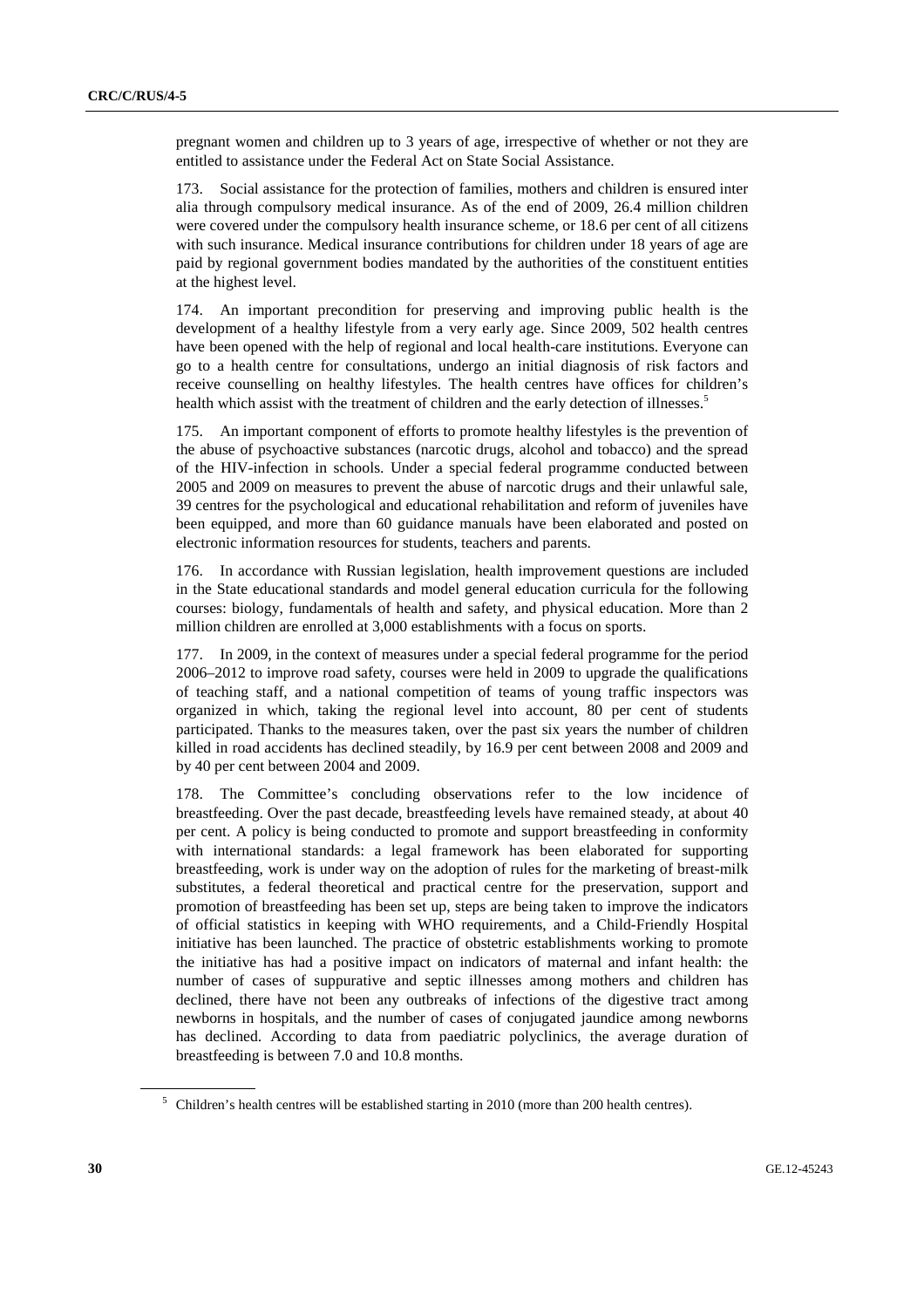## **C. Social security and childcare services and facilities (art. 26 and art. 18, para. 3)**

179. Basic norms guarantee social security for children and families with children (see paragraphs 272, 273, 275, 277 and 278 of the second periodic report and paragraphs 96–99, 148 and 149 of this report).

180. Social security for families with children includes old-age pensions, pensions based on medical criteria (disability) and pensions for loss of breadwinner; allowances for temporary incapacity to work, maternity and unemployment; compensation payments to persons caring for children with disabilities and for other categories of persons during leave until the child reaches the age of 3, and partial compensation for parental payments for a child in a preschool establishment with a general education curriculum; benefits in the form of partial payment of medicine and communal services, and payment of part of the cost of a voucher for sending children to a sanatorium or a camp; provision of free prosthetic and orthopaedic devices, means of transport and medicine and housing from the housing fund for certain categories of persons; and social services for families with children.

181. Women who have had five or more children and have raised them to the age of 8, women with children disabled from birth who have raised them to the age of 8 and women who have had two or more children and have paid insurance contributions for the required length of time in regions of the Far North and similar areas have the right to take early retirement at the age of 50 if they have the necessary insurance contribution record. The period of leave to care for each child until the age of one and a half, but generally not longer than the age of three, is included in the insurance contribution record alongside work and is taken into account for the formation of the pension capital which serves as the basis for calculating the insurance component of the retirement pension.

182. The pension for loss of breadwinner is one type of State support for children. The size of the loss-of-breadwinner pension takes into account the duration of employment of the deceased breadwinner and the sum of the insurance contributions to the Pension Fund. The pension of children of a deceased single mother is calculated on the basis of twice her notional pension capital (see paragraph 38 of this report).

183. In 2009, 3,235 institutions provided social services for families and children (as against 3,080 at the beginning of 2003), including 793 social rehabilitation centres for juveniles, 519 social assistance centres for families and children, 350 shelters for children and adolescents, 283 rehabilitation centres for children and adolescents with special needs, 15 centres for children deprived of parental care, 16 educational and psychological support centres, 3 telephone hotline centres for psychological assistance, 330 offices working with families and children in social service centres, 778 offices working with families and children in integrated social service centres and 127 other facilities. Establishments providing social services for families and children have 1,564 in-house departments and 1,003 day-care centres, 1,690 family education groups, 631 offices for the rehabilitation of children with special needs, 1,173 offices for the prevention of child neglect and 433 telephone hotlines. In 2009, 4,390,700 families and 6,465,700 children were beneficiaries of social services, and social service establishments for families and children provided various forms of social services more than 192 million times. Notwithstanding the slight decline in 2009 in the number of educational and psychological support centres, the number of social and psychological services rendered grew by 15 per cent.

184. The constituent entities are responsible for providing social services to families and children, families with disabled children and children in difficult situations. They have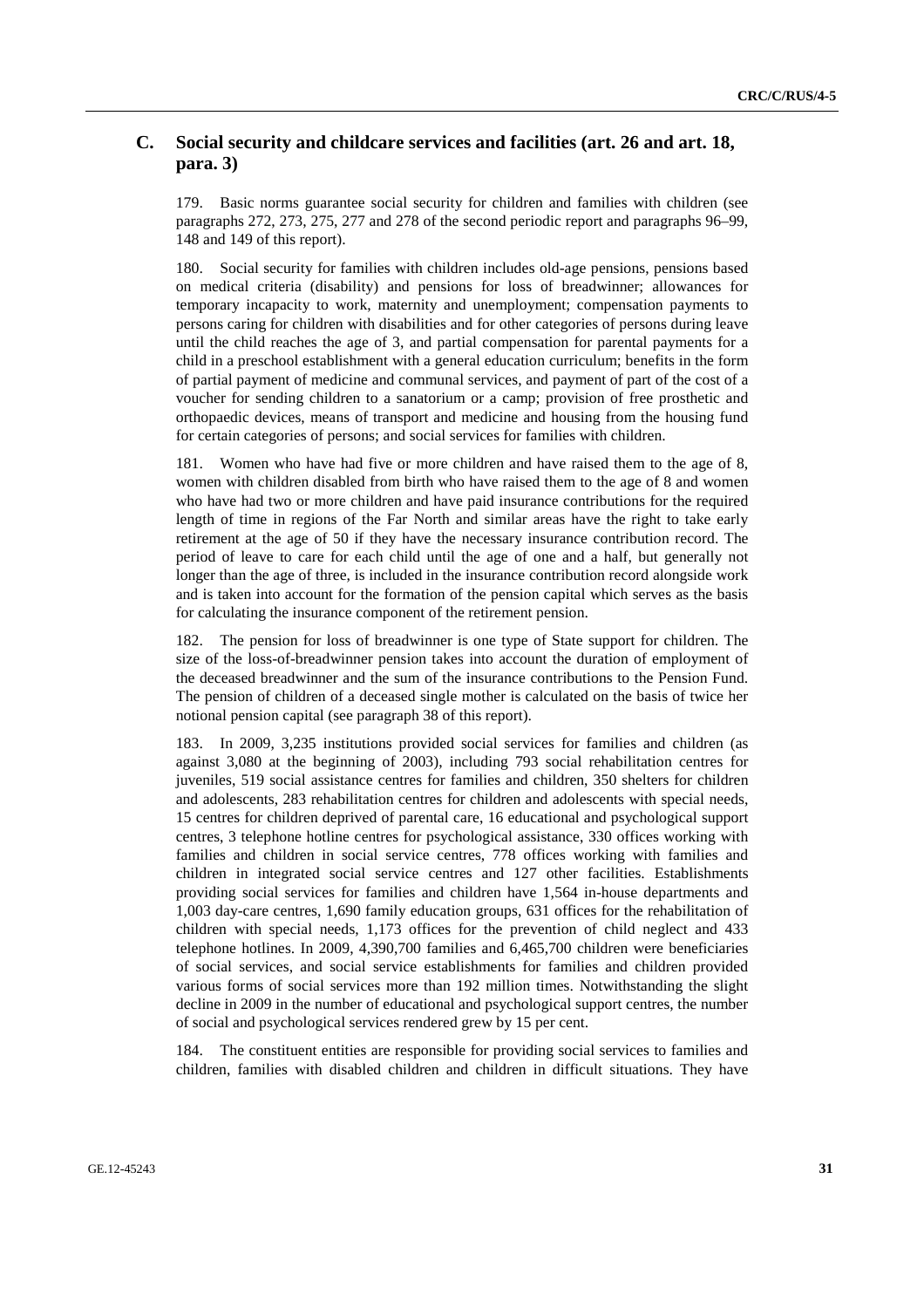established the legal framework regulating the procedure and conditions for the provision of social services and have elaborated and approved State standards for social services.<sup>6</sup>

185. In accordance with the Housing Code, citizens with low incomes are entitled to subsidies to pay for housing and communal services. In 2009, 4,275,000 families received such subsidies, as against 4,086,000 in 2008. In all, 8.3 per cent of families received subsidies, as against 7.9 per cent in 2008. The average subsidy in 2009 stood at 809 roubles, compared to 361 roubles in 2003.

186. In 2007 a system of social contracts (social adaptation agreements) was gradually introduced as a way of providing targeted social assistance to disadvantaged families. The social contract is based on the idea that a number of obligations arise for recipients in exchange for social assistance from the State. A programme of action for the parties to the contract, which is designed to help disadvantaged families escape poverty, is elaborated by social workers, account being taken of the category of the applicant (for families and children, the obligation of the parents to find employment and the obligation of the children to go to school and receive an education). Measures under the social adaptation programme include the active search for employment through the intermediary of a State job centre, employment services (occupational training and career guidance), support for selfemployment initiatives and individual household plots, voluntary treatment for alcohol or drug addiction, renovation of housing and household buildings, and preparations for the autumn and winter heating period.

187. State assistance to improve the living conditions of young families has been provided since 2002 in the framework of a subprogramme on housing for young families under the federal housing programme for the period 2002–2010. Young families in need of better living conditions are entitled to social benefits to obtain housing, including for the payment of the initial instalment on a mortgage credit or loan and the principal. When a child is born, participants in the programme are entitled to social benefits, paid for from the budget of the constituent entities or the municipal budget, amounting to at least 5 per cent of the estimated value of the housing. Eligible participants are young families in need of better living conditions in which the spouses are no older than 35 years of age or families consisting of one parent no older than 35 and one or more children. Several constituent entities have their own programmes to help young families and families with children improve their living conditions.

188. In 2009 there were 45,300 preschool establishments in the Russian Federation (as against 47,800 in 2003). In that same year, 58.4 per cent of children between the ages of 1 and 6 were in a preschool in one form or another. Access to preschool education — more specifically, the impossibility of ensuring preschools available for all disadvantaged children — is a major problem. In 2009, 1.9 million children were listed as needing a place in a preschool establishment with a basic general education curriculum. The problem is being addressed through new types of preschools: classes of short duration in preschools and general education establishments, supplementary education institutions, family-type preschool groups etc.

<sup>&</sup>lt;sup>6</sup> In 2011 a federal bill was elaborated on the foundations of social services, which will define the categories of persons and families entitled to such services, including social services in the home, and the types and forms of social services provided to families with children and to children in difficult situations.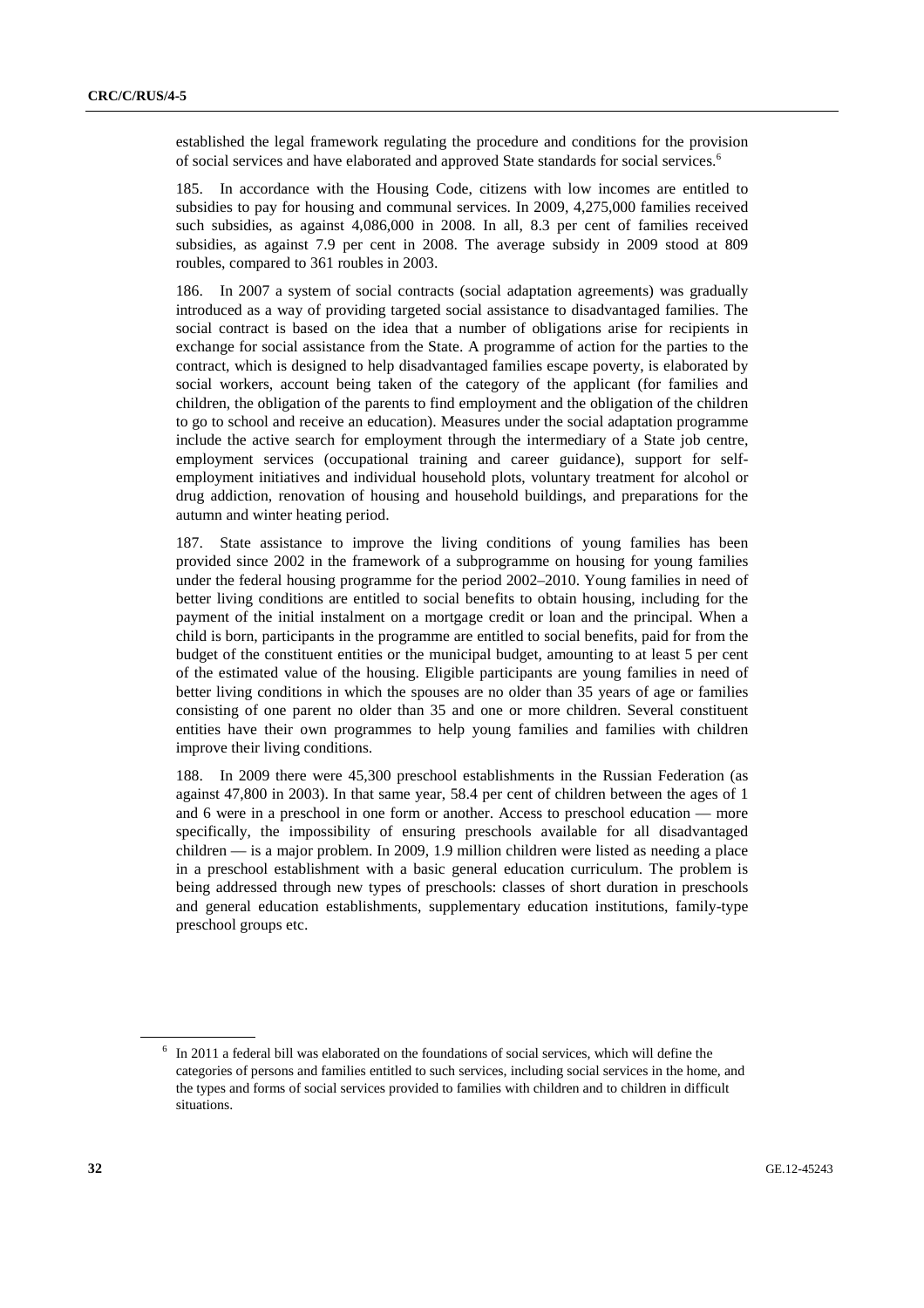### **D. Standard of living (art. 27, paras. 1–3)**

189. Presidential Decree No. 1351 of 9 October 2007 approved an Outline for demographic policy for the period until 2025 which would strengthen social support for families with children. In 2008 a Government Order approved a plan of action for the implementation of the Outline over the period 2008–2010 and provided for concrete measures to increase the birth rate, assist families with children and protect children's legitimate rights and interests.

190. The Federal Act on State Benefits for Citizens with Children established allowances for pregnancy and childbirth, a lump-sum payment for women who register at medical establishments in the early stages of pregnancy, a lump-sum payment for the birth of a child, a monthly childcare allowance, a monthly child benefit, a lump-sum payment when a child is placed in a family, a lump-sum payment for the pregnant wife of a person performing compulsory military service and a monthly allowance for the child of a person performing compulsory military service.

191. Families with children account for 54.6 per cent of all households with income below the subsistence level. (Families with children make up 34.6 per cent of all households.) Families with children account for an even higher proportion of the poorest households (with disposable income less than half the subsistence level), namely 65.9 per cent. According to a survey of household budgets, in 2009 the average monthly disposable income of families with children 16 years of age or younger stood at 10,667 roubles, 16 per cent less than for households overall (12,419 roubles). As the number of children increases, the financial situation of families worsens. Thus, in 2009 the average monthly disposable income of households with one child stood at 11,314 roubles, as against 4,176 roubles, or 2.7-fold less, for households with four or more children. Average monthly disposable income totalled 3,894 roubles for low-income families with one child, 3,679 roubles for families with two children and 3,152 roubles for families with three or more children. The figure is even lower for very poor households (2,103, 2,073 and 1,899 roubles, respectively). The deficit in monthly disposable income (the sum of financial resources needed to bring income up to the subsistence level) in low-income households with children under 16 years of age ranged from 1,428 roubles per household member for families with one child to 1,853 roubles for families with three or more children, or between 28 and 36 per cent of the subsistence level. Information on the income of the population, including families with children, is provided in paragraphs 15–17 of this report; measures to assist families with children are set out in paragraphs 32–38, 98–99 and 114.

192. Existing legislation has strengthened the mandate of the government authorities of the constituent entities for providing social assistance to low-income families and needy persons living alone. These authorities provide social assistance to needy persons from the budgets of the constituent entities in accordance with the laws and regulations and the regional programmes of the constituent entities. Pursuant to the Federal Act on State Social Assistance, this assistance takes the form of allowances, supplementary pension benefits, subsidies, social services and essential items (see paragraphs 185–186 of this report).

193. Parents and guardians who are taxpayers are entitled to a tax deduction for expenses associated with a child's upbringing. Expenses actually incurred over the year for daytime education of children until the age of 24 and for foster children until the age of 18 are deductible, with a cap of 50,000 roubles per child. Taxpayers may also deduct all expenses incurred for the treatment of their children in a Government-approved medical establishment, including medicine prescribed by a physician, and contributions for voluntary health insurance agreements.

194. Pursuant to the Federal Act on Compulsory Social Insurance against Industrial Accidents and Occupational Illnesses, minors up to the age of 18 years and students over 18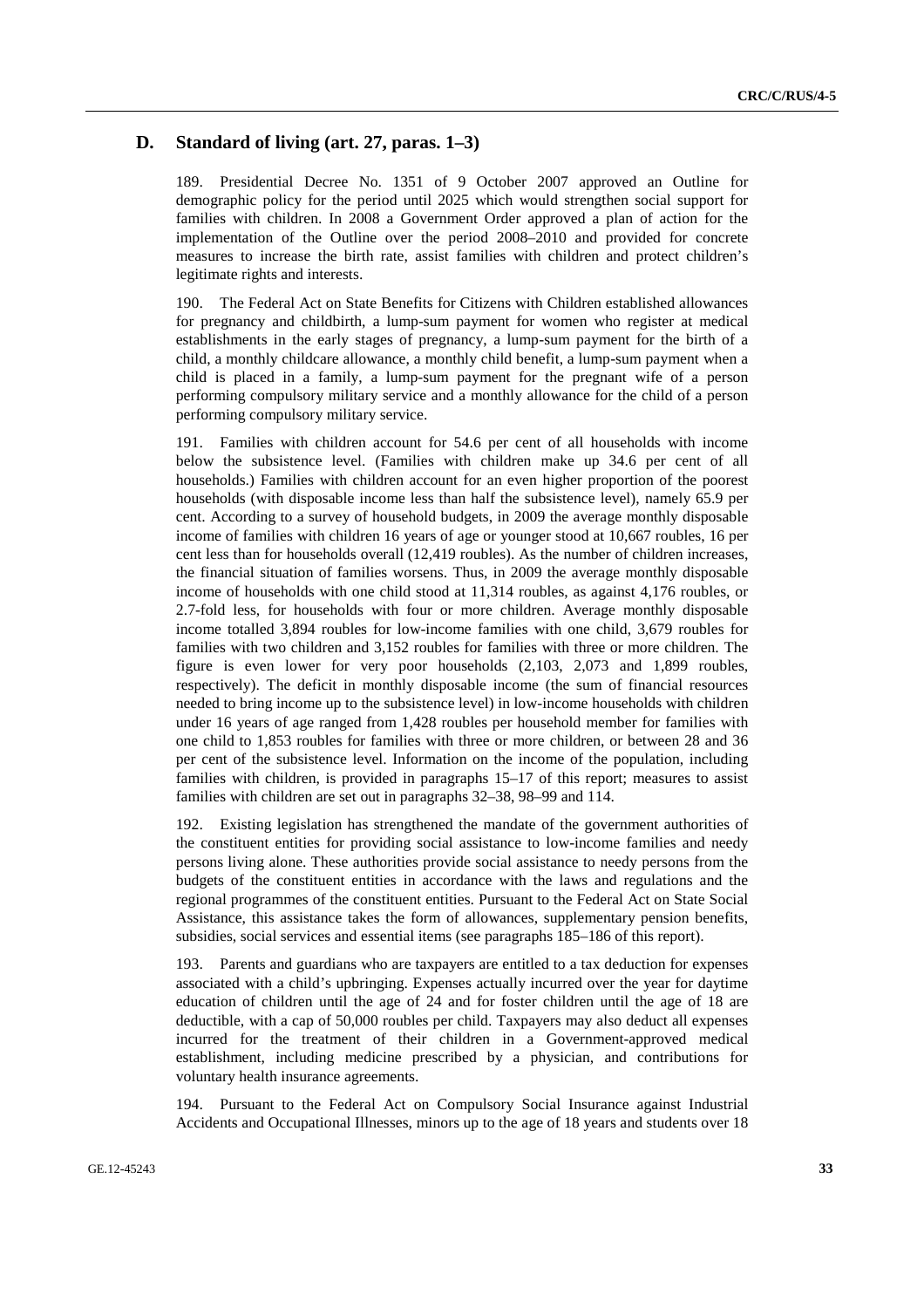years of age (until the completion of their full-time studies, but not beyond the age of 23) are entitled to receive lump-sum and monthly insurance payments in the event of the death of an insured person.

195. With a view to protecting the constitutional rights of citizens with children, the pension legislation of the Russian Federation makes provision for a number of guarantees and benefits stemming from obligations under the Convention on the Rights of the Child (see paragraph 181 of this report).

196. In the constituent entities, a legal framework has been established that regulates the conditions and procedure for additional measures of social support for families and children, to be paid for from the budget of the constituent entities. Targeted assistance for low-income families in the constituent entities is also provided in the framework of regional projects and programmes (see paragraph 186 of this report).

## **IX. Education, leisure and cultural activities**

#### **A. Education, including vocational training (art. 28)**

197. In 2005 a federal programme was adopted for the development of education over the period 2006–2010, in the context of which a Priority National Education Project, an Outline for the modernization of Russian education and priority areas for the development of the Russian educational system until 2010 were elaborated.

198. National legislation makes basic general education compulsory; in 2009, 99.8 per cent of children were covered<sup>7</sup> (93.6 per cent in 2003). Starting on 1 September 2007, general education became compulsory up to the age of 18, as against 15 earlier. Total figures for pupils in State and municipal general education establishments in the constituent entities (not including evening (shift) schools) dropped by almost 4.0 million over the period 2003–2009. In 2009 the number of general education establishments fell by 12,800, to 50,900; this decline is associated with the decrease in absolute terms in the number of children and adolescents and the growing demand on the part of pupils and their parents for quality education, which is really possible to obtain in modern establishments with a qualified teaching staff. In this connection, models for the networking of educational establishments have become widespread. The creation of a network of educational establishments is primarily a matter for the municipalities.

199. Special attention is being given to ensuring quality general education under the current presidential initiative "Our new school". To that end, a nationwide system is being established for evaluating the quality of general education so as to ensure identical standards for school leavers, objective assessments of pupils' achievements, continuity between various levels of general education and the possibility of using the results of the evaluation for taking administrative decisions.

200. In the period 2007–2009 comprehensive projects were carried out to modernize regional school systems, in the context of which a network of general education establishments is being set up in the constituent entities. In 31 regions, mechanisms for the development of Russian general education establishments have emerged and are being tested which pay teachers a good salary, thus enhancing the prestige of the profession.

<sup>7</sup> Pupils in classes 1–11(12) of general education establishments and pupils (students) who have completed the secondary (full) general education curricula in educational establishments for primary and secondary vocational training, as a percentage of all children between 7 and 17 years of age.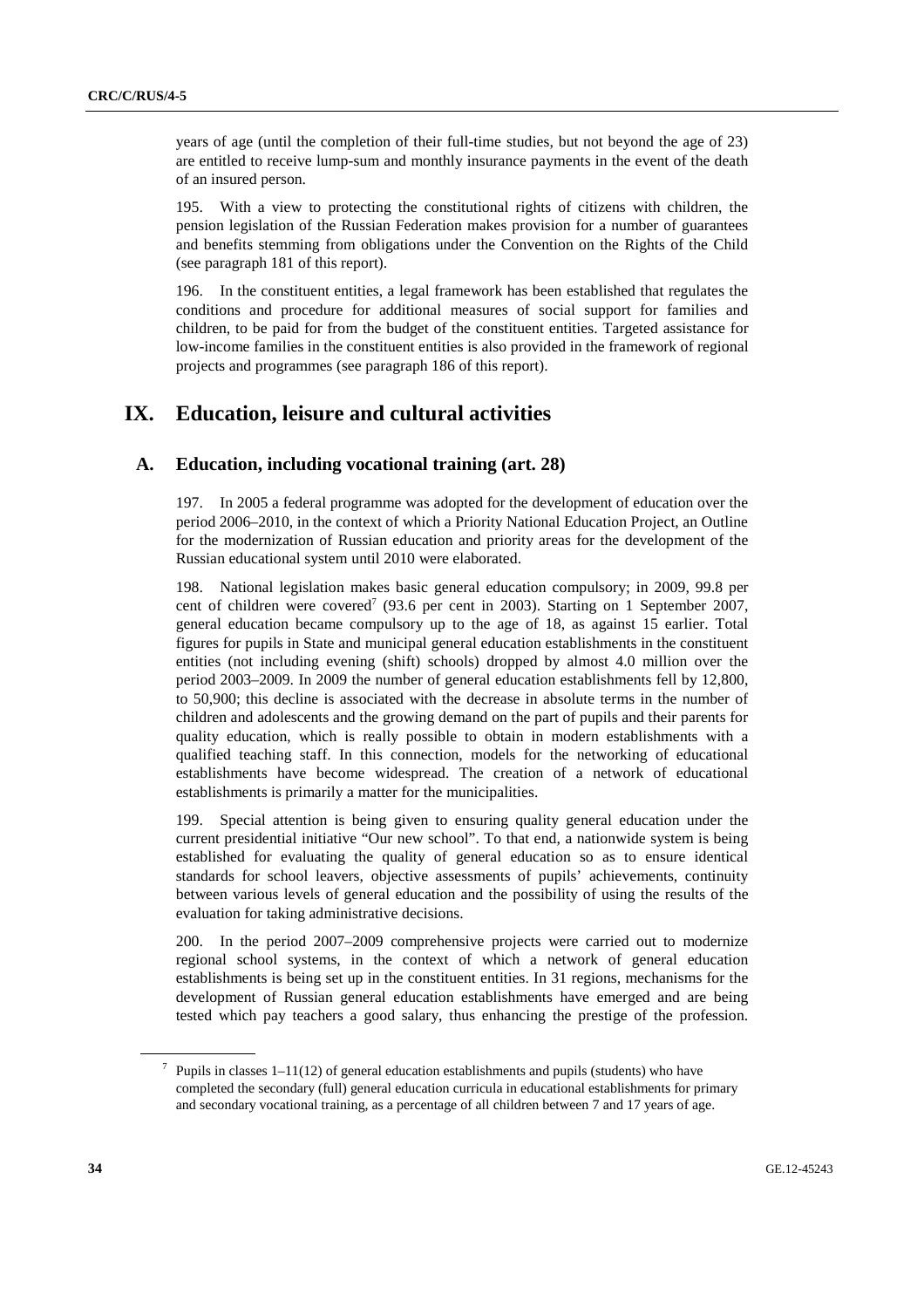More than 70 per cent of pupils are in schools with modern facilities; 8,800 basic general education schools in rural areas now have modern equipment.

201. Changes were made to the educational system in the course of the reporting period. In 2007 legislation introduced a new structure of State educational standards. The new generation of Russian standards makes mastery of the basic curriculum a requirement and for the first time establishes terms and conditions for access to education. In 2009 a standardized State examination was introduced, which is held with the use of modern technologies and ensures an objective independent evaluation of the standards of school leavers. General education establishments have modern teaching equipment and provide warm cafeteria meals, school bus service and rapid Internet access, and a radical reform of the system for evaluating textbooks is under way. Projects to modernize the educational system are also being carried out at regional level.

202. The rights and educational interests of national and ethnic groups in the Russian Federation are protected and supported. According to the 2002 national population census, 239 languages are spoken in the Russian Federation. Today 28 languages of indigenous peoples of Russia are used as languages of learning in general education establishments. Only the developed languages of the major ethnic groups have really been able to take full advantage of new possibilities. In other cases, the renewal of native languages takes place only as a classroom subject: this is the current situation with 43 native languages, for which there are usually classes from years one to nine. All told, today the languages of 82 ethnic groups are used in the Russian school system.

203. As of the end of 2009 there were 2,700 basic vocational training schools, or 1,100 fewer than in 2003. The number of pupils enrolled in schools with basic vocational training curricula fell over the period 2003–2009 by 614,000, to 1,035,000 at the end of 2009. In 2008 basic vocational training schools began work on creating marketing services, whose functions include monitoring of current needs and forecasting future requirements for qualified workers and experts on the labour market. Every year specialized job fairs are held in all the constituent entities to help school leavers find employment.

204. In 2009, 2,900 schools offered secondary vocational training, or 57 more than in 2003. The number of pupils fell by 470,000 over the period 2003–2009, to 2,142,100.

205. During the reporting period, the number of schools offering higher vocational training rose from 1,044 in 2003 to 1,114 in 2009; most of them are State or municipal establishments. The number of students also rose, from 6,455,700 in 2003 to 7,418,800 in 2009.

206. The proportion of rural pupils who enter higher education institutions is now in line with the size of the rural population. The number of first-year students from rural communities and district towns (population up to 100,000) in higher education institutions and secondary specialized schools has grown by 10 per cent on average nationwide.

207. In the period 2003–2009, the number of non-State secondary vocational schools grew by more than 50 per cent, and higher vocational education institutions by 15 per cent. The number of students in non-State secondary vocational schools fell from 110,000 to 90,000. Nearly 83 per cent of students prefer State and municipal higher vocational training establishments.

### **B. Aims of education (art. 29)**

208. The aims and main tasks of education, which are set by the Education Act, the National Education Policy, the Outline for the modernization of education for the period until 2010, the federal programme for the development of education over the period 2006–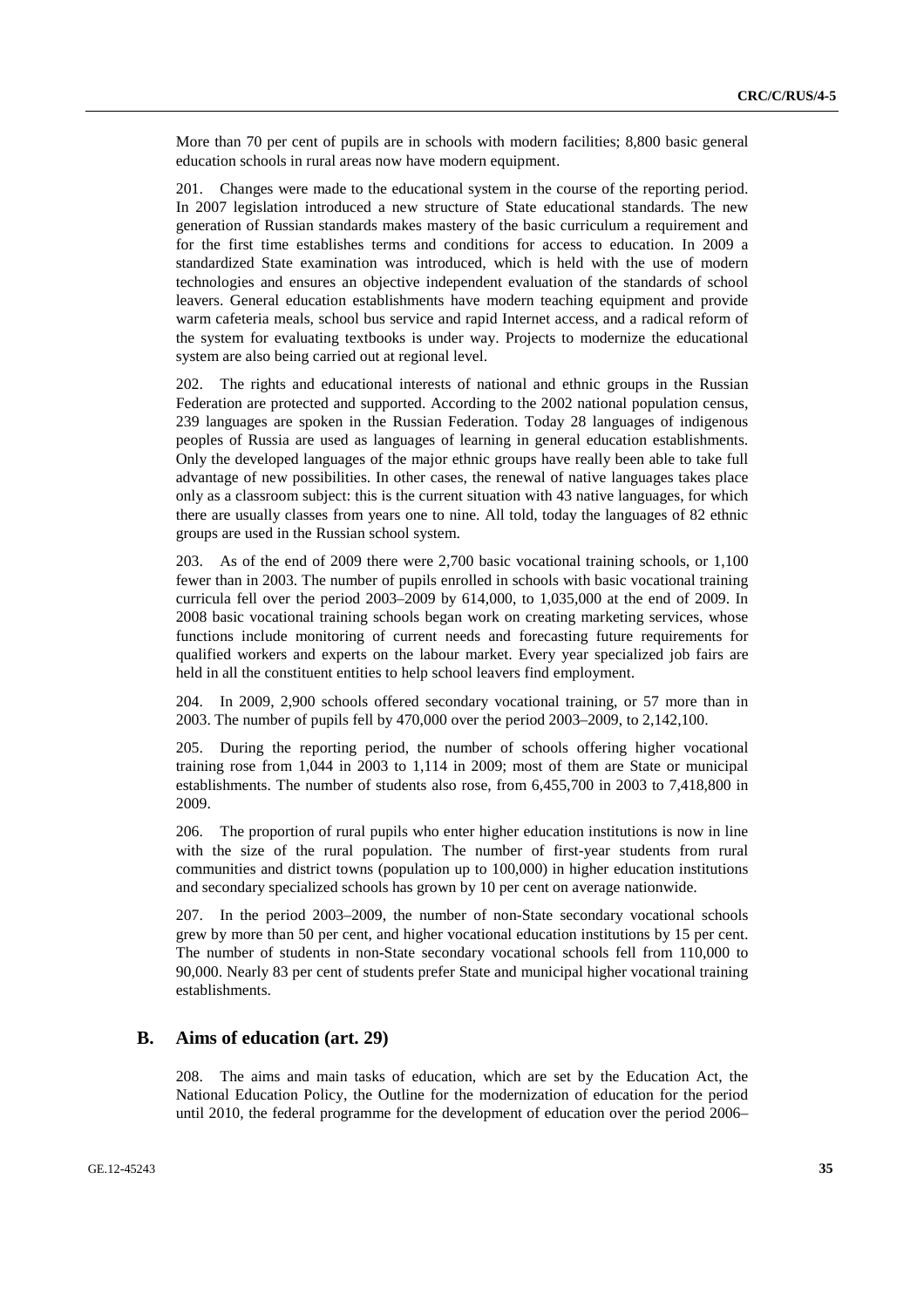2010 and model regulations for educational establishments, are directed at developing and building the character of citizens of the Russian Federation. The Government has approved a draft federal education development programme for 2011–2015.

209. The Russian Federation's educational programmes are in keeping with the principle of an evolving education, the goal of which is the development of the child. This goal is reflected in the federal State standards for basic general education adopted in 2009, which are designed to promote the personality of the child. The new approach to educational standards lays the foundation for the legislative and regulatory framework needed to create conditions for protecting and improving schoolchildren's health and encouraging healthy and safe lifestyles, a subject on which there is a component in the new curriculum for basic general education. The "Schools that promote health" movement is rapidly gaining ground throughout the country. Federal criteria for educational establishments with regard to the protection of schoolchildren's health, including the prevention of the use of psychoactive substances, have been elaborated and approved.

210. A system is being designed for attracting and teaching talented children and young people in order to help satisfy the demand for higher education. The aim of the ongoing "Gifted Children" federal programme is to create favourable conditions for developing the capabilities of talented children. A total of 563 competitions have been conducted since 2006, and 21,400 prizes have been awarded to support talented young people. Seven specialized education centres have been opened for gifted children, and 574 leading educational institutions working with gifted children have received material and technical support. Legal documents regulating national competitions have been amended in order to ensure maximum participation by schoolchildren through the compulsory organization in schools of competitions in which common approaches to the compilation of questions and the marking of answers are used (see paragraph 253 of the third periodic report). Gifted and talented children are identified as early as primary school. A psychological assessment is carried out of young intellectually advanced children, and at levels II and III, a questionnaire is used to identify pupils' potential orientation and interests. Gifted children are tutored. In most regions, special courses for gifted children in general education establishments are prevalent. For older pupils, courses are most commonly in social studies and the humanities, physics and mathematics, chemistry, biology and philosophy.

211. A State programme for the period 2006–2010 is under way to teach patriotism. Regional programmes on the subject have been elaborated and adopted in 79 constituent entities. Regional interdepartmental councils and centres for teaching young people civics and patriotism have been set up in 49 constituent entities.

#### **C. Leisure, recreation and cultural activities (art. 31)**

212. Some 18,600 establishments provide supplementary education for children in the Russian Federation. The existing network covers 12 million children and adolescents between 5 and 18 years of age, or more than 65 per cent of the total. Schools for education in the arts play an important role in this area. In the period 2003–2009, their numbers declined from 5,800 to 5,400.

213. Library services for children are discussed in paragraph 84 of this report.

214. The union of theatrical performers of Russia has been carrying out a comprehensive programme since 2008 aimed at promoting theatre for children and young people. The most important projects under the programme involve the staging of plays for children and young people, the holding of competitions for plays written for children and young people and the organizing of festivals and seminars for children on the theatre.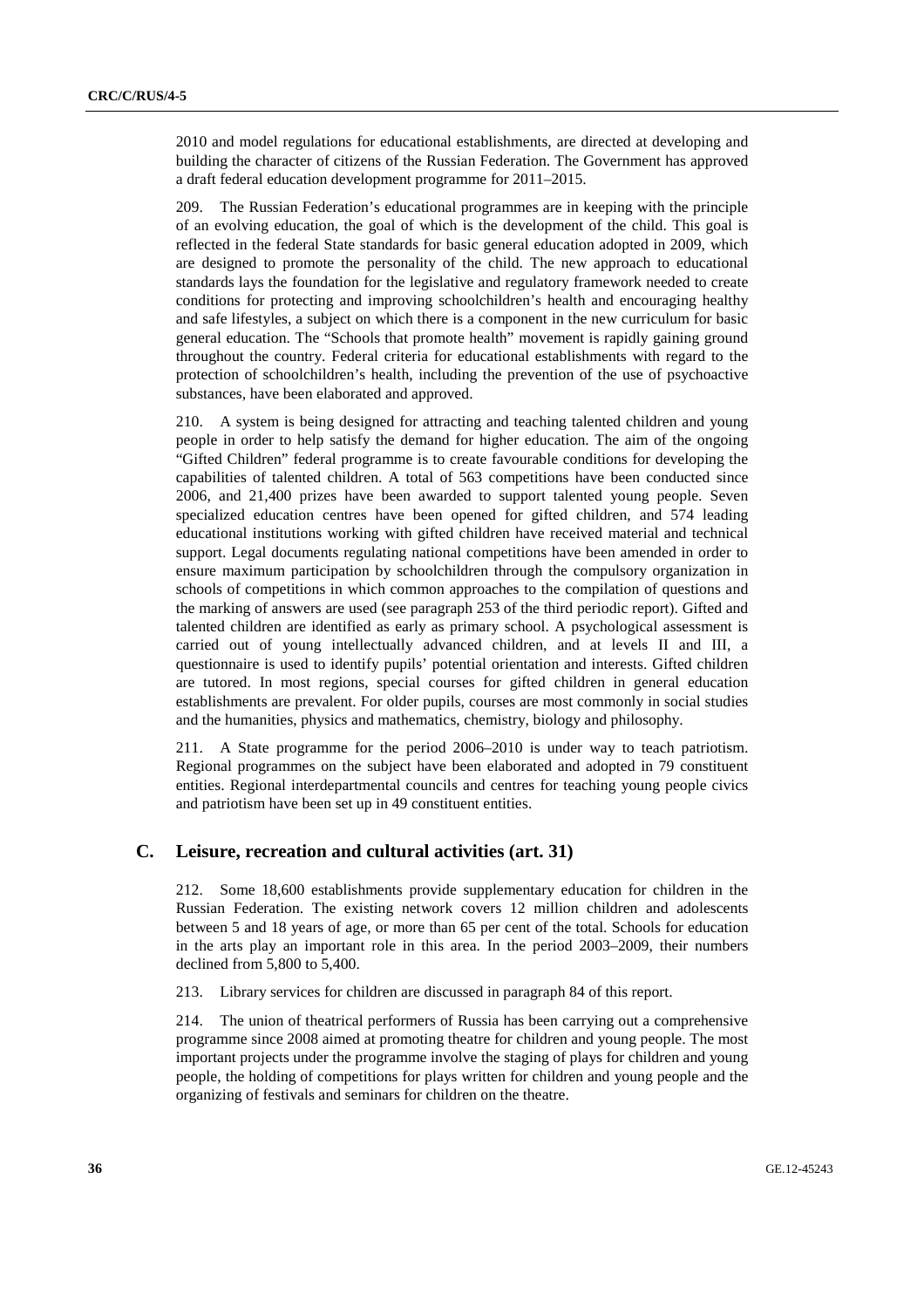215. A number of traditional events directed at supporting projects for children and young people are held annually in the framework of the "Culture of Russia" (2006–2011) federal programme. The most important projects include the "Bolshaya Peremena" (The Big Change) international theatre festival for children (Moscow), the "Kovcheg" (Ark) travelling puppet festival, the "Raduga" (Rainbow) international theatre festival, the "Arlekin" (Harlequin) festival of theatrical art for children, the Kukart international festival (Saint Petersburg) and the "Kingfestival" (Veliky Novgorod).

216. Special programmes for children are held by Russian philharmonic orchestras. For example, every year the Moscow Philharmonic holds 1,000 concerts with lectures on music in general education establishments, secondary schools and orphanages.

217. There are 52,900 municipal club-type cultural institutions, of which 46,500 are in rural areas. Some 2.5 million large-scale special events, thematic initiatives and celebrations for children are held annually and are attended by 280 million visitors. The activities of the 200,000 children's associations and circles operating within these clubs attract 3 million children and adolescents. Work to improve the activities of clubs and cultural centres in rural areas focuses on strengthening their material and technical basis, staffing them with trained personnel and providing free services that ensure access to cultural events for children and adolescents from low-income families.

218. Films for children and adolescents have been produced with State support. Cinema matinees, film clubs, games and quizzes before film screenings, classes on courage and peace, and films on ecology, history and aesthetics have been organized.

219. Government Order No. 1101 of 7 August 2009 approved a strategy for the development of physical culture and sport until 2020 which established measures for modernizing the physical education system in general education institutions and set targets for the promotion of physical culture and sport.

220. In 2008 the State educational standards were amended to include team games and sports. An interdepartmental commission was set up to improve physical culture in general education institutions. Approval was given for guidelines on the use of sports facilities as inter-school centres for holding classes in physical education and extracurricular sport, as well as for a number of measures to promote sport for children and young people in their school and community.

221. Sports competitions are held in various disciplines. In 2009 these included the ninth international games of children from the Hero Cities of Russia, Ukraine and Belarus, the ninth international youth festival of combat sports and 196 national physical education events, including 153 for schoolchildren and students. All told, 8.9 million schoolchildren and students took part in competitions.

222. There are currently more than 7,000 supplementary education establishments for physical culture and sports, with 6 million children. There are 3,502 sports schools for children and adolescents, 1,293 schools for prospective Olympic participants and 326 physical fitness clubs for young people; in all, 3.3 million children are enrolled. A total of 5,200 local clubs have been created, at which 613,000 children and adolescents engage in physical exercise and sports.

223. A number of programmes are being carried out in the constituent entities to promote popular sports, physical fitness and health, including at school and in the community. In accordance with the federal programme for the development of physical culture and sport for the period 2006–2015, sports facilities are being built at schools and in the community, and special initiatives are held to promote healthy lifestyles.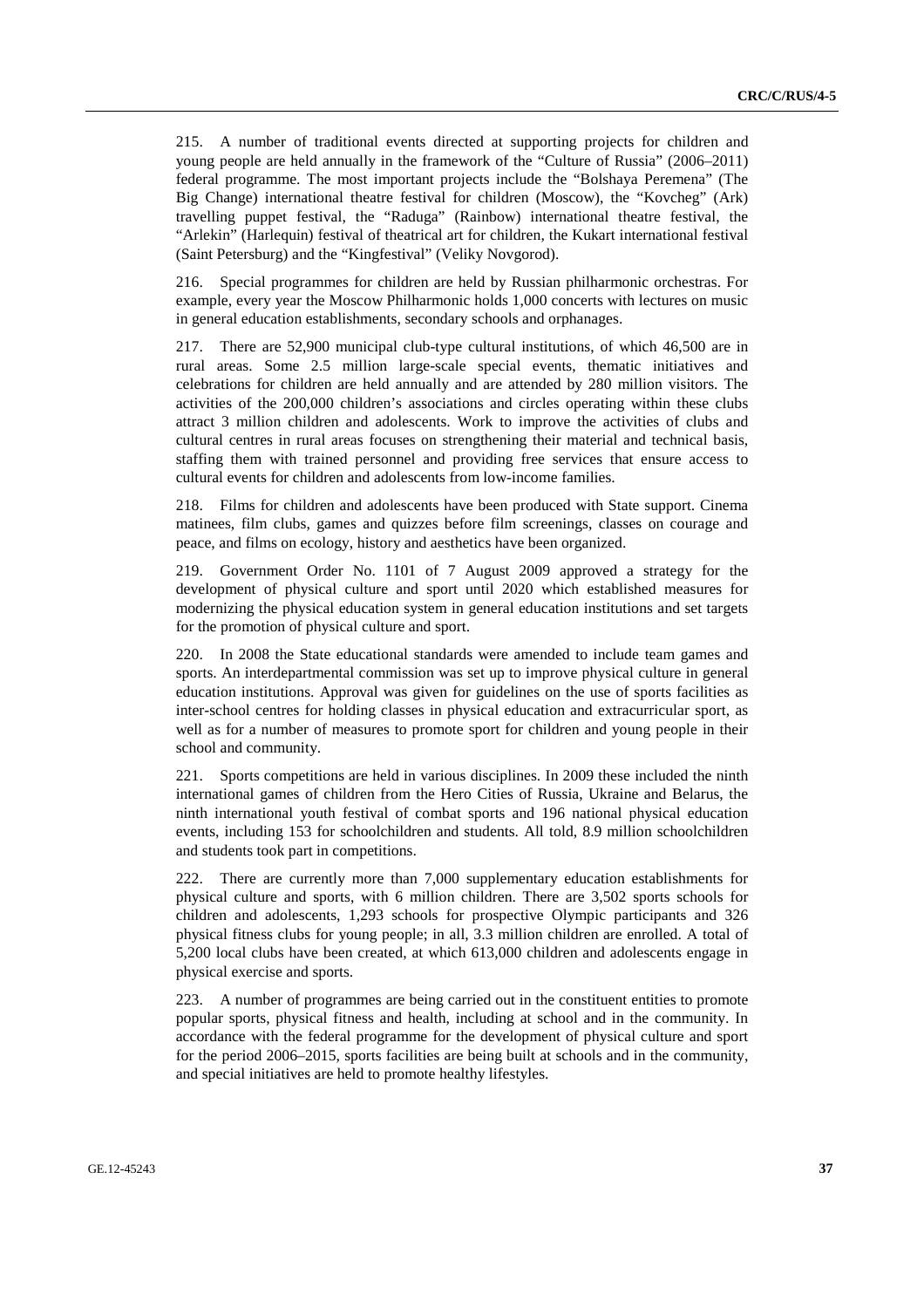224. Family tourism is of great social importance and plays a growing role in the development of the individual. According to data from social studies, in most cases (81.7 per cent), children go on holiday with their parents.

225. Holidays for children are organized once a year at more than 50,000 establishments. According to the results of a 2009 summer health improvement campaign, a perceptible positive effect was noted on the health of 80.7 per cent of children. Day camps set up with the help of general education schools, supplementary education establishments and community social service facilities and clubs are a popular form of recreation for children. In 2009 more than 46,600 such camps were organized. Special attention is given to making leisure and health activities available for children in difficult situations. In 2009, in a context of social and economic instability, measures were taken to organize targeted, differentiated support for families with a view to ensuring accessible leisure and health activities for all children. Federal Act No. 326 of 17 December 2009 on Amendments to articles 5 and 12 of the Federal Act on Basic Guarantees of Children's Rights and article 26.3 and 26.11 of the Federal Act on General Principles for the Organization of the Legislative (Representative) and Government Bodies of the Constituent Entities modified the mechanism for the organization of leisure activities for children, and starting in 2010, the government bodies of the constituent entities and the local authorities were entrusted with providing for leisure and health activities for children.

## **X. Special protection measures**

#### **A. Children in situations of emergency**

#### **1. Refugee children (art. 22)**

226. The procedure for obtaining refugee status is set out in the Federal Refugees Act, which provides that recognition as a refugee of a child who is under 18 years of age and has arrived unaccompanied by parents or guardians is decided bearing in mind the interests of the child and after obtaining information on the child's parents or guardians. If granted refugee status, the child is issued a refugee identity document. The residence and conditions of the child's further presence in the Russian Federation are determined with the participation of the tutorship and guardianship authorities, bearing in mind the interests of the child (placement in a residential institution, a foster family etc.). In accordance with the provisions of the Family Code, establishments and persons who become aware of children deprived of parental care are required to inform the tutorship and guardianship authorities without delay of the whereabouts of these children.

227. In line with the Committee's concluding observations, children from refugee families are recognized by law as being in a difficult situation and are entitled to measures of social support. Refugee children deprived of parental care are entitled to the same protection as all other children, regardless of why they have been temporarily or permanently deprived of their family environment.

228. The number of foreign nationals granted refugee status and registered with the migration authorities has been on the rise. As of 1 January 2010, 779 refugees, including 206 children, or 26.4 per cent of the total, were registered with the regional offices of the Federal Migration Service. In 2009, 52.4 per cent of refugee children were of school age (between 6 and 15 years old), 13.1 per cent were 16 or 17 years old, and 34.5 per cent were 5 years old or younger. In 2009, 223 foreign nationals were granted refugee status.

229. In accordance with the Federal Refugee Act, the children of persons granted refugee status and of persons granted temporary asylum are entitled to free education in general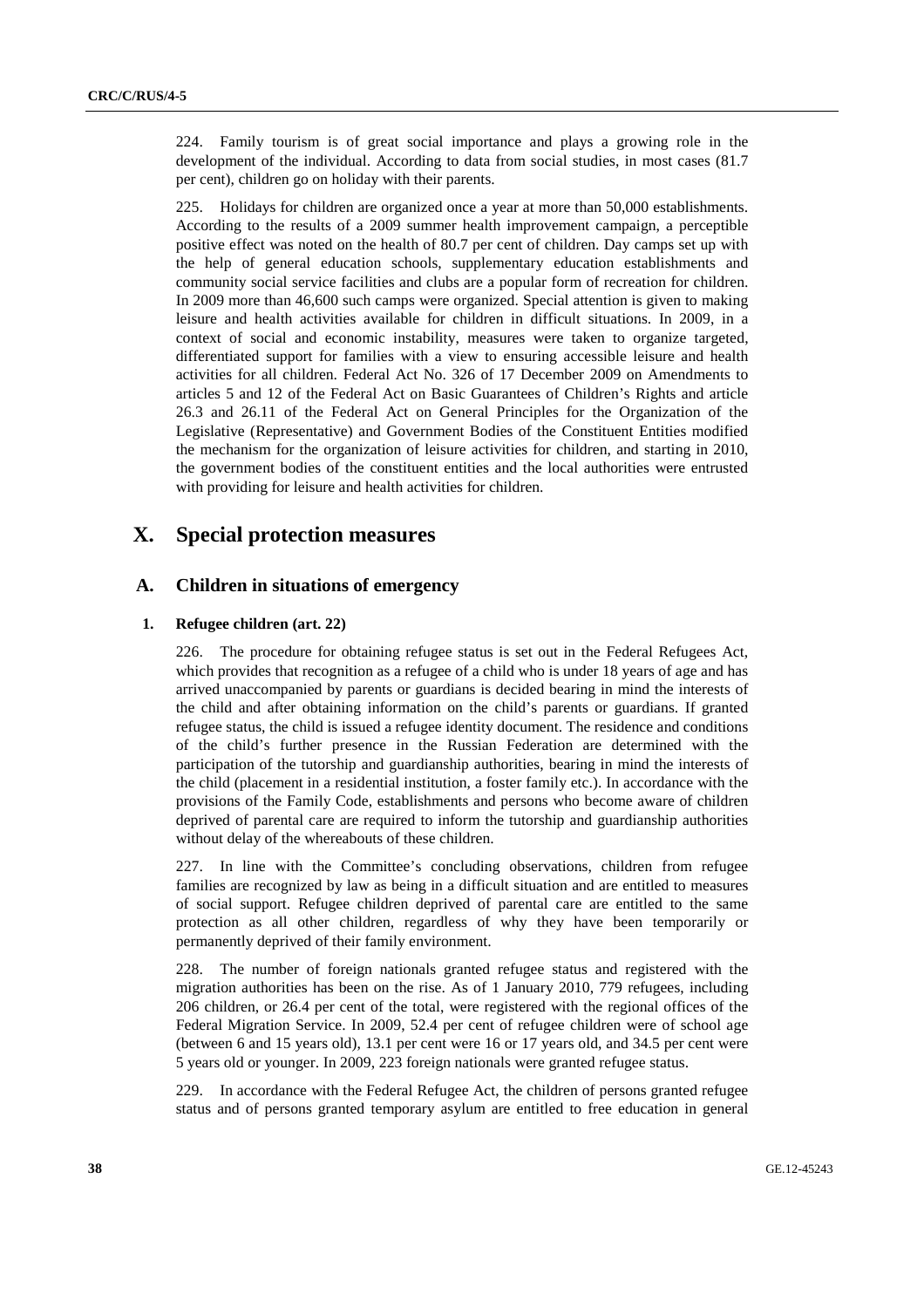education establishments on an equal footing with children who are citizens of the Russian Federation, and their parents are entitled to receive assistance with the placement of their children in State and municipal preschool establishments. Thus, the obligations assumed by the Russian Federation with regard to refugee children go beyond those set out under article 22 of the 1951 United Nations Convention.

230. Mastery of the Russian language is of crucial importance for the integration of foreign nationals into Russian society. General education establishments organize small Russian-language study groups which prepare such children for attending regular classes. In addition to Russian, they also learn about Russian traditions and culture. Considerable attention is given to inculcating a spirit of inter-ethnic tolerance and friendship.

231. Two centres set up and operating in Moscow province and in Krasnodar Territory provide health care and medical and psychological rehabilitation for the children of refugees and displaced persons. Medical care for children from refugee families and families of displaced persons is made available by the regional health-care institutions at their place of residence. Medical assistance, including treatment, check-ups and vaccinations, is provided under local compulsory medical insurance programmes.

232. A problem persists with regard to children who leave their country of origin, including the countries of the Commonwealth of Independent States (CIS), without authorization and have arrived in the Russian Federation. In cooperation with the Office of the United Nations High Commissioner for Refugees (UNHCR), the Russian Federation is preparing a programme for the return of refugees, including unaccompanied children, to their country of origin in the context of the stabilization of the domestic political situation in the principal countries of origin of the refugees. Government authorities and nongovernmental organizations are also working with UNHCR to reunite unaccompanied children in the Russian Federation with their parents or relatives in other countries. In 2009, 125 children who had left CIS countries without authorization and had come to the Russian Federation were returned to their country of origin. Russian NGOs and international organizations, such as the Russian Red Cross and the representation of UNHCR in the Russian Federation, actively assist refugee children (see also paragraph 108 of this report).

#### **2. Children in armed conflicts (art. 38)**

233. On 26 June 2008 the Russian Federation ratified the Optional Protocol to the Convention on the Rights of the Child on the involvement of children in armed conflict, as recommended in section C, paragraph 87, of the Committee's concluding observations. In that connection, the Russian Federation made the following declaration: "[…] in accordance with the legislation of the Russian Federation, citizens under the age of 18 may not be recruited for military service in the armed forces of the Russian Federation and a military service contract may not be concluded with them[.] In accordance with the legislation of the Russian Federation, citizens who have reached the age of 16 are entitled to admission to professional military educational institutions. Upon enrolment in these institutions they shall acquire the status of members of the military performing compulsory military service. The legislation of the Russian Federation guarantees that such citizens shall conclude military service contracts on reaching the age of 18, but not before they have completed the first year of education in these educational institutions."

234. The Russian Federation submitted its initial report on implementation of the Protocol to the Committee on the Rights of the Child in October 2010.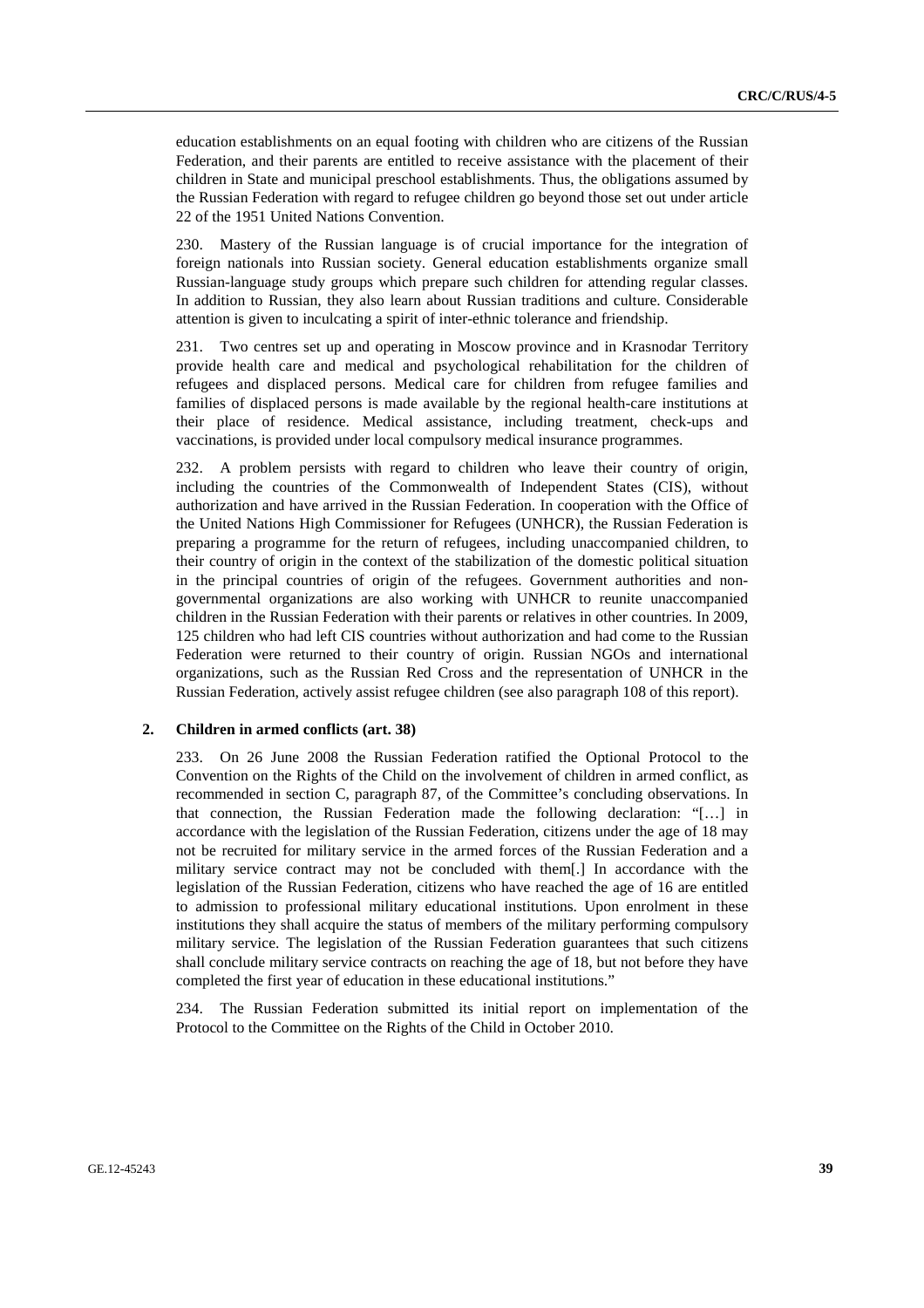### **B. Children in conflict with the law**

#### **1. The administration of juvenile justice (art. 40)**

235. In accordance with procedural legislation, juveniles are guaranteed the presumption of innocence, the right to be informed of the charges, the right to remain silent, the right to counsel, the right to the presence of a parent or legal representative, the right to confront and cross-examine witnesses, the right to appeal to a higher authority and the right to confidentiality at all stages of proceedings. Pursuant to the Criminal Code, first-time offenders under the age of 16 convicted of a minor or moderately serious offence, as well as other juvenile first-time offenders convicted of a minor offence, may not be sentenced to deprivation of liberty. In 2009, 94,700 offences committed by juveniles or with their involvement were registered, or one third less than in 2003 (145,400 offences). Between 2003 and 2009, the number of particularly serious offences fell from 7.3 per cent to 3.3 per cent, and the number of serious offences from 50.5 per cent to 28.0 per cent. In 2009, 56,400 juveniles between 14 and 17 years of age were convicted, or 58.2 per cent of the number of persons convicted in this category in 2003.

236. In the period 2003–2009, work continued on improving criminal and criminal procedural legislation for juveniles. Rigorous imprisonment was replaced by restriction of liberty, which is imposed on juveniles as a principal punishment for a term of 2 months to 2 years. In 2004, regulations were introduced which reduce, by one half, the minimum sentence imposed under the Criminal Code on juveniles who commit serious or particularly serious offences. A juvenile offender may be released from a special closed reform school not only if the punishment is no longer necessary, but also if the juvenile contracts an illness which stands in the way of further detention. Federal Act No. 162 of 8 December 2003 on Amendments and Additions to the Criminal Code restricts the possibility of imposing a punishment of deprivation of liberty on juveniles. In 2009, 80 per cent of juveniles convicted by the courts were sentenced to punishments not involving deprivation of liberty, as against 72 per cent in 2003.

237. Criminal legislation makes provision for five forms of punishment for juveniles which do not entail deprivation of liberty: fines, loss of the right to engage in a particular activity, compulsory labour, correctional labour and restriction of liberty, and it also establishes the possibility of imposing a suspended sentence of deprivation of liberty with probation and deferral of the serving of sentence. The most widespread sentence imposed on juvenile offenders is compulsory labour (community service). In 2009 the Penal Enforcement Inspectorate registered 6,023 juveniles sentenced to compulsory labour (18.6 per cent of all juveniles registered by the Penal Enforcement Inspectorate). Punitive work is imposed on juveniles to a lesser degree; in 2009 this measure concerned 1,100 juvenile offenders (1.47 per cent of juveniles registered). It is even less common for a deferral of serving of sentence to be imposed on juveniles; the Penal Enforcement Inspectorate registered 18 such cases in 2009 (0.06 per cent of juveniles registered). The largest category of juvenile offenders registered by the Penal Enforcement Inspectorate consists of persons on a suspended sentence. In 2009, 28,900 juveniles were given suspended sentences (79.9 per cent of juveniles registered), and 64 per cent of inmates of juvenile correctional facilities were granted conditional early release from places of deprivation of liberty.

238. Preventive work focuses on having juvenile offenders removed from the register of the Penal Enforcement Inspectorate (deferral of serving of sentence in connection with the revocation of probation and expunging of the record of conviction). In 2009, 92.8 per cent of persons removed from the register were juveniles. The extension of the probation period and the imposition of additional obligations are crucial to preventive work involving juvenile offenders on a suspended sentence. According to the Penal Enforcement Inspectorate, in 2009 the probation period was extended for 25.8 per cent of juvenile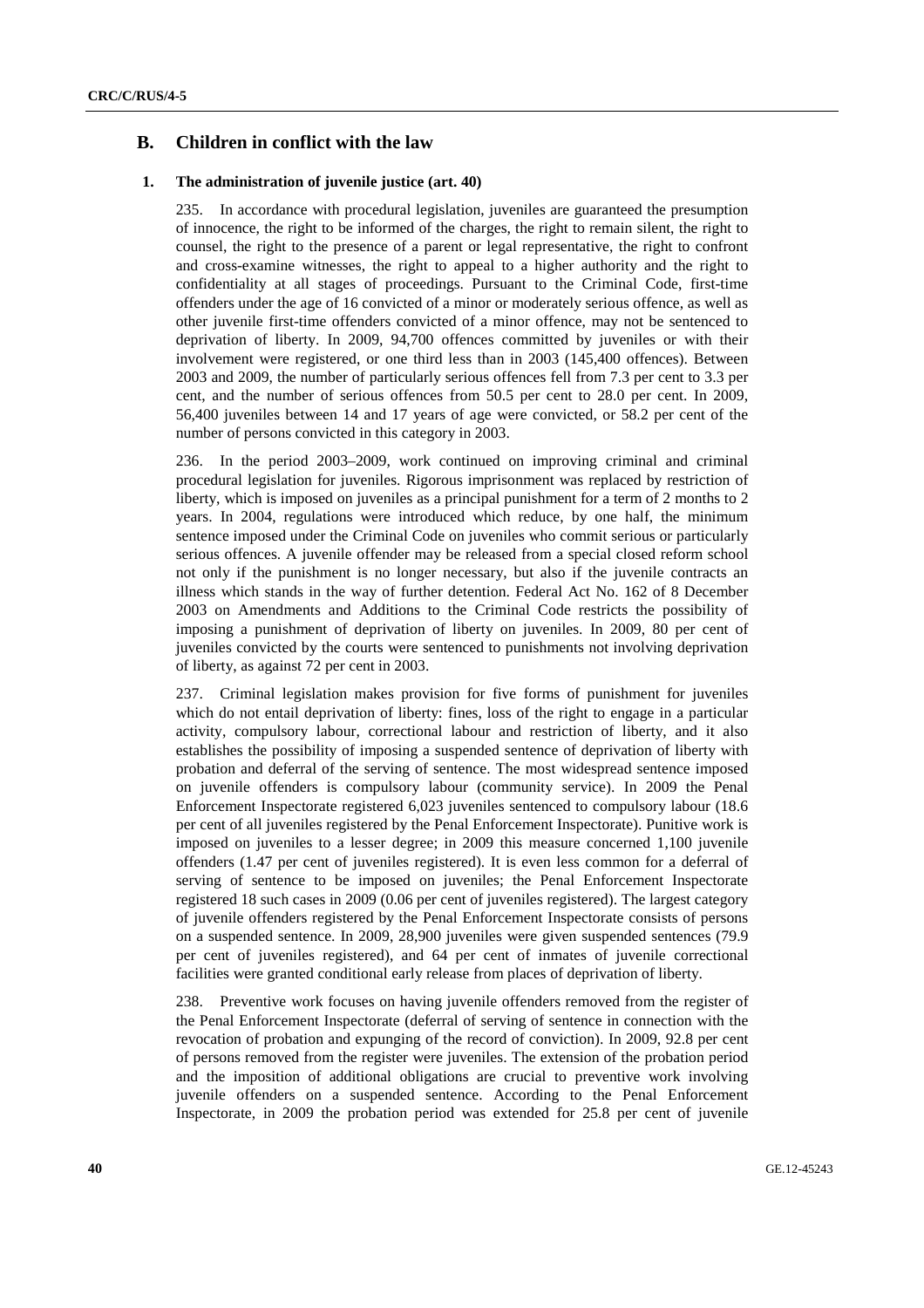offenders registered, and additional obligations over and above those laid down under a court verdict were imposed on 27.2 per cent of juveniles. As a result of these measures, figures for recidivism among juvenile offenders have declined.

239. In line with the Committee's concluding observations on expediting work on reform of the system of juvenile justice, the Russian Federation is studying the possibility of introducing a juvenile justice system. Reference is made to the example of Rostov province, where some 20 courts provide for special protection measures when conducting criminal proceedings involving juveniles. Legislation makes provision for the participation at criminal hearings of juvenile offenders, their parents or legal representatives, lawyers, procurators and representatives of the special closed reform school and of the commission on children's affairs and the protection of their rights set up by the local authorities at the reform school.

#### **2. Children deprived of their liberty, including any form of detention, imprisonment or placement in custodial settings (art. 37 (b)–(d))**

240. If in the course of a preliminary criminal investigation of a minor or moderately serious offence it is ascertained that the child can be reformed through compulsory educational measures, such measures may be taken, which include a warning, placement under the supervision of parents, guardians or a specialized government body, an obligation to make good for the harm done, restrictions on leisure time and behavioural constraints.

241. Several compulsory educational measures may be imposed on a juvenile offender simultaneously. A juvenile offender who has committed a minor or moderately serious offence may be released from punishment by the court and placed in a special closed reform school operated by the Department of Education. Juvenile offenders may be held in reform school until the age of 18, but for no longer than three years. If a court finds that a juvenile offender no longer needs to be subject to this measure or has contracted an illness which stands in the way of detention and education at the reform school, the placement of that juvenile offender in the reform school is discontinued until the end of the period set by the court.

242. In 2009 there were 61 special closed reform schools in the Russian Federation and 36 special open reform schools for instructing and rehabilitating juveniles between 11 and 18 years of age who have committed socially dangerous acts but are not subject to criminal liability or release by a court. That same year, there were 3,300 juveniles in special closed reform schools, 1,600 (45 per cent) aged 11 to 14 and 1,800 (55 per cent) older than 14. There were 2,900 children and adolescents aged 8 to 18 in special open reform schools. The age of juveniles in open reform schools has declined: in 2009, 871 children, or 29 per cent, were between 8 and 14 years of age, and 2,063, or 70 per cent, were older than 14.

243. All juveniles in special closed reform schools receive primary general, basic general and secondary (full) general education, as well as initial vocational education and occupational training. In 2009 most juveniles in special closed reform schools (83 per cent) and school leavers of special open reform schools (75 per cent) took basic general education classes. Most school leavers of special closed reform schools receive an incomplete basic general education, which is due above all to the limited period of time spent at the school.

244. Penal enforcement legislation makes provision for detaining juveniles separately from adults sentenced to deprivation of liberty. Juveniles who have committed an offence serve their sentence in juvenile correctional facilities. A juvenile offender who has reached the age of 18 may continue to be kept in a juvenile correctional facility, but not beyond the age of 19, in order to reinforce the results of correction or to complete secondary (full) general education or vocational training.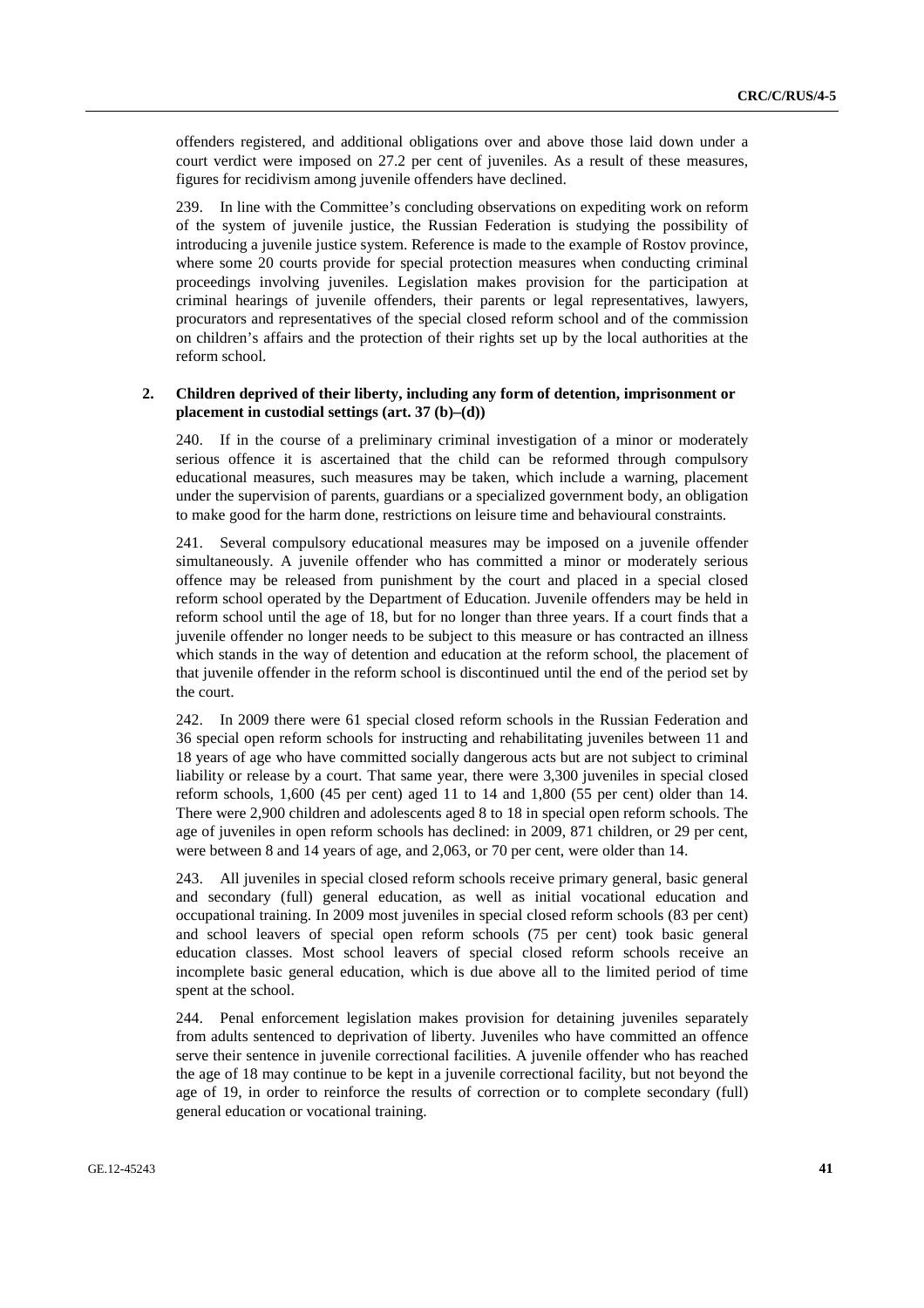245. In 2008 amendments were made to the Penal Enforcement Code which lowered the age of adulthood from 21 to 19 for convicts in juvenile correctional facilities in order to ensure that juveniles sentenced to deprivation of liberty are held separately from adults (Federal Act No. 261 of 22 December 2008).

246. Juvenile suspects and juveniles charged with an offence are also held separately from adults in remand centres. In exceptional cases, juveniles may, with the consent of the supervising procurator, be held together with adults with positive evaluation who are suspected of or charged for the first time with the commission of offences that are not serious. The number of juvenile suspects and juveniles charged with the commission of an offence who are held in remand centres or other facilities operating under the remand centre regime continues to decline. Conditions in remand centres have been improved. Cells are located in separate wings or on separate floors. Juveniles are placed in cells for no more than four to six persons, which are equipped with single-stage beds. The placement of juveniles takes into account their age, physical development, educational neglect and psychological characteristics. Juveniles have exercise yards with equipment for physical exercise and sports. They may use the exercise yard for at least two hours a day.

247. Pursuant to article 31 of Federal Act No. 103 of 15 July 1995 on the Detention of Persons Suspected of or Charged with the Commission of Offences, conditions are created for the self-education of juveniles. There are 133 educational and counselling centres in detention centres, at which 4,500 juveniles are taught by 700 teachers. In accordance with existing legislation, the detention centre administration are required to take measures to ensure the necessary conditions for self-education.

248. Today, there are 62 juvenile correctional facilities in 54 of the country's 83 constituent entities, 59 for the detention of male juvenile offenders and 3 for female juvenile offenders.

249. In juvenile correctional facilities, sentences are served under ordinary, eased, concessionary or strict conditions. All facilities have a health-care unit which provides medical treatment in keeping with the relevant standards in the area. Meals for juveniles have more calories than those for adults and include juice, candy, cookies, fruit and sausage. Fresh products may not be replaced by canned goods. Juvenile correctional facilities cooperate actively with religious bodies on questions of spiritual and moral instruction. The most productive cooperation is with the Russian Orthodox Church. Eighteen juvenile correctional facilities have temples, and others have prayer rooms.

250. Juvenile offenders are placed in juvenile correctional facilities located in the region of their place of residence or, if there are no such facilities, in a region as close as possible to their place of residence in order to ensure the possibility of maintaining good ties with their parents. In accordance with penal enforcement legislation, juvenile offenders are entitled to almost twice as many short visits as adult offenders. Juveniles with privileges are allowed unlimited meetings. Persons held in juvenile correctional facilities may receive an unlimited number of parcels, hand-delivered packages and packets. They are also permitted to make telephone calls, which are possible with a video link in a number of juvenile correctional facilities.

251. Juvenile offenders are provided with legal assistance while serving their sentence in a juvenile correctional facility. Upon being placed in a quarantine unit, they are informed of their rights and obligations and the principal provisions of penal enforcement legislation. Once they have been assigned to a unit, courses are organized on social and legal questions, with lectures, reports and individual interviews. In a final stage, juvenile offenders preparing to be released attend a special programme, with classes on their rights and the procedure for applying to the regional and local authorities for assistance in finding a job and living arrangements (housing).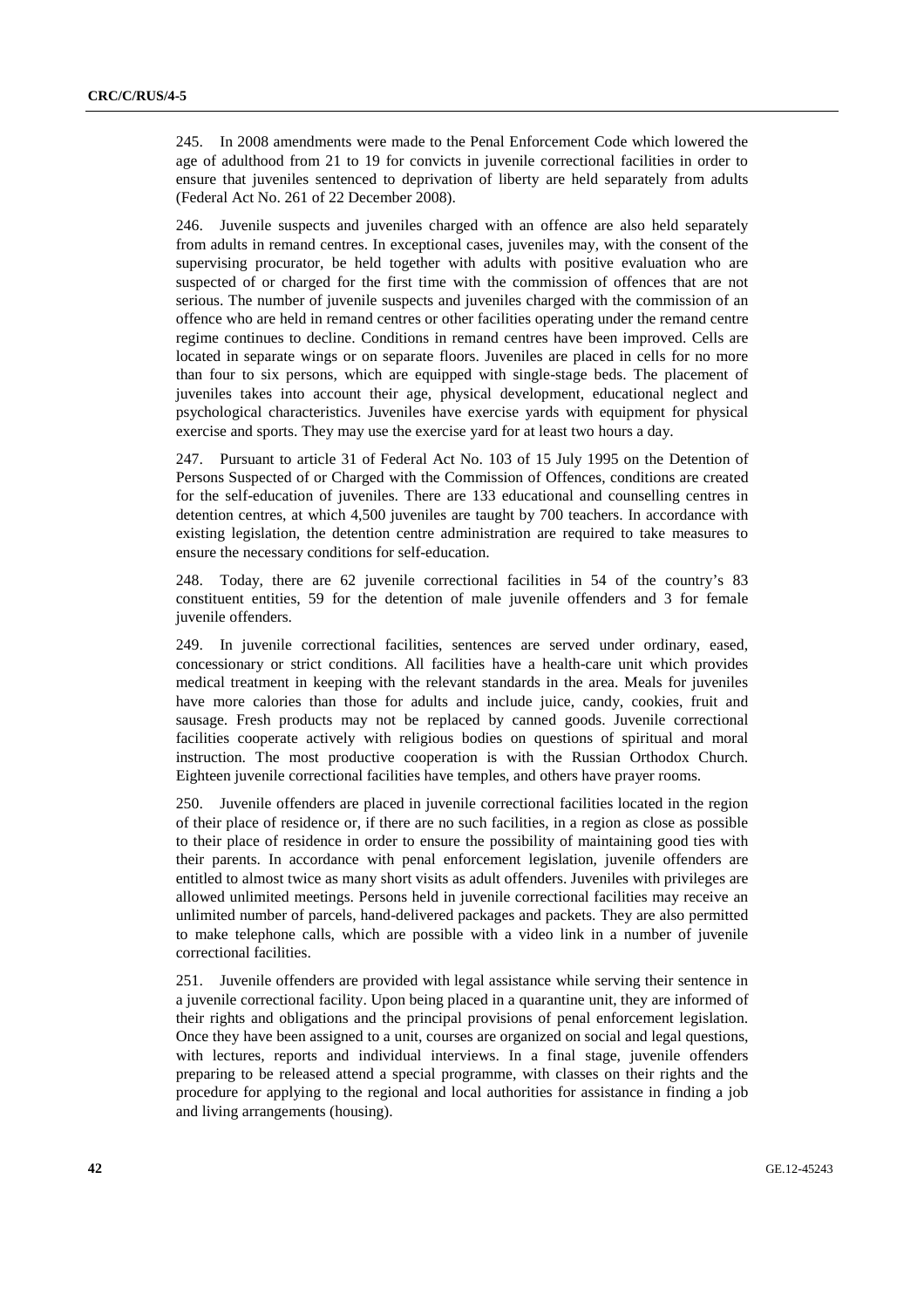252. In 2008 a post was created of assistant to the director of the juvenile correctional facility, responsible for compliance with human rights, who counsels offenders on their personal problems and gives legal advice. Persons appointed to this post are usually specialized in law. Officials of the law enforcement and judicial authorities (procurators and judges) as well as regional heads of the penal correction system and juvenile correctional facilities regularly hold legal consultations at juvenile correctional facilities at which personal matters can be discussed. The administration of the juvenile correctional facility cooperates with voluntary associations and higher education institutions on questions concerning legal assistance and makes use of the potential of volunteers.

253. Juvenile correctional units have stands with legal corners that supply information on the basic rights and obligations of convicts and the procedure for applying for parole, a pardon and assistance with material, domestic and medical needs.

254. Federal Act No. 76 of 10 July 2008 on Public Oversight of Respect for Human Rights in Detention Facilities and Assistance for Detainees came into force in 2008. Pursuant to an instruction of the Federal Penal Correction Service, regulations were approved governing visits to facilities of the correctional system by members of voluntary observer commissions, which are currently operating in 74 constituent entities. Members of these bodies counsel juvenile offenders on personal matters. All complaints made during a visit to a juvenile correctional facility are the subject of an official investigation, and measures are taken to address any shortcomings.

#### **3. The sentencing of children, in particular the prohibition of capital punishment and life imprisonment (art. 37 (a))**

255. A moratorium on capital punishment has been introduced for all convicted offenders. The Criminal Code also prohibits the sentencing of children to life imprisonment.

#### **4. Physical and psychological recovery and social reintegration of children in juvenile correctional facilities (art. 39)**

256. Groups set up at juvenile correctional facilities to deal with the social protection and record of employment of convicted offenders work to create conditions for a successful resocialization of offenders after their release.

257. Sports competitions are conducted to encourage the involvement of juvenile offenders in physical fitness activities and sports. In 2009 more than 4,500 juvenile offenders took part in such events.

258. Conditions have been created at all juvenile correctional facilities to enable juveniles to have a general education. General education, basic vocational education and vocational training are provided in evening (shift) schools, vocational schools and training and production workshops. Classes are in line with curricula approved by the Ministry of Education and Science. Every year more than 95 per cent of juveniles complete an educational programme and pass the State certification. During their deprivation of liberty they are guaranteed the possibility of studying by correspondence course at secondary and higher vocational schools.

259. Juvenile offenders receive training in more than 25 trades at vocational schools and training and production workshops; this enables them to acquire a second and third speciality while serving their sentence.

260. Pursuant to rule 40 of the United Nations Rules for the Protection of Juveniles Deprived of their Liberty, amendments were made to departmental regulations to exclude any reference in educational certificates to a juvenile's institutionalization.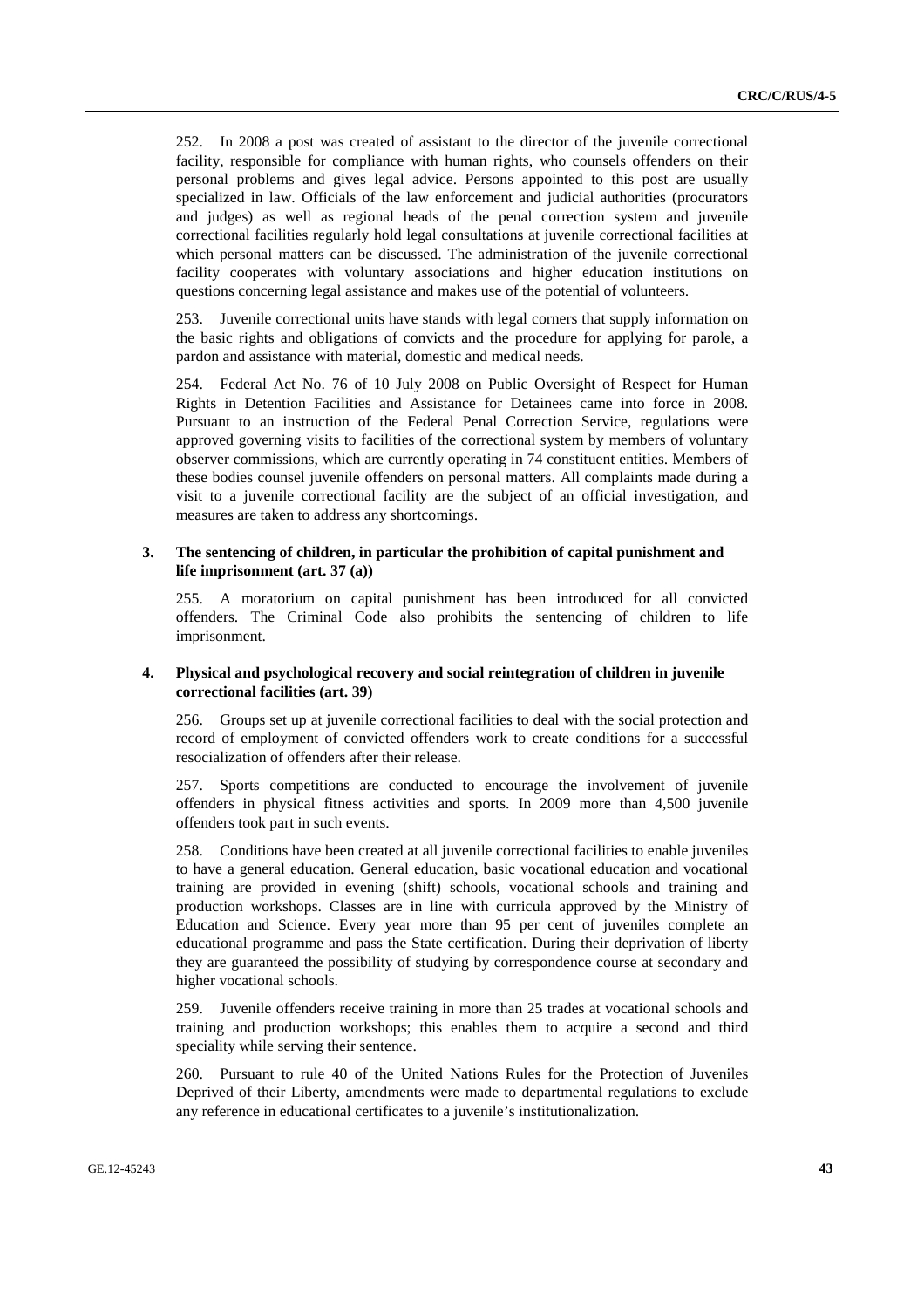261. The Penal Enforcement Inspectorate provides social assistance to persons serving sentences not involving isolation from society. In 2009 social work was conducted with 46,010 juveniles, or 77.0 per cent of all juveniles registered with the Penal Enforcement Inspectorate.

262. Social workers identify the most pressing problems of convicts, create conditions for their social protection, provide counselling on questions of pensions, material benefits and other aspects of social assistance, prepare convicts for their release, and help them recover and reinforce important social ties, resettle and find employment, and complete the documents needed for them to obtain a pension and other benefits. A project on schools to prepare convicts for release has been organized, and social assistance units have been set up. Legal experts, psychiatrists and social welfare officials are invited to hold lectures.

263. Preferential conditions for the serving of sentence with the possibility of living outside the institution, wearing civilian clothing and being given spending money play a special role in preparing convicts. Rehabilitation centres are cooperating with four juvenile correctional facilities on finding jobs for convicted offenders and helping them prepare for life after their release. In conjunction with the government authorities of the constituent entities, steps are being taken to open and operate such centres at every juvenile correctional facility.

264. The juvenile correctional facilities have produced guidebooks and manuals for convicts who are about to be released from a custodial facility which explain their rights and procedures for finding a job and contain recommendations for finding housing and dealing with other problems. Enquiries about possible living arrangements and registration at the prospective place of residence are addressed to the internal affairs authorities and the municipal housing authorities on behalf of all persons about to be released from a custodial facility. Those in need are provided with free transport to their place of residence, clothing and footwear appropriate to the time of year, and food.

265. Work on the social rehabilitation and adaptation of juvenile offenders serving custodial sentences starts six months prior to their release. The employment service organizes outreach consultations for juvenile offenders on questions of vocational guidance, employment assistance and occupational training and assists with social and psychological adaptation following release. Consultations take place in mobile employment units (of which there are currently 1,126), which provide full job placement services, including for juvenile offenders serving sentences in juvenile correctional facilities.

266. Social rehabilitation programmes for persons serving non-custodial sentences or who have been released from a custodial facility are conducted at local level in a number of regions. Under these programmes, in 2009, 2,400 juveniles were assisted in finding a job and 370 in restoring lost documents. Excursions were organized for 7,900 juveniles.

## **C. Children in situations of exploitation, including physical and psychological recovery and social reintegration (art. 39)**

#### **1. Economic exploitation of children, including child labour (art. 32)**

267. Questions concerning child and adolescent labour are regulated by the Constitution, the Labour Code and the Criminal Code. The ban on forced labour covers all citizens, including children (see paragraph 436 of the second periodic report).

268. The Russian Federation is a party to the relevant ILO convention (see paragraph 338 of the third periodic report). In 2003 it ratified ILO Convention No. 182 concerning the prohibition and immediate action for the elimination of the worst forms of child labour. In 2006 the Federal Act on State Regulation of Activities involving the Organization and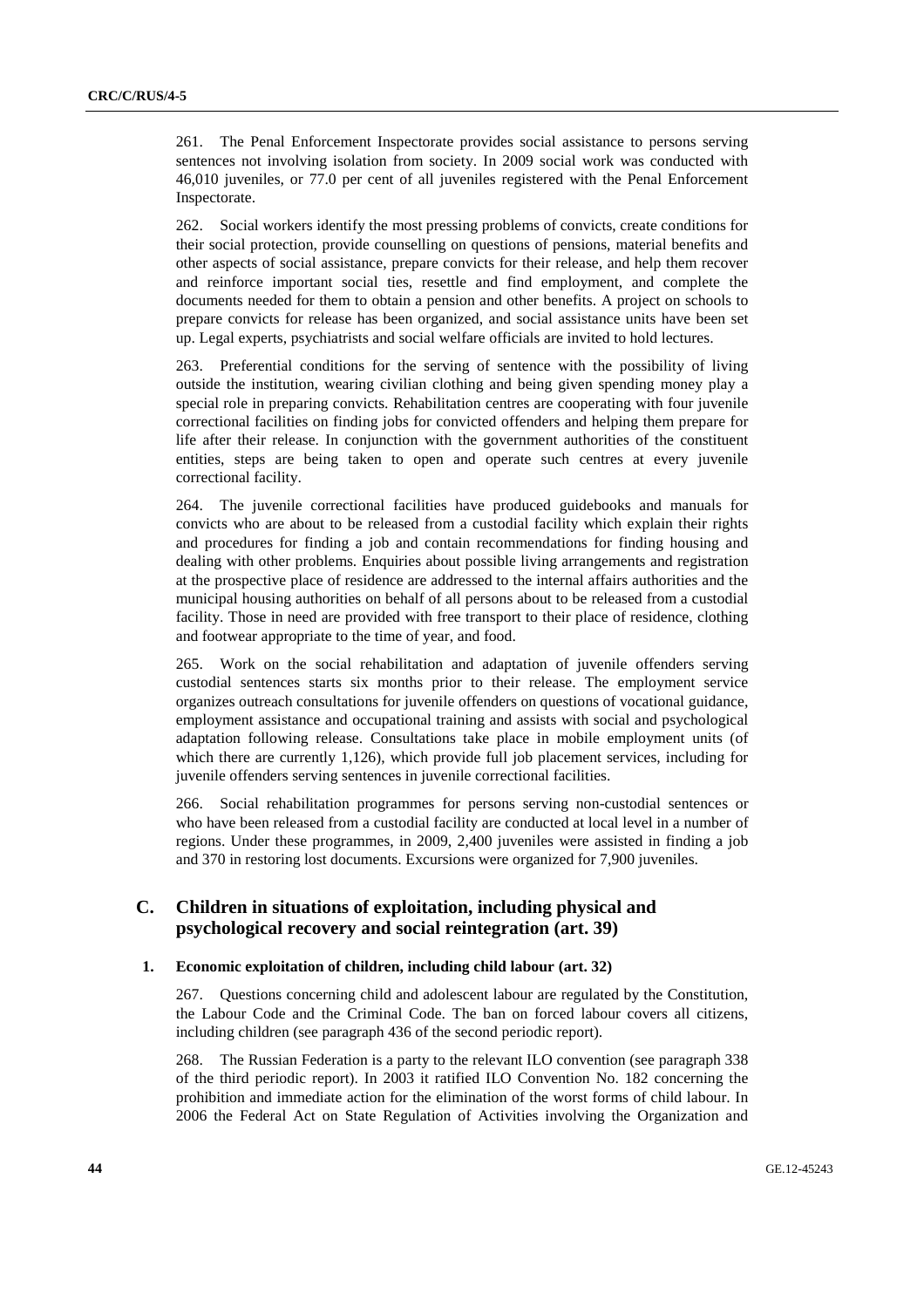Pursuit of Gambling and on Amendments to a number of Legislative Acts entered into force, pursuant to which persons under 18 years of age may not work in gambling establishments.

269. In 2003 the Criminal Code was supplemented by article 127.2, which stipulates that it is a crime to make use of the slave labour of a person known to be a minor.

270. Employment contracts may be concluded with persons who have reached the age of 16. Pursuant to legislation on general education, persons who have received basic general education or have left an educational establishment in accordance with its regulations may conclude an employment contract if they have reached the age of 15. Cinemas, theatres, theatrical and concert organizations and circuses may conclude an employment contract with children who have not reached the age of 14 for participation in the creation and/or performance of productions not prejudicial to their health or moral development, subject to the consent of their legal representative and the tutorship and guardianship authorities. At the end of 2009, 103,000 adolescents between 15 and 17 years of age were working. The vast majority of working adolescents (83.0 per cent) have completed basic or secondary (full) general education.

271. Every year about 1.1 million persons aged 14 to 17 apply to the employment services for assistance in finding a job; more than 90.0 per cent are pupils and students looking for work during their free time. In 2009 temporary employment during their summer holidays or in their free time was found for 979,000 juveniles aged 14 to 18 (about 9 per cent of persons in that age category) with the help of State assistance. In accordance with article 133 of the Labour Code, the monthly wage for a person who works the full quota of working hours set for this period and fulfils the work norms may not be lower than the minimum wage fixed by federal legislation. During temporary employment, juveniles receive material assistance in the form of subsidies equivalent to the minimum unemployment benefit, namely 850 roubles, paid from the federal budget to the budgets of the constituent entities for the exercise of their employment assistance mandate. The duration of daily work has been increased from three and a half to four hours for pupils at general education establishments and primary and secondary vocational schools who are between 16 and 18 of age and combine work with study.

272. The sole condition for the temporary employment of adolescents is that the work must not cause harm to their health (a medical certificate specifying that the person is fit to work is mandatory), normal development or morals and must not interfere with schooling. The employment of adolescents between 14 and 16 is permitted solely with the written consent of one of the parents or legal representatives (guardians) and the tutorship and guardianship authorities.

273. In 2009 more than 1,900 inspections were conducted to monitor employer compliance with labour legislation and other legal provisions containing norms of labour law regarding the employment of persons below the age of 18; about 4,800 violations were brought to light. To address violations, the heads of enterprises or their authorized representatives have been instructed to conduct unscheduled inspections to monitor compliance with labour protection requirements, and disciplinary penalties and fines have also been imposed.

#### **2. Drug abuse (art. 33)**

274. Despite the decline in drug addiction and substance abuse among adolescents (see paragraph 166 of this report), a decrease in the age of users of psychoactive substances has been noted. The reasons for this phenomenon include juvenile curiosity, peer pressure and solidarity with friends, as well as the search for amusement, domestic problems and child neglect.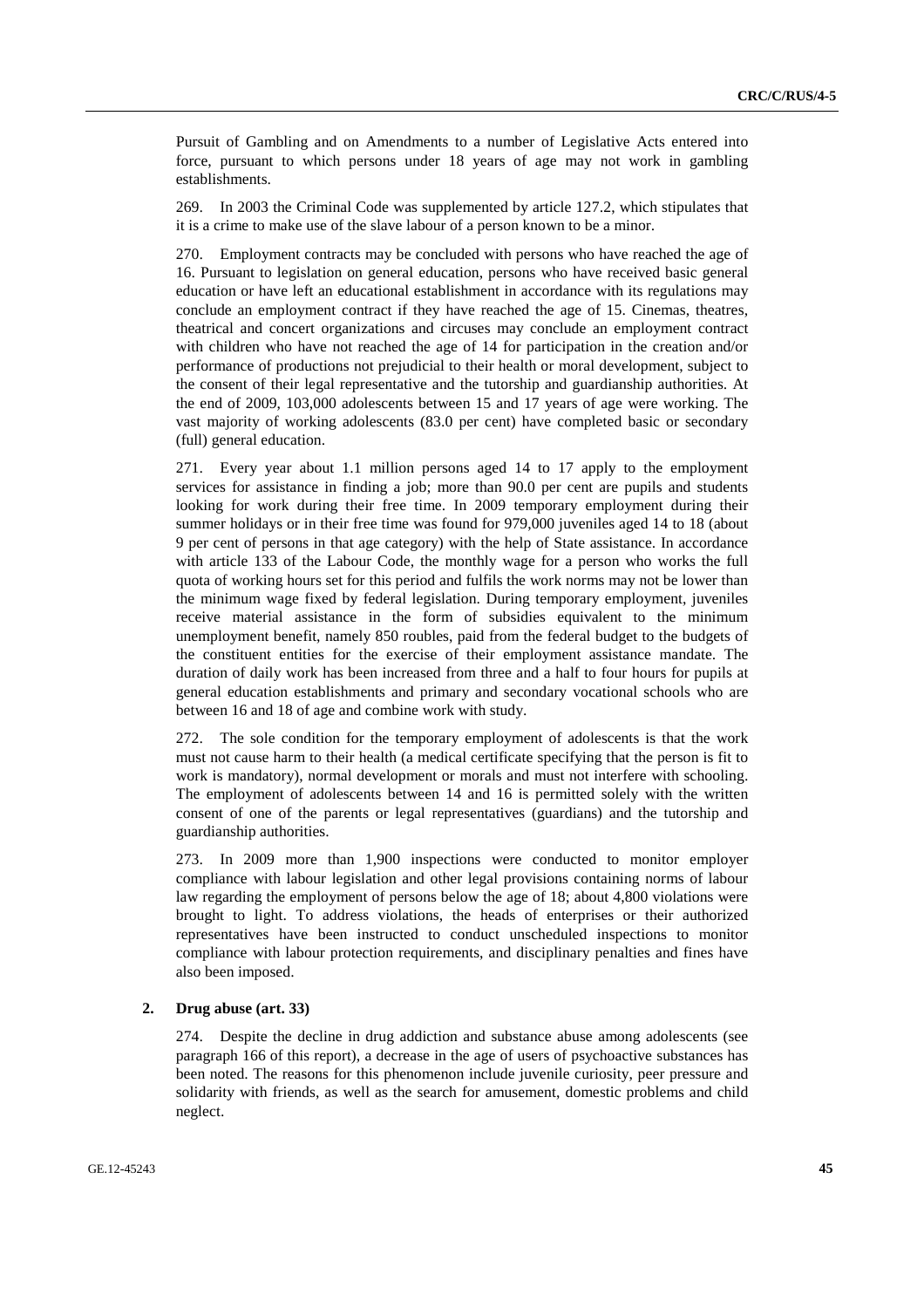275. There is considerable concern about changes in the structure of the drug market in recent years: a decline in the use of so-called "light" drugs and an increase in the use of high-concentration products which cause dependency from the first dose. Synthetic drugs have gained currency. Juveniles are enticed into using synthetic drugs and psychotropic substances above all at establishments offering leisure-time activities for young people and at recreational facilities.

276. In recent years, considerable attention has been given to the prevention of drug addiction. Since 2008 annual interdepartmental preventive initiatives entitled "Adolescents" and "Health" have been conducted to combat the spread of alcoholism and drug addiction among juveniles and their involvement in illegal activities and to detect and curb the use of alcoholic beverages, narcotic drugs and psychotropic substances. In 2009, during the period in which these initiatives were conducted, more than 31,000 juveniles were brought before the internal affairs authorities in connection with the consumption of beer and other alcoholic beverages, the use of narcotic drugs and psychotropic substances, public drunkenness or the distribution of narcotic drugs. Medical experts on drug abuse examined 4,800 juveniles, including 321 who had been hospitalized for treatment. Specialists provide counselling for adolescents with various forms of addiction and for their parents.

277. Youth agencies and centres for preventing child neglect, delinquency, alcoholism and drug addiction have been set up in the constituent entities in order to address antisocial behaviour, and 254 regional and 2,891 local bodies active in the field of youth policy provide services for 5 million young people and 30,000 young families.

278. In 2000 a Government commission for combating drug abuse and drug trafficking approved an Outline for the prevention of the abuse or sale of psychoactive substances in an educational environment. The Outline serves as the organizational and methodological basis for work with children and young people on preventing drug addiction and alcoholism.8 It seeks to combine efforts in the field of education, social protection and medicine in order to curb the demand for and the spread of narcotic drugs among children and young people, as well as to reduce illness among drug addicts, substance abusers and alcoholics and address the medical and social consequences of psychoactive substance abuse. The idea behind the Outline is that an early start of therapeutic and rehabilitation measures not only restores the individual and social status of children and young people, but also substantially limits the prevalence of narcotic drugs and the commission of other illegal acts.

279. Pursuant to the compulsory minimum content of basic educational curricula, classes on the fundamentals of health and safety must include a topic on key concepts in the area of health and safety which focuses on the prevention of alcohol consumption by minors. In accordance with the compulsory minimum content of the educational curricula of secondary (full) general education, classes in biology and the fundamentals of health and safety must include the study of factors detrimental to health, and the impact of alcohol, nicotine and narcotic drugs on the development of the human foetus.

280. In the course of the implementation of the federal programme on comprehensive measures to combat drug abuse and drug trafficking, which began in 2002, more than 50 educational centres have been set up to provide psychological, special education and rehabilitation services for juvenile drug abusers. The centres have diagnostic and special

<sup>&</sup>lt;sup>8</sup> A new version of the Outline is currently being elaborated to take into account the provisions of the Strategy for the State Anti-Drug Policy until 2020, the Outline for the implementation of State policy on reducing alcohol abuse and combating alcoholism in the population for the period until 2020 and the Outline for the implementation of State policy to combat the use of tobacco, 2010–2015.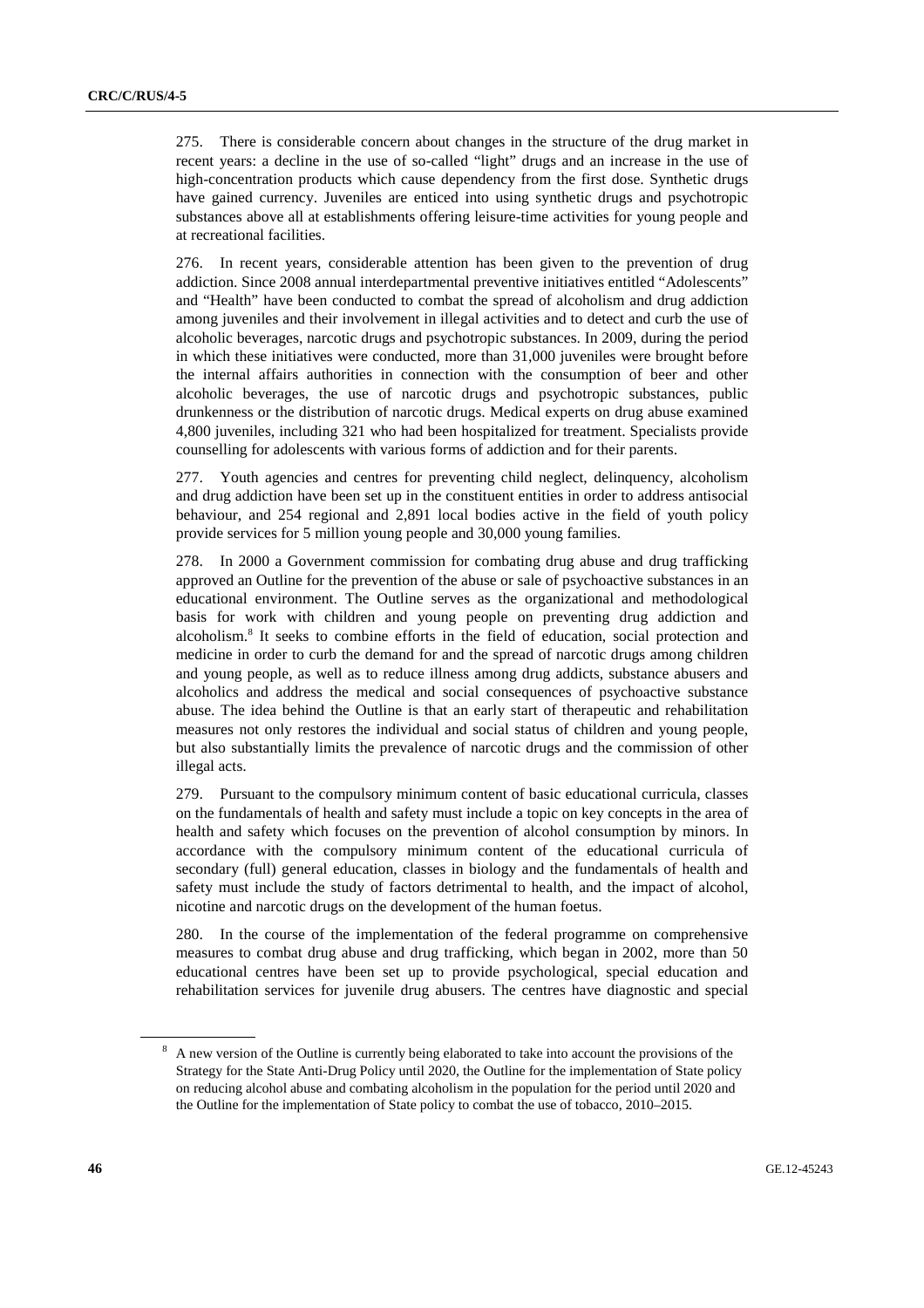educational equipment and workshops, including for creative activities; this makes it possible to conduct correctional and rehabilitation work for this category of children.

#### **3. Sexual exploitation and sexual abuse (art. 34)**

281. In 2009 nearly 106,000 crimes were committed involving juveniles, of which about 10 per cent were sexual offences. In the same year, the number of registered cases of indecent assault involving juveniles compared to 2003 almost doubled, to 1,652. The largest number of cases were registered in 2006: 3,070. Since then, there has been a downward trend. Over the period 2006–2009 the number of cases of indecent assault involving juveniles decreased 1.9-fold.

282. Amendments have been made to the Criminal Code to introduce heavier penalties for sexual offences involving juveniles, including the enticement of juveniles to engage in prostitution and coercion to continue to engage in prostitution by use or threat of violence, and the transfer of the victim outside the borders of the Russian Federation or the victim's illegal detention abroad. Article 6.12 of the Code of Administrative Offences makes it an offence to receive income from activities involving enticement to engage in prostitution. Heavier penalties have been introduced for offences committed against the life, health or sexual inviolability of minors. In accordance with an amendment to article 47 of the Criminal Code, a court may impose, as an additional punishment, forfeiture of the right to hold a particular post or engage in a particular activity for up to 20 years for crimes against personal freedoms (see paragraph 19 of this report). Consideration is being given to the question of whether to introduce provisions into criminal legislation to take into account the increased public danger of non-violent offences committed against the sexual inviolability of minors, which contribute to the development of criminal enterprises based on the sexual exploitation of children. A federal bill prepared in 2009 on amendments to the Criminal Code which would establish heavier penalties for sexual offences involving minors $\degree$  is directed at addressing this lacuna and contains a number of important additional guarantees for the protection of minors and underage children against sexual abuse and exploitation (see paragraph 26 of this report).

283. Federal Act No. 215 of 27 July 2009 on Amendments to the Criminal Code introduces heavier penalties for the circulation of materials containing pornographic images of minors or, for a person who has reached 18 years of age, the enticement of minors to participate as performers in entertainment of a pornographic nature, as well as for the production, possession, distribution, public demonstration or advertisement of materials or objects containing pornographic images of persons known to be minors, the transfer of such materials or objects out of the Russian Federation for the purpose of distribution, demonstration or advertisement or, for a person who has reached 18 years of age, the enticement of persons known to be minors to participate as performers in visual entertainment of a pornographic nature. The production and circulation of materials or objects containing pornographic images of minors under the age of 14 by the parents or other persons legally responsible for the care of a minor, as well as by teachers or the staff of an educational, instructional, medical or other institution responsible for a child's supervision, is punishable by deprivation of liberty and forfeiture of the right to hold a particular post or to engage in a particular activity (see paragraph 19 of this report).

284. The intensification of efforts to combat the circulation of materials and objects containing pornographic images of minors has contributed to an increase in the number of violations detected in this area. Over the reporting period, the number of registered offences concerning the circulation of materials and objects containing pornographic images of

<sup>&</sup>lt;sup>9</sup> Adopted on first reading by the State Duma on 26 January 2011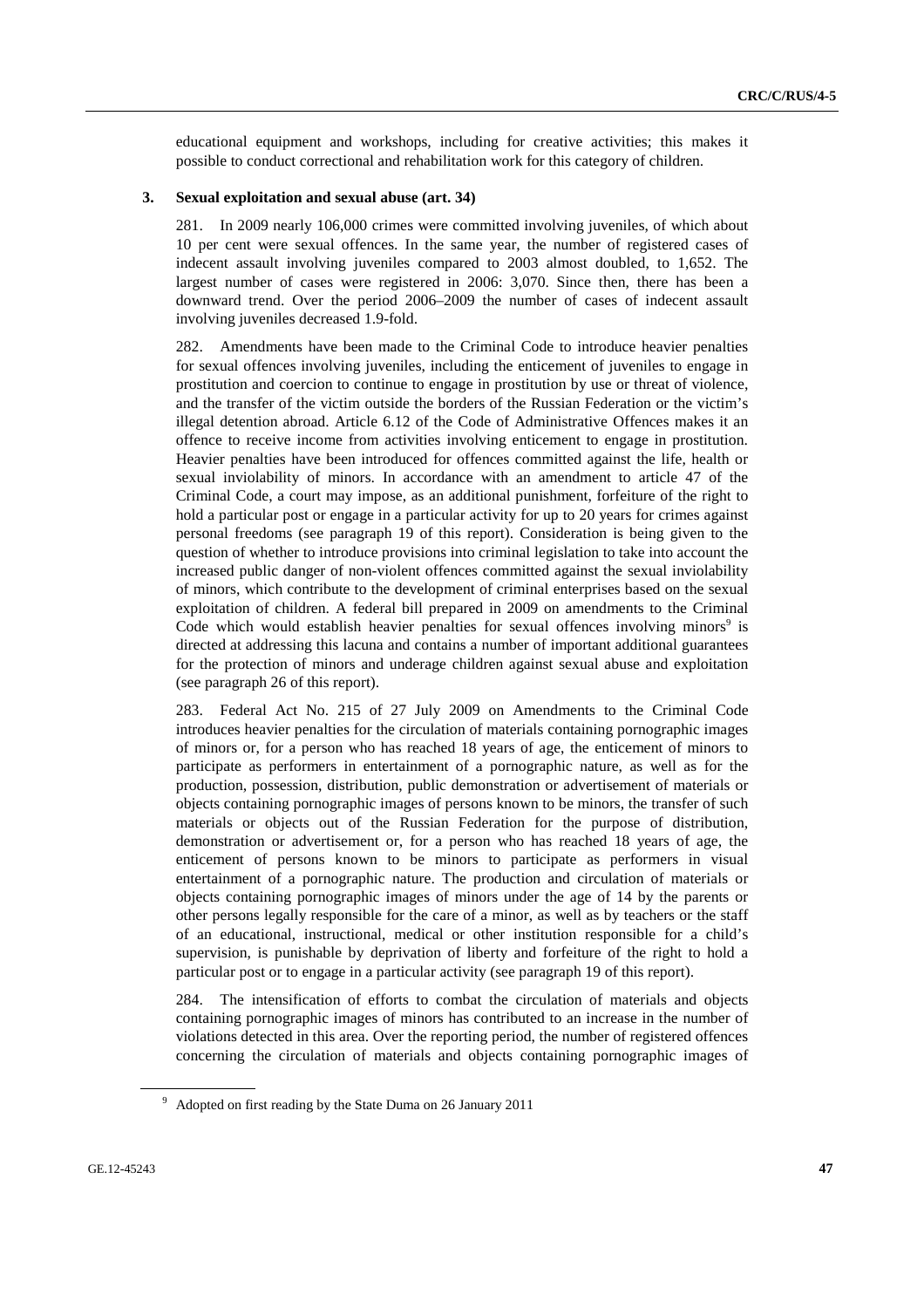minors rose more than 10-fold, to 356 in 2009. Most of the materials were circulated on the Internet.

285. The prevention of offences associated with the circulation on the Internet of materials containing pornographic images of minors is regarded as a priority area of the fight against crime. On 15 December 2009 a helpline entitled "Children online" began operating which provides psychological and practical assistance to children and adolescents who have encountered a dangerous or unpleasant situation while using the Internet or mobile telephones (cyberstalking, harassment, vulgarity, blackmail, fraud etc.) and counselling for parents and teachers on the safe use of the Internet and mobile telephones by children.

286. Work is currently under way to ensure that the Russian Federation is prepared to become a party to the Optional Protocol to the Convention on the Rights of the Child on the sale of children, child prostitution and child pornography and to sign and ratify the Council of Europe Convention on the Protection of Children against Sexual Exploitation and Sexual Abuse. A Government plan of action has been elaborated on the implementation of measures needed to ensure that the Russian Federation is prepared to comply with the obligations of States parties under those international instruments (see paragraph 31 of this report).

#### **4. Sale, trafficking and abduction (art. 35)**

287. Federal Act No. 256 of 28 April 2004 ratified the Protocol to Prevent, Suppress and Punish Trafficking in Persons, Especially Women and Children, supplementing the United Nations Convention against Transnational Organized Crime. In April 2008, the thirteenth plenary session of the Interparliamentary Assembly of the States parties of the Commonwealth of Independent States (CIS) adopted recommendations on the unification and harmonization of legislation in the CIS States parties on combating trafficking in persons, as well as Model Acts on suppressing trafficking in persons and assisting victims, which were elaborated for the Interparliamentary Assembly by specialists of the Russian Federation's Academy of the Office of the Procurator-General. These international documents have special sections on the suppression of trafficking in children and their commercial exploitation, as well as assistance for child victims of these offences.

288. Article 127.1 (Trafficking in persons) of the Criminal Code, introduced in 2003, establishes a punishment of deprivation of liberty for up 5 years for the purchase or sale of human beings or other related transactions or for the recruitment, transport, delivery, concealment or reception of human beings for the purpose of their exploitation. If such offences are committed in connection with a person known to be a minor, they are punishable by deprivation of liberty for 3 to 10 years. If they result through negligence in the death of or serious harm to the health of the victim, have other serious consequences, are committed in a way that jeopardizes the life or health of a large number of persons or are perpetrated by an organized group, they are punishable by deprivation of liberty for 8 to 15 years (Federal Act No. 162 of 8 November 2003). In 2008 this article was amended to bolster efforts to combat crimes against personal freedoms. The period of deprivation of liberty for the purchase or sale of human beings or other related transactions or for the recruitment, transport, delivery, concealment or reception of human beings for the purpose of their exploitation was increased from 5 to 6 years. A punishment of deprivation of liberty for 3 to 10 years was introduced for offences committed against a person known by the perpetrator to be in a helpless state or who is materially or otherwise dependent, as well as against a woman known by the perpetrator to be pregnant (Federal Act No. 218 of 25 November 2008).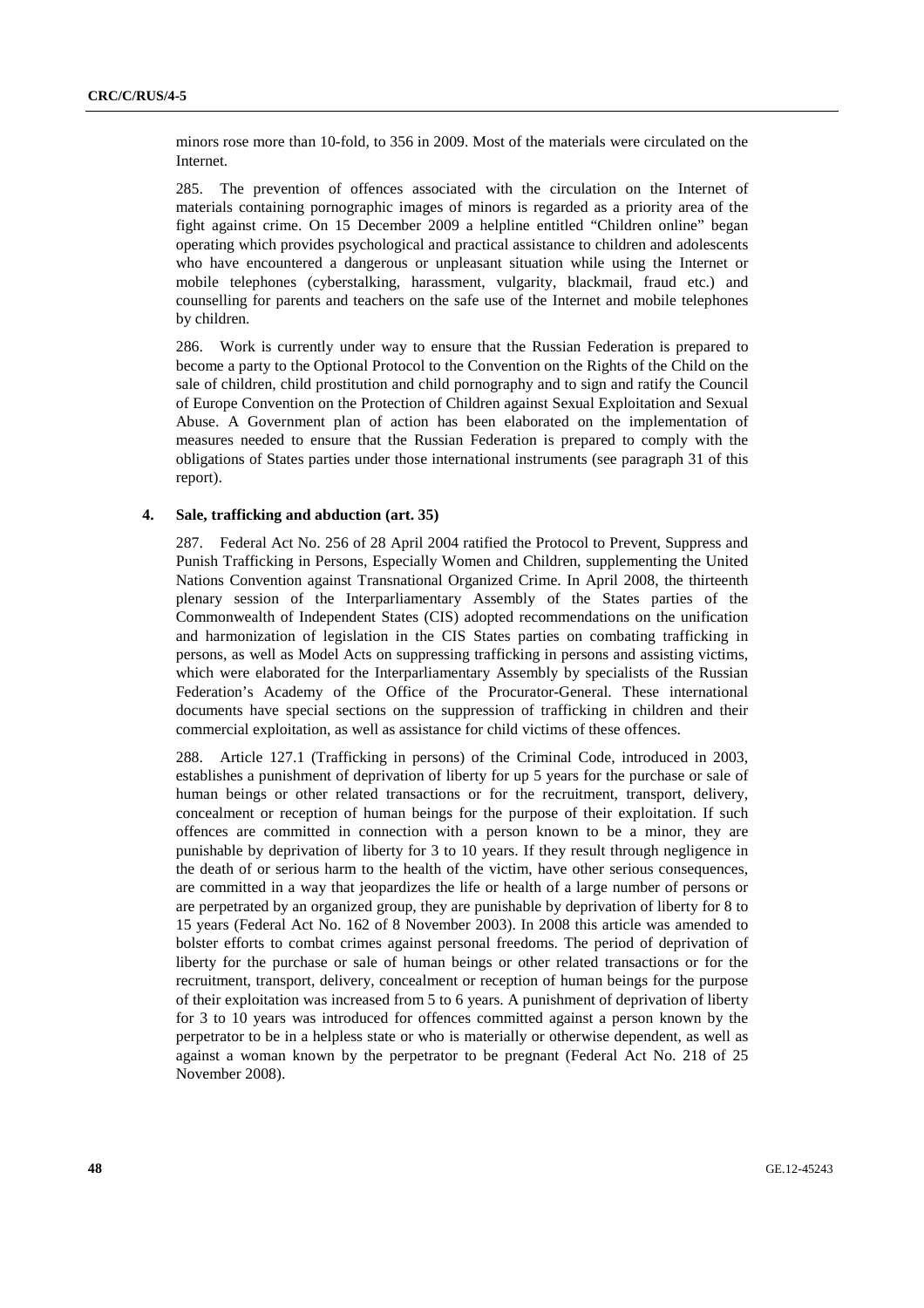#### **5. Other forms of exploitation (art. 36)**

289. Russian legislation protects children from other forms of exploitation prejudicial to their legitimate rights and interests; this includes the protection of housing and property rights. Children must be raised in a manner that is free from neglectful, cruel, brutal or degrading treatment or abuse, as well as exploitation.

290. The interests of the child must be taken into account in the privatization of a residence. When parents divorce, the property interests of the child are taken into account and maintenance provisions are set.

#### **D. Children belonging to a minority or an indigenous group (art. 30)**

291. The Constitution defines the status of national minorities. By law, all citizens, including children, have the right to use their own language, to their culture and to practise their religion (see paragraph 367 of the third periodic report).

292. In 2008 the Bod, a small Finno-Ugric people, of which there is a large population in Leningrad province, was placed on the national inventory of small indigenous peoples of the Russian Federation.

293. The right of all peoples of Russia to receive basic general education in their native language is guaranteed by law. The educational rights of children are not divided along ethnic or social lines. Children have equal access to education. The Constitution, the Education Act, the Act on Ethnic and Cultural Autonomy and the Act on the Languages of the Russian Federation specify that citizens of the Russian Federation who are members of a given ethnic community have the right to receive education in their ethnic (native) language and to choose the language of upbringing and instruction, to the extent possible, offered by the educational system in accordance with Russian law.

294. At the end of 2009, there were 2.2 million children living in regions of the Far North and similar areas, where their living conditions are particularly difficult. In 2009, the crude birth rate in these regions exceeded 13.8 per 1,000. A number of factors have contributed to the rise in the birth rate, above all measures to reinforce the system of support for families and children, an improvement in the standard of living of the population, a strengthening of the institution of the family and changes in the reproductive behaviour of the population. In 2009 birth rate indicators in areas of traditional habitation of indigenous peoples continued to be high, which is associated with the ongoing tradition among indigenous peoples of having many children. In recent years, infant mortality in the regions of the Far North and similar areas has fallen by 18 per cent, from 9.8 per 1,000 births in 2007 to 8.0 in 2009. However, some areas have registered high infant mortality: it stood at 12.6 per 1,000 in Chukchi Autonomous Area, 16.1 per 1,000 in the Republic of Tyva and 9.7 per 1,000 in the Republic of Altai. A nomadic way of life and the great distance between places of residence and medical establishments providing specialized paediatric care are the main reasons for the high infant mortality rate in the first year of life in the indigenous (tundra) population.

295. During the reporting period, the number of children living in the regions of the Far North and similar areas who were enrolled in preschool establishments grew by 53,400, from 455,400 in 2003 to 508,800 in 2009.

296. Between 2003 and 2009, the number of State and municipal educational establishments decreased by 567, to 4,326. Mobile forms of education are developing. More than 12,000 children were enrolled in 292 small general education establishments located in the immediate vicinity of their parents' place of work (compared to 4,500 children in 173 general education establishments in 2002).